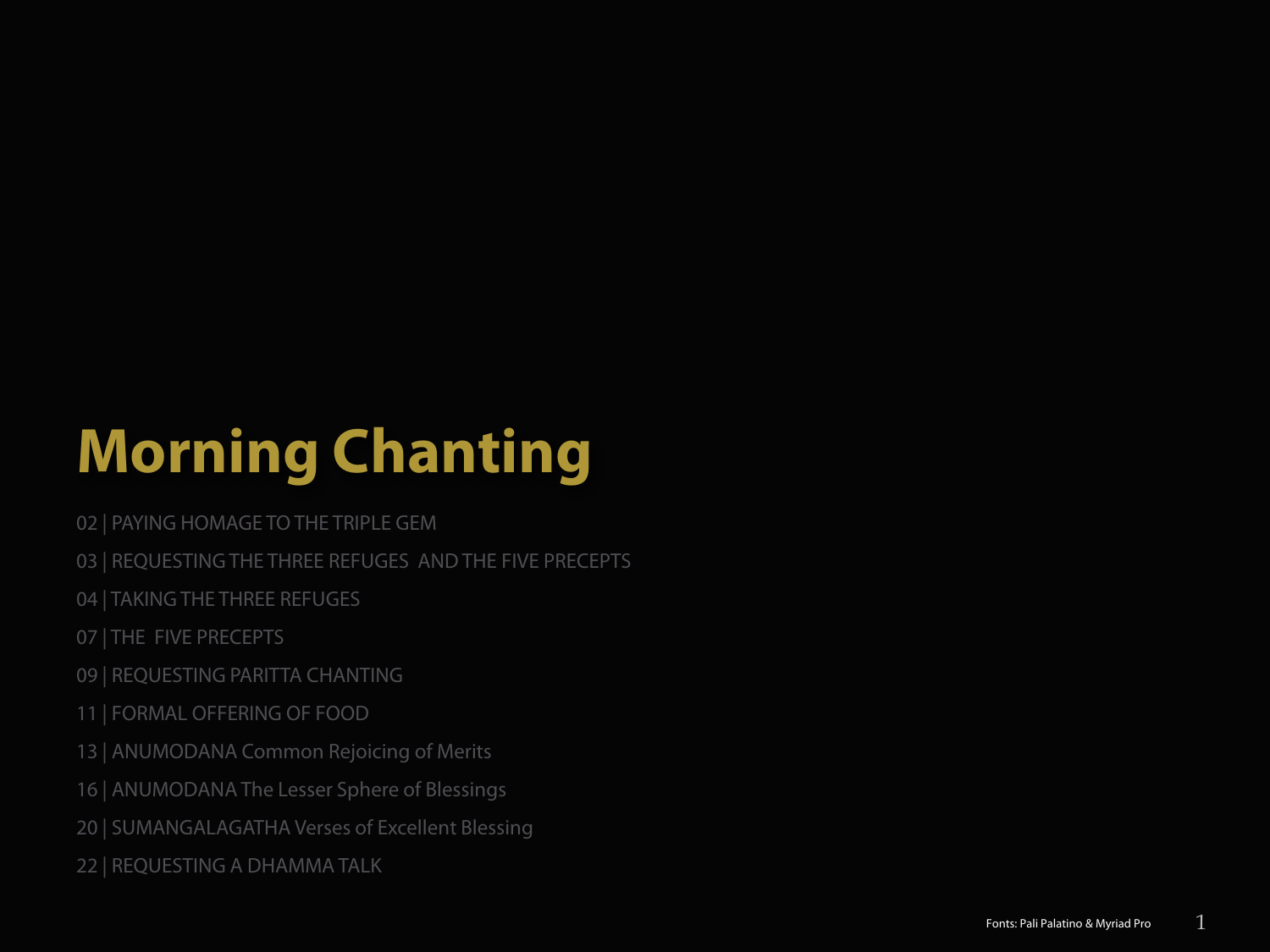# PAYING HOMAGE TO THE TRIPLE GEM

(Araham) sammāsambuddho bhagavā *(The Lord,) the Perfectly Enlightened and Blessed One—*

Buddham bhagavantam ābhivādemi *I render homage to the Buddha, the Blessed One. (Bow)*

(Svàkkhàto) bhagavatà dhammo *(The Teaching,) so completely explained by him—*

#### Dhammam namassāmi

*I bow to the Dhamma. (Bow)*

(Supațipanno) bhagavato sāvakasangho *(The Blessed One's disciples,) who have practiced well—*

# Sangham namāmi

*I bow to the Sangha. (Bow)*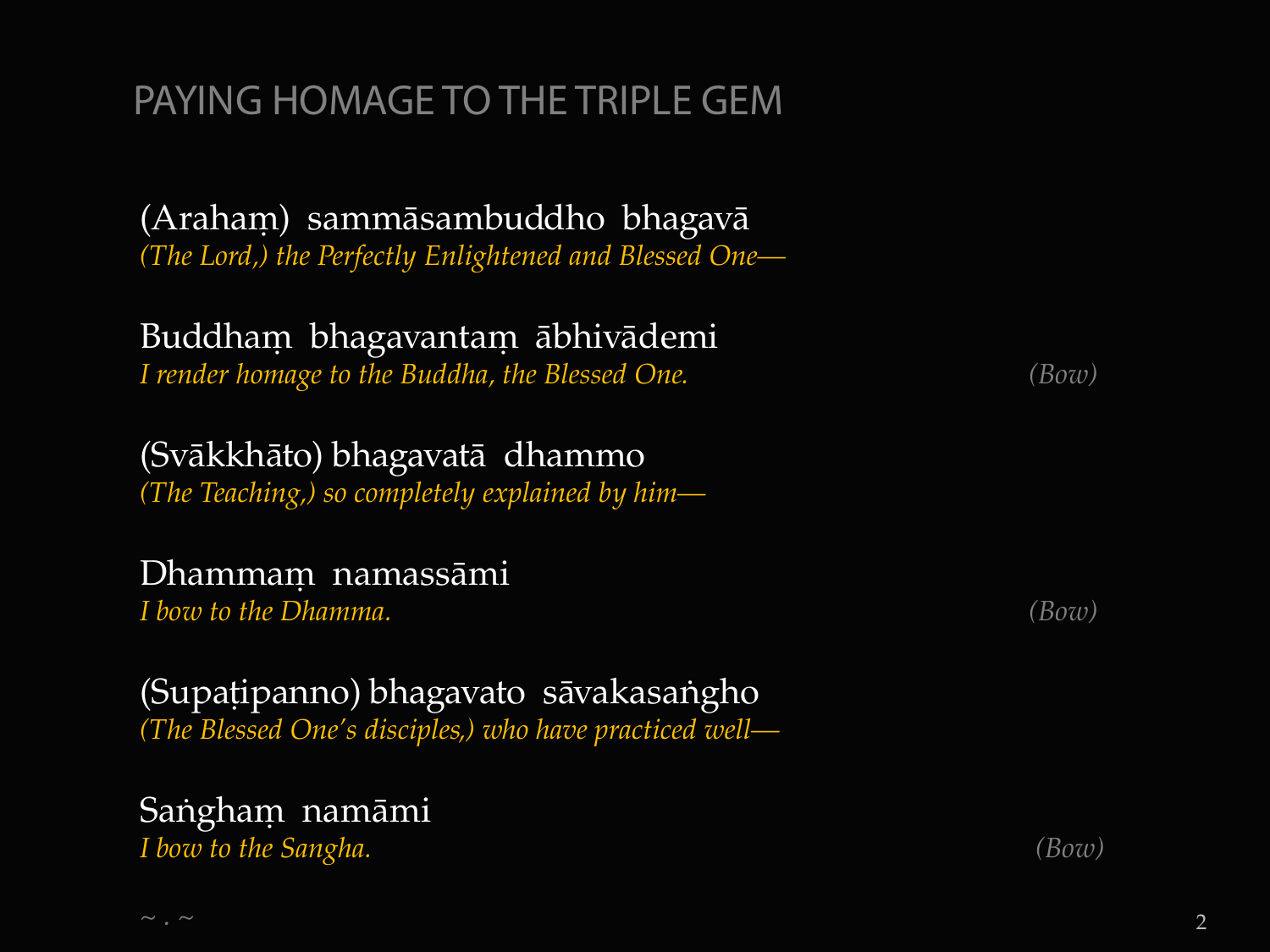REQUESTING THE THREE REFUGES AND THE FIVE PRECEPTS *(After bowing three times, with hands joined in a¤jali, recite as a group:)*

Mayam bhante, ti-saranena saha pañca silāni yācāma *Venerable Sirs, We request the Three Refuges and the Five Precepts.*

Dutiyampi mayam bhante, ti-saranena saha pañca silāni yācāma *Venerable Sirs, a second time, We request the Three Refuges and the Five Precepts.*

Tatiyampi mayaṃ bhante, ti-saraṇena saha pañca silāni yācāma *Venerable Sirs, a third time ,We request the Three Refuges and the Five Precepts.*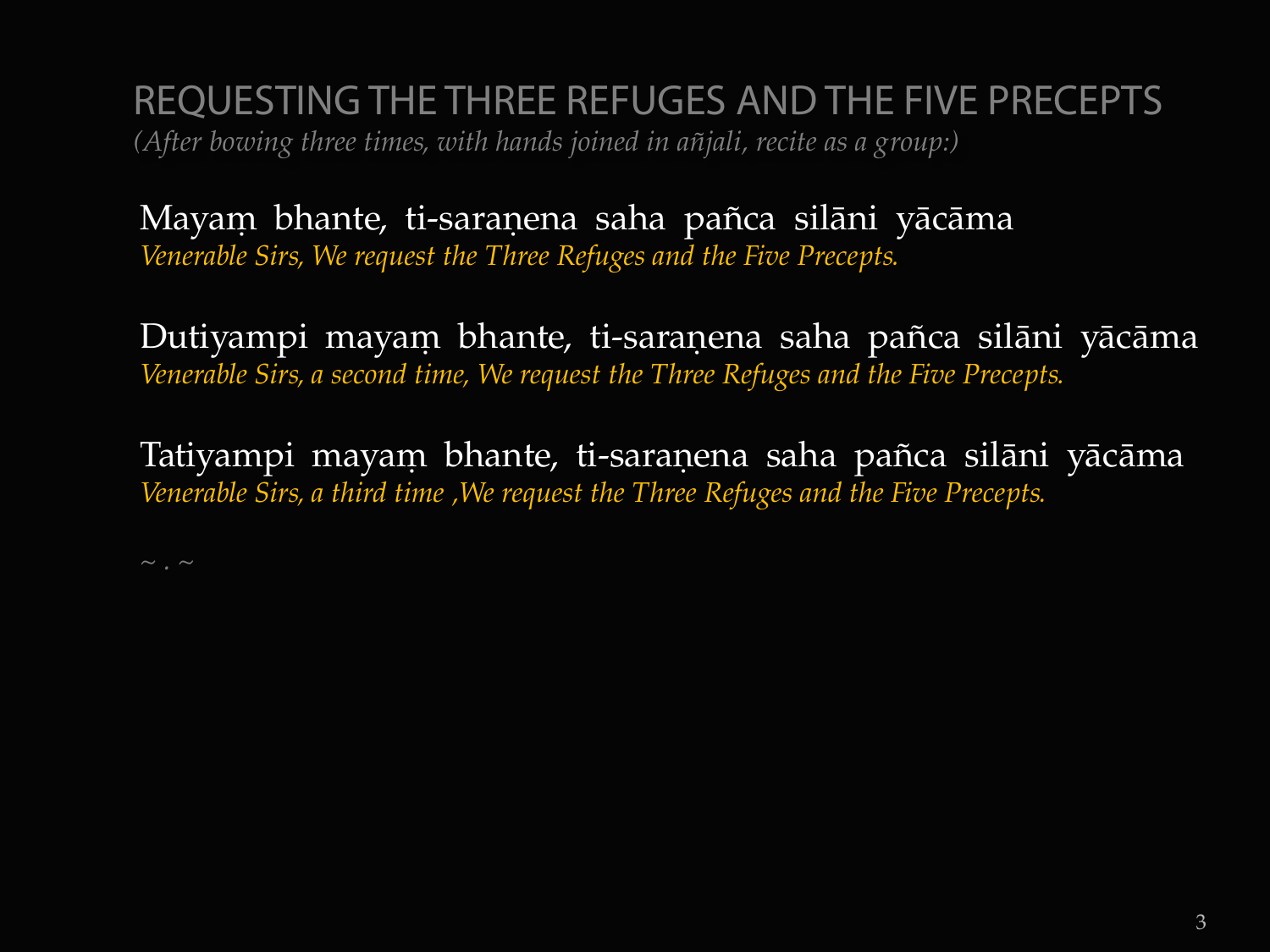# TAKING THE THREE REFUGES

(Handa mayam buddhassa bhagavato pubbabhāga-namakāram karomase) *(Now let us pay preliminary homage to the Buddha.)*

Namo tassa bhagavato arahato sammàsambuddhassa *Homage to the Blessed, Noble, and Perfectly Enlightened One.*

Namo tassa bhagavato arahato sammàsambuddhassa *Homage to the Blessed, Noble, and Perfectly Enlightened One.*

Namo tassa bhagavato arahato sammàsambuddhassa *Homage to the Blessed, Noble, and Perfectly Enlightened One.*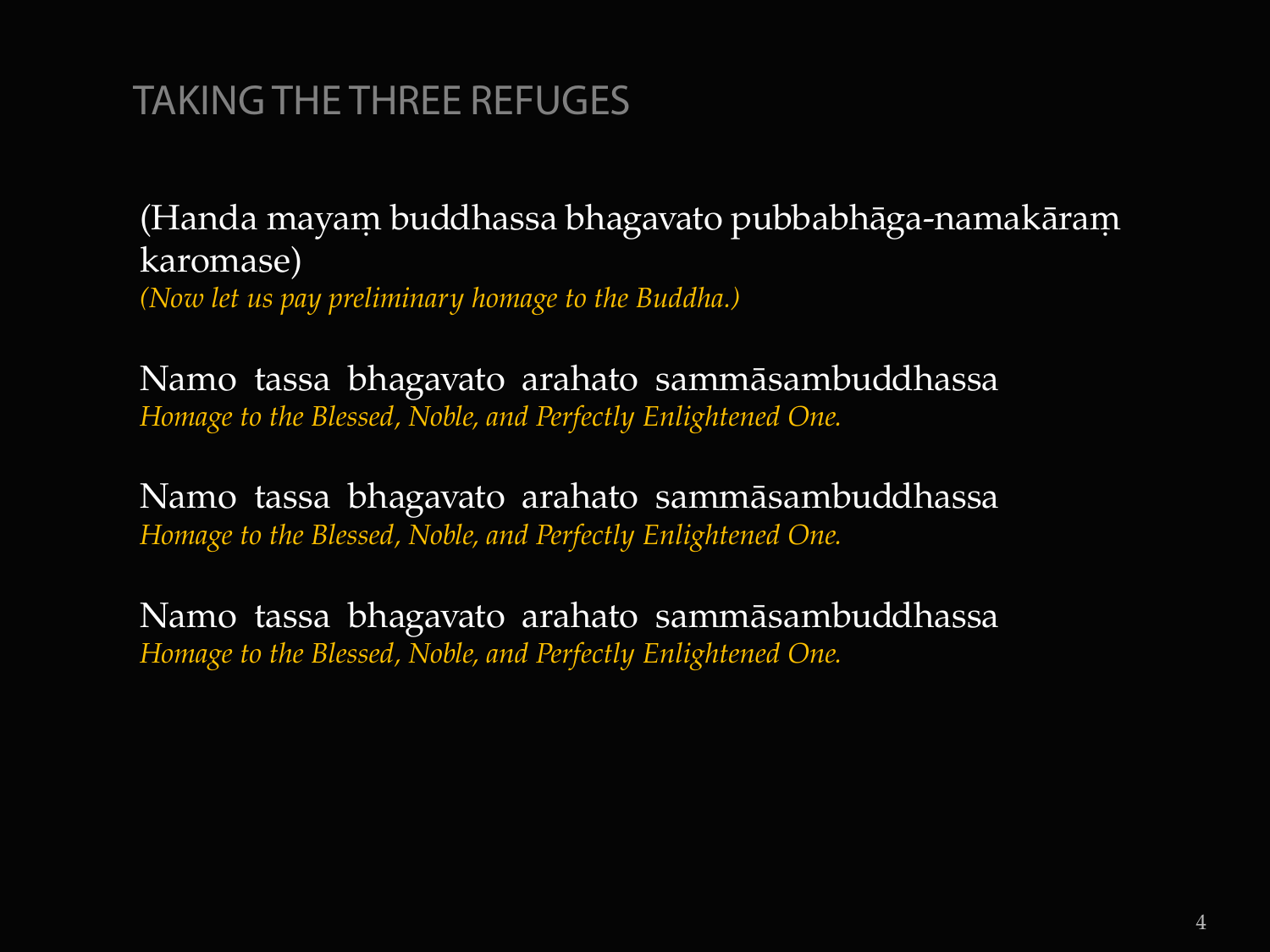#### Buddham saraṇaṃ gacchāmi *To the Buddha I go for refuge.*

Dhammam saraṇaṃ gacchāmi *To the Dhamma I go for refuge.*

Sangham saraṇaṃ gacchāmi *To the Sangha I go for refuge.*

Dutiyampi Buddham saraṇaṃ gacchāmi *For the second time, to the Buddha I go for refuge.* 

Dutiyampi Dhammam saraṇaṃ gacchāmi *For the second time, to the Dhamma I go for refuge.*

Dutiyampi Sangham saraṇaṃ gacchāmi *For the second time, to the Sangha I go for refuge.*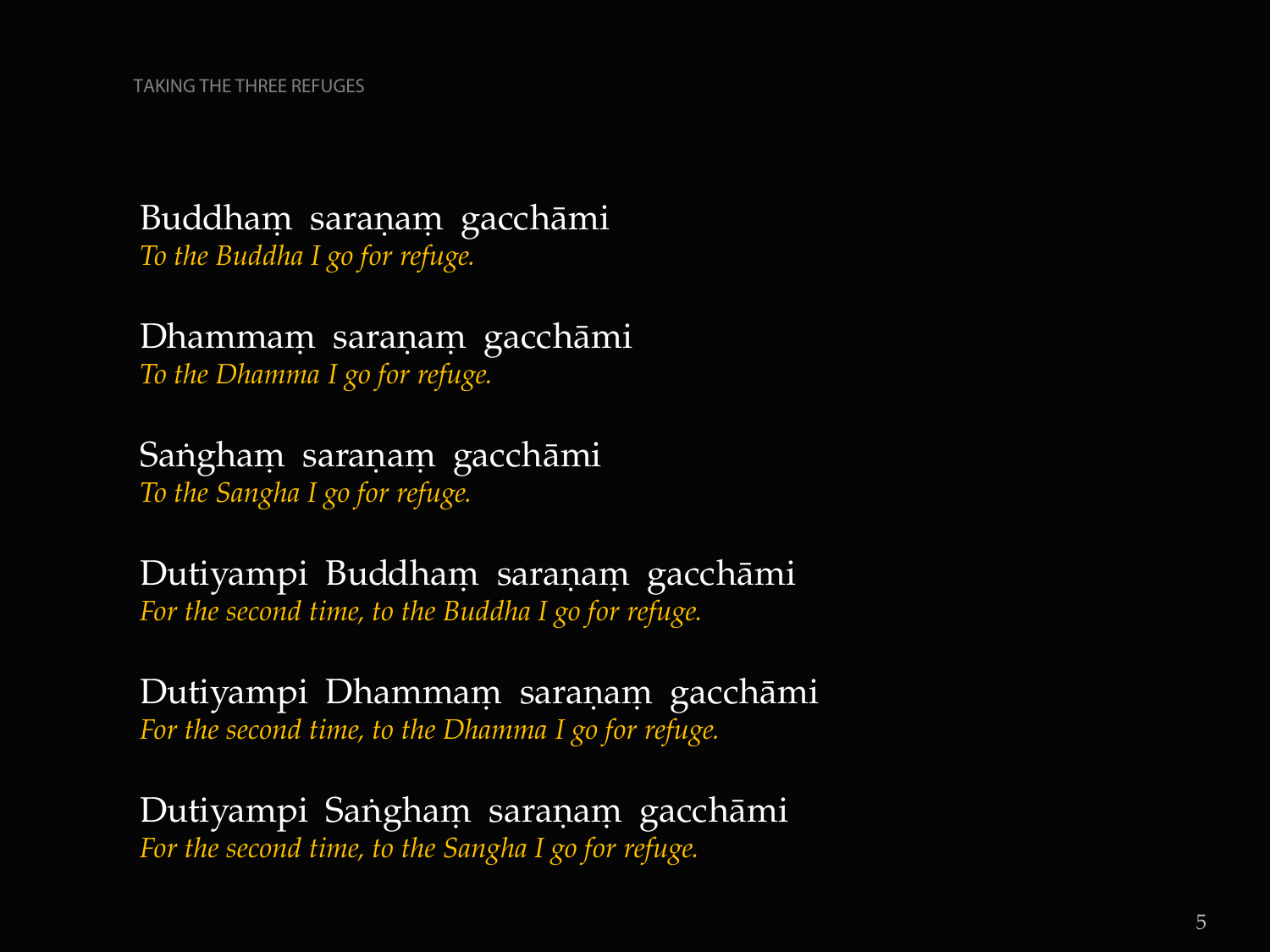Tatiyampi Buddham saranam gacchāmi *For the third time, to the Buddha I go for refuge.*

Tatiyampi Dhammam saraṇaṃ gacchāmi *For the third time, to the Dhamma I go for refuge.*

Tatiyampi Sangham saraṇaṃ gacchāmi *For the third time, to the Sangha I go for refuge.*

Leader : Tisaraṇa-gamanaṃ niṭṭhitaṃ *This completes the going to the Three Refuges.*

*Response :* âma bhante /ayye *Yes, Venerable Sirs / Sister.*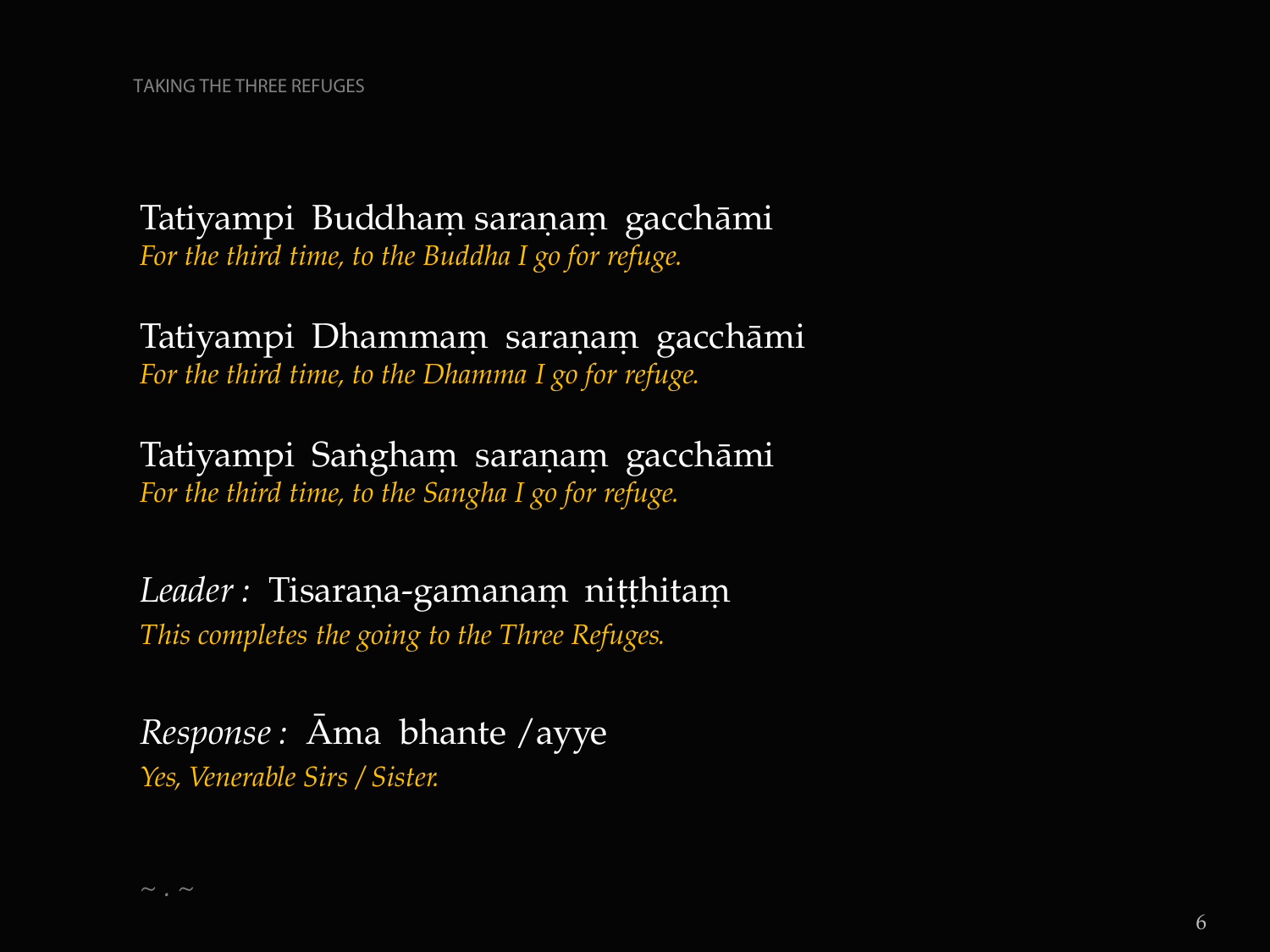# THE FIVE PRECEPTS

Pāņātipātā veramaņi sikkhā-padam samādiyāmi. *I undertake the precept to refrain from taking the life of any living creature.*

Adinnādānā veramaņi sikkhā-padam samādiyāmi. *I undertake the precept to refrain from taking that which is not given.*

Kāmesu micchācārā veramaņi sikkhā-padam samādiyāmi. *I undertake the precept to refrain from sexual misconduct.*

Musāvādā veramaņi sikkhā-padam samādiyāmi. *I undertake the precept to refrain from false and harmful speech.*

Surā-meraya-majja-pamādaṭṭhānā veramaṇi Sikkhā-padaṃ samàdiyàmi.

*I undertake the precept to refrain from consuming intoxicating drink and drugs which lead to carelessness.*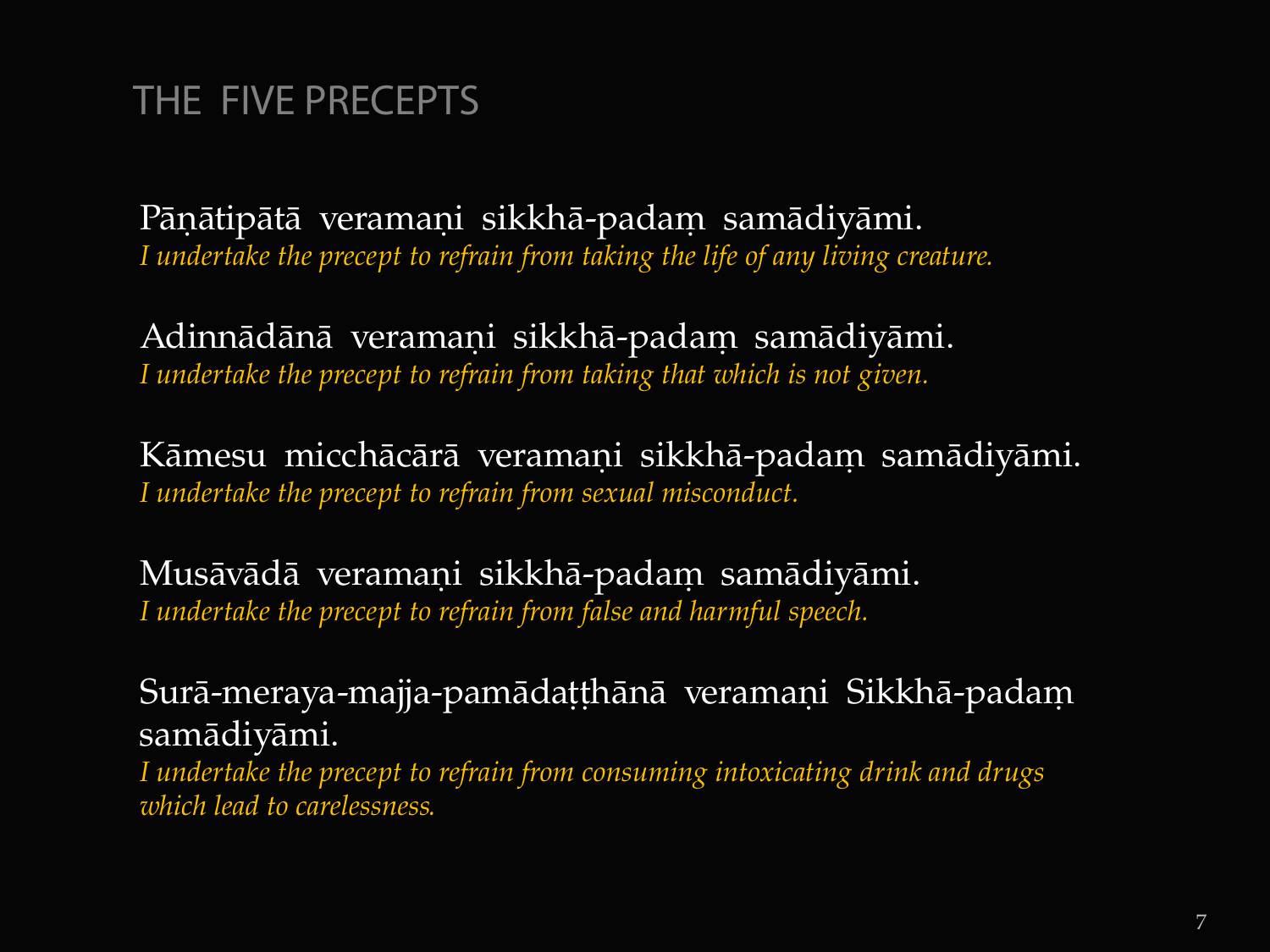#### Leader : Imāni pañca sikkhā-padāni *These are the Five Precepts;*

Silena sugatim yanti *Have morality as a vehicle of good fortune,*

Silena bhoga-sampadà *Have morality as a vehicle for good fortune,*

Silena nibbutim yanti *Have morality as a vehicle of liberation.*

Tasmā silam visodhaye *Let morality therefore be purified.*

*Response :* Sàdhu, sàdhu, sàdhu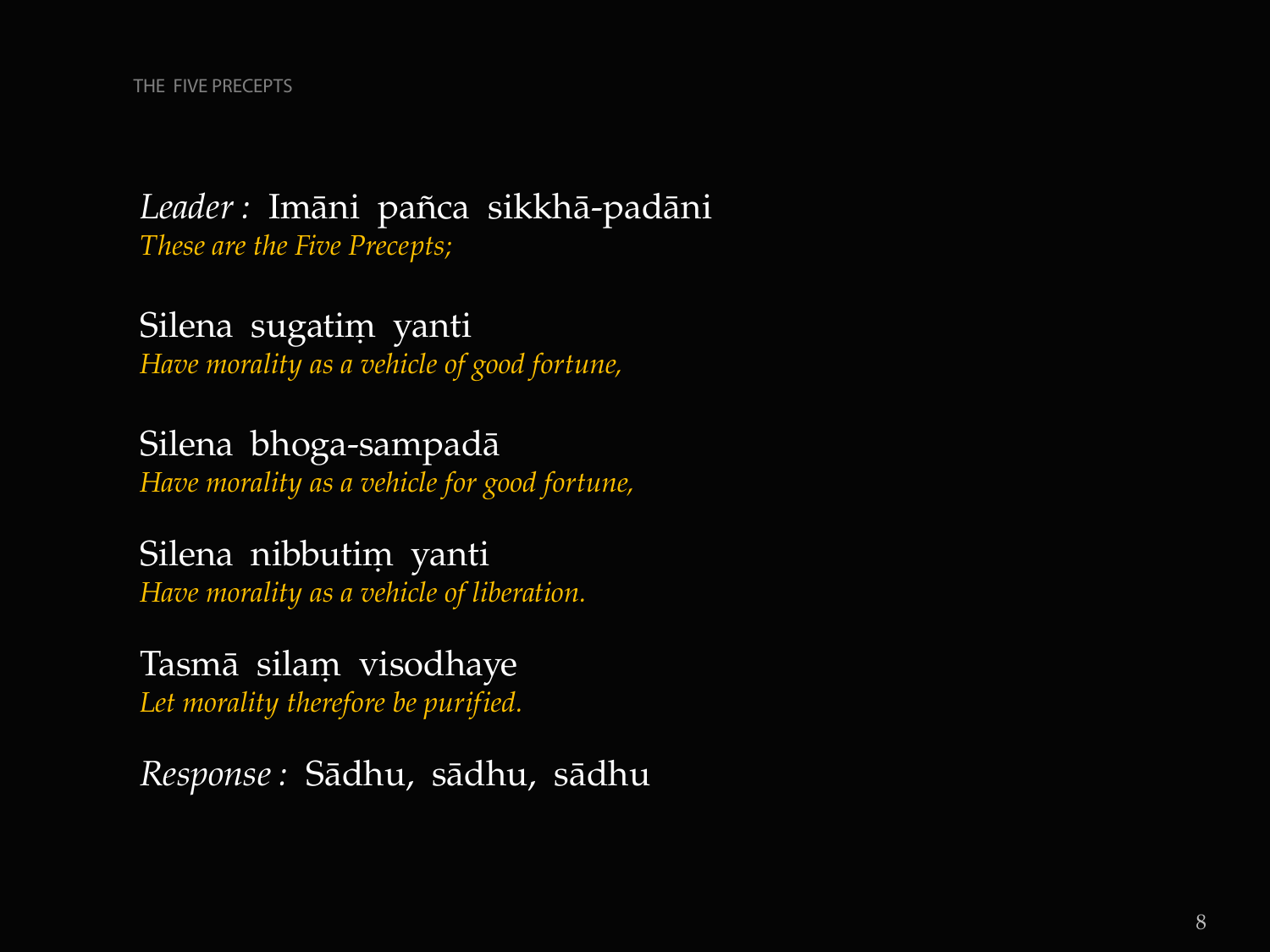REQUESTING PARITTA CHANTING (AUSPICIOUS CHANTING) *(After bowing three times, with hands joined in a¤jali, recite the following:)*

Vipatti-pațibāhāya sabba-sampatti-siddhiyā *For warding off misfortune, for the arising of good fortunes,*

Sabbadukkha-vinàsàya *For the dispelling of all dukkha,*

Parittam brutha mangalam

*May you chant a blessing and protection.*

Vipatti-pațibāhāya sabba-sampatti-siddhiyā *For warding off misfortune, for the arising of good fortunes,*

Sabbabhaya-vinàsàya *For the dispelling of all fear,*

Parittam brutha mangalam *May you chant a blessing and protection.*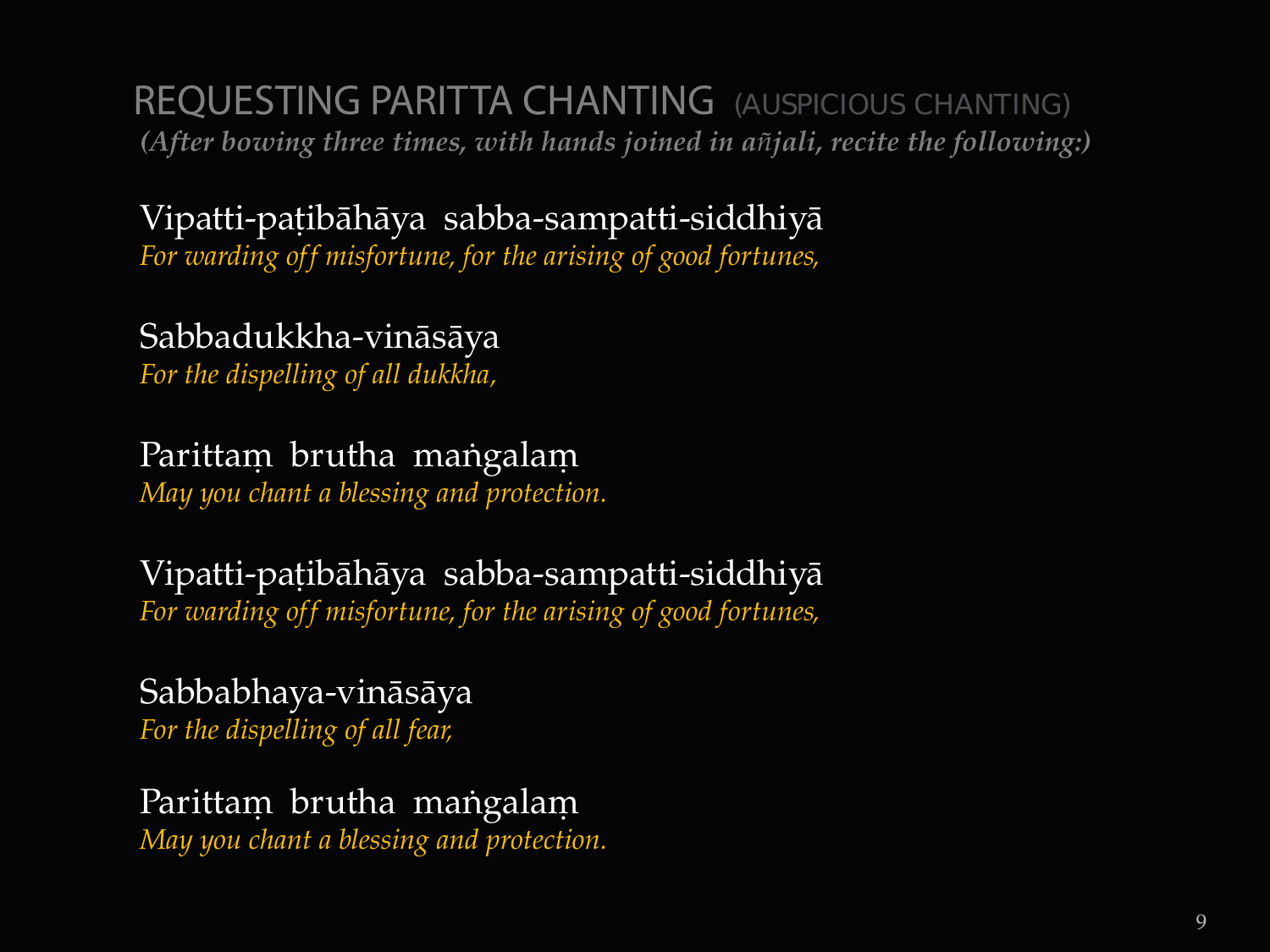#### Vipatti-pațibāhāya sabba-sampatti-siddhiyā

*For warding off misfortune, for the arising of good fortunes,*

#### Sabbaroga-vinàsàya

*For the dispelling of all sickness,*

#### Parittam brutha mangalam

*May you chant a blessing and protection.* (*Bow three times)*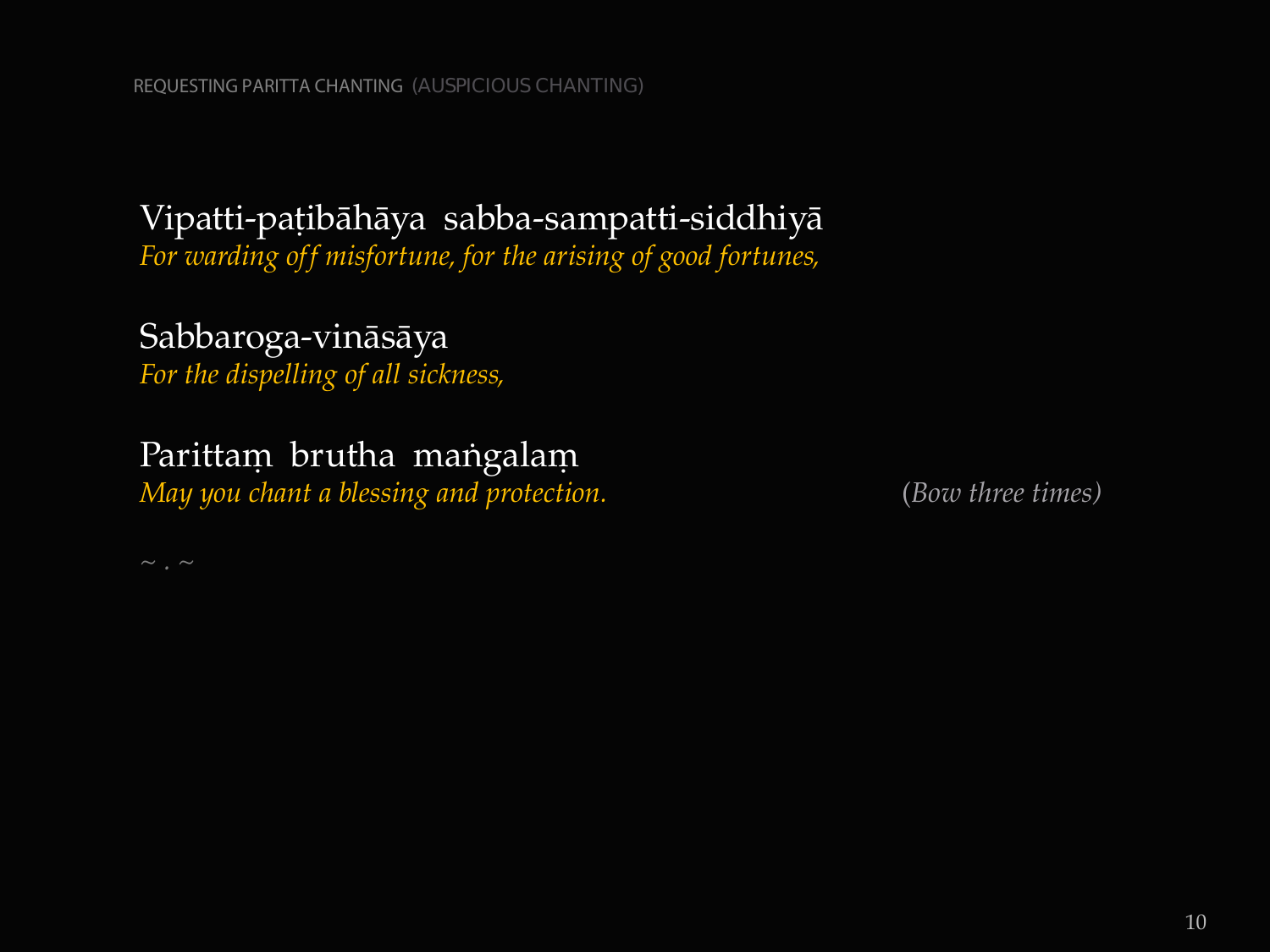FORMAL OFFERING OF FOOD (DEDICATION OF DANA)

Namo tassa bhagavato arahato sammàsambuddhassa *Homage to the Blessed, Noble, and Perfectly Enlightened One.*

Namo tassa bhagavato arahato sammàsambuddhassa *Homage to the Blessed, Noble, and Perfectly Enlightened One.*

Namo tassa bhagavato arahato sammàsambuddhassa *Homage to the Blessed, Noble, and Perfectly Enlightened One.*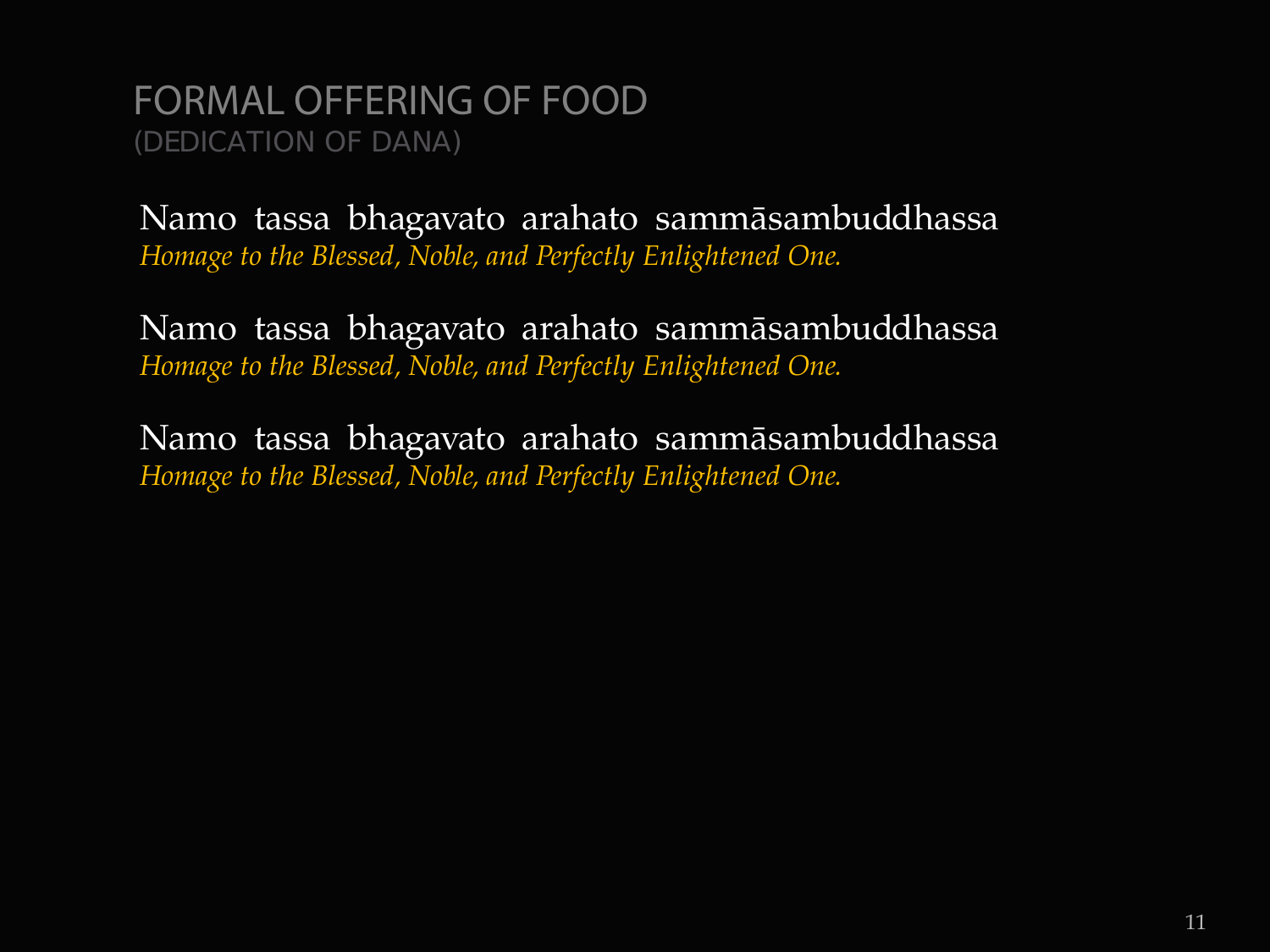Imāni mayam bhante bhattāni saparivārāni *Venerable Sirs, we respectfully ask to offer to the venerable ones,*

bhikkhu sanghasa onojayàma Sàdhu no bhante *Food for the meal, together with these other requisites,*

bhikkhu sangho imàni bhattàni saparivàràni *May the venerable ones, please accept this food,*

pattigganhàtu amhàkam digha-rattam hitàya sukhàya. *And other requisites, for the long lasting benefit, and happiness of us all.*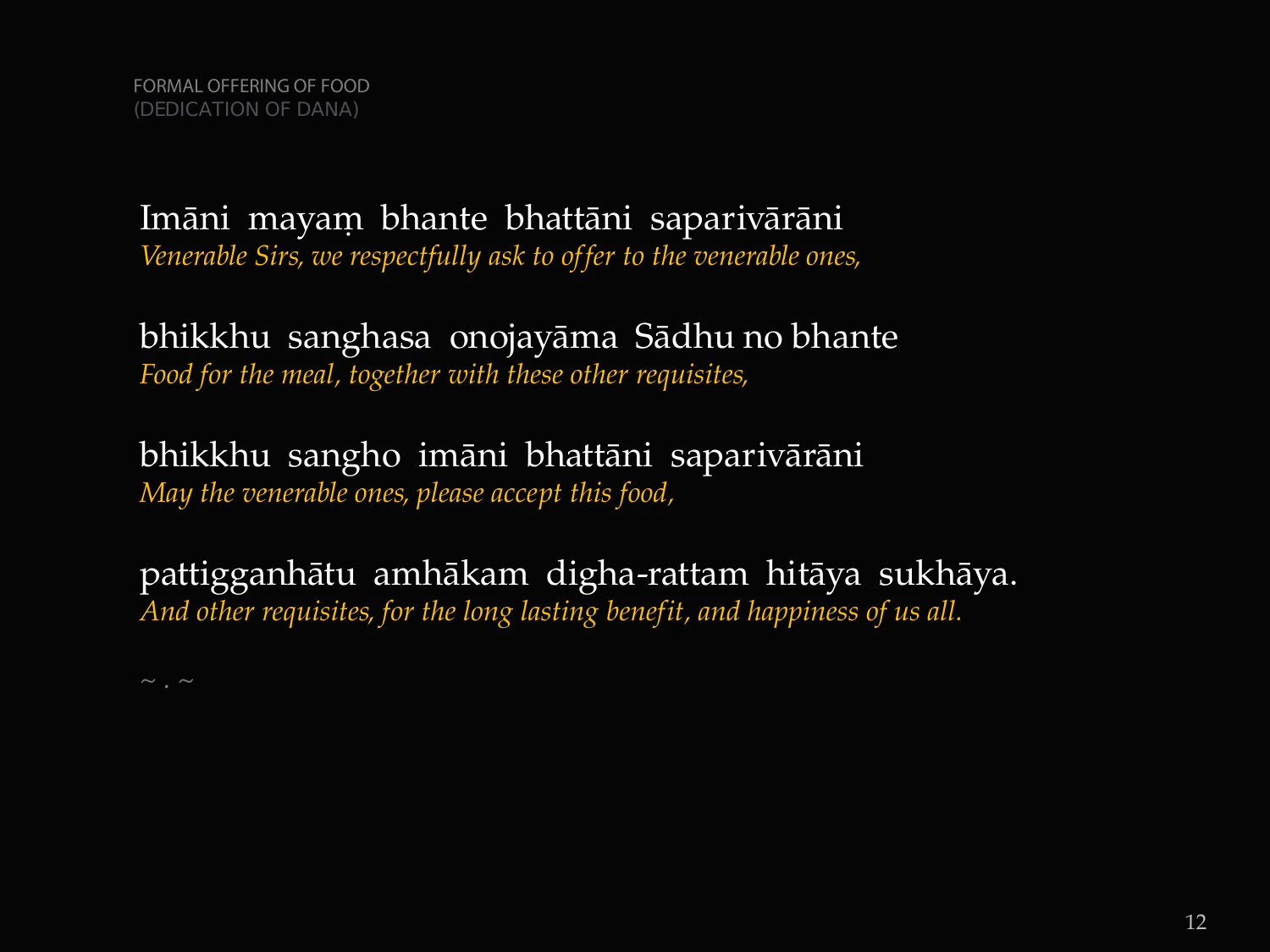# ANUMODANA COMMON REJOICING OF MERITS

Yathà vàri-vahà pårà, *Just as rivers full of water*

Paripūrenti sāgaram; *fill the ocean full,*

Evam-eva ito dinnam,

*Even so does that here given*

#### Petānam upakappati

*benefit to the departed ones.*

Icchitam patthitam tumham, *Whatever you wished or wanted* 

Khippam-eva samijjhatu; *may it quickly be fulfilled;*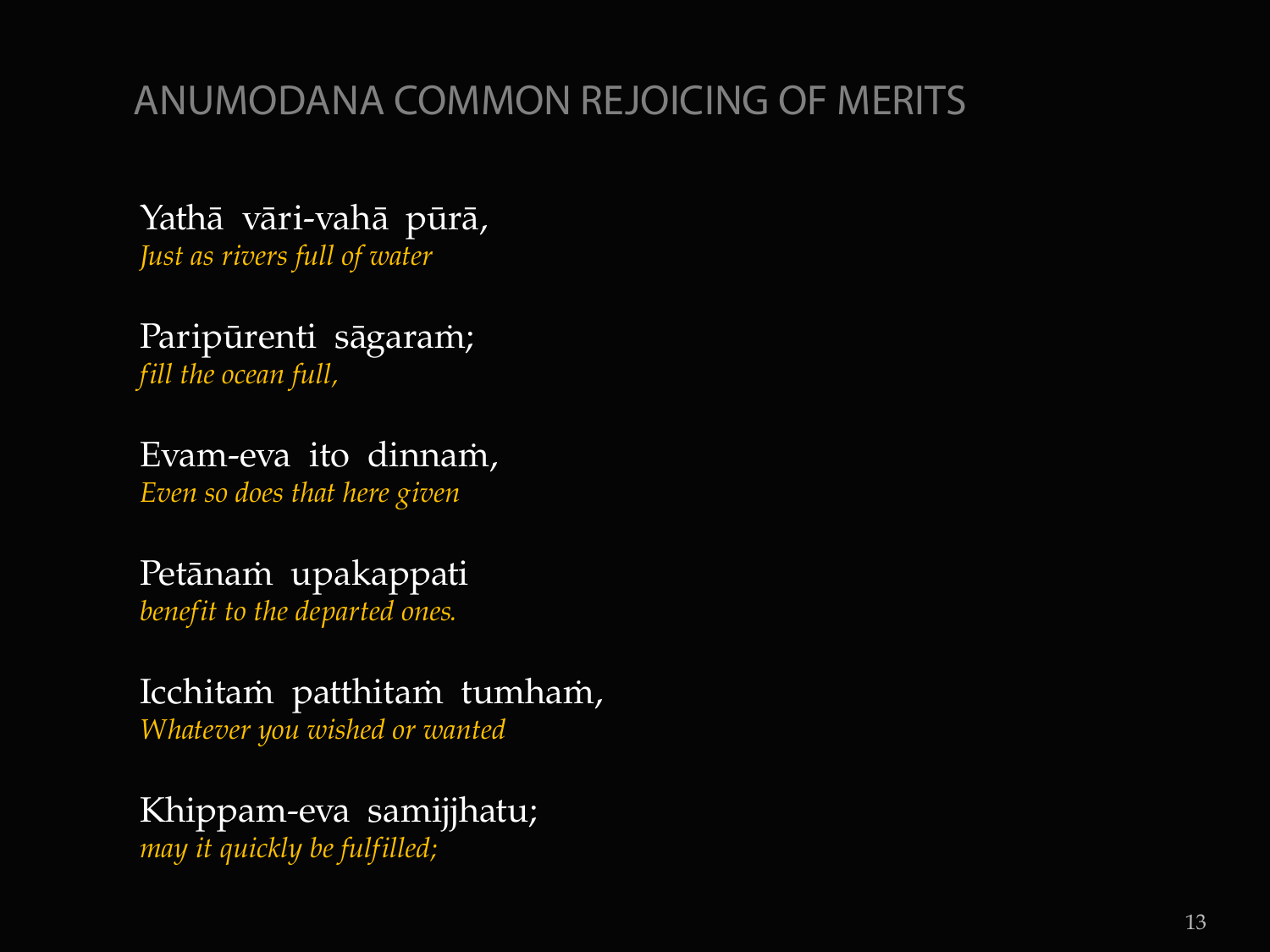Sabbe pūrentu sankappā, *May all your wishes be fulfilled,* 

Cando paṇṇa-raso yathā; *as the moon upon the fifteenth day,*

Maņi joti-raso yathā. *or as the wish -fulfilling gem.*

Sabba -rogo vinassatu; *May all disease be destroyed,*

Mà te bhavatv -antaràyo, *May no dangers be for you,*

Sukhī dīgh' āyuko bhava; *May you be happy and long life.*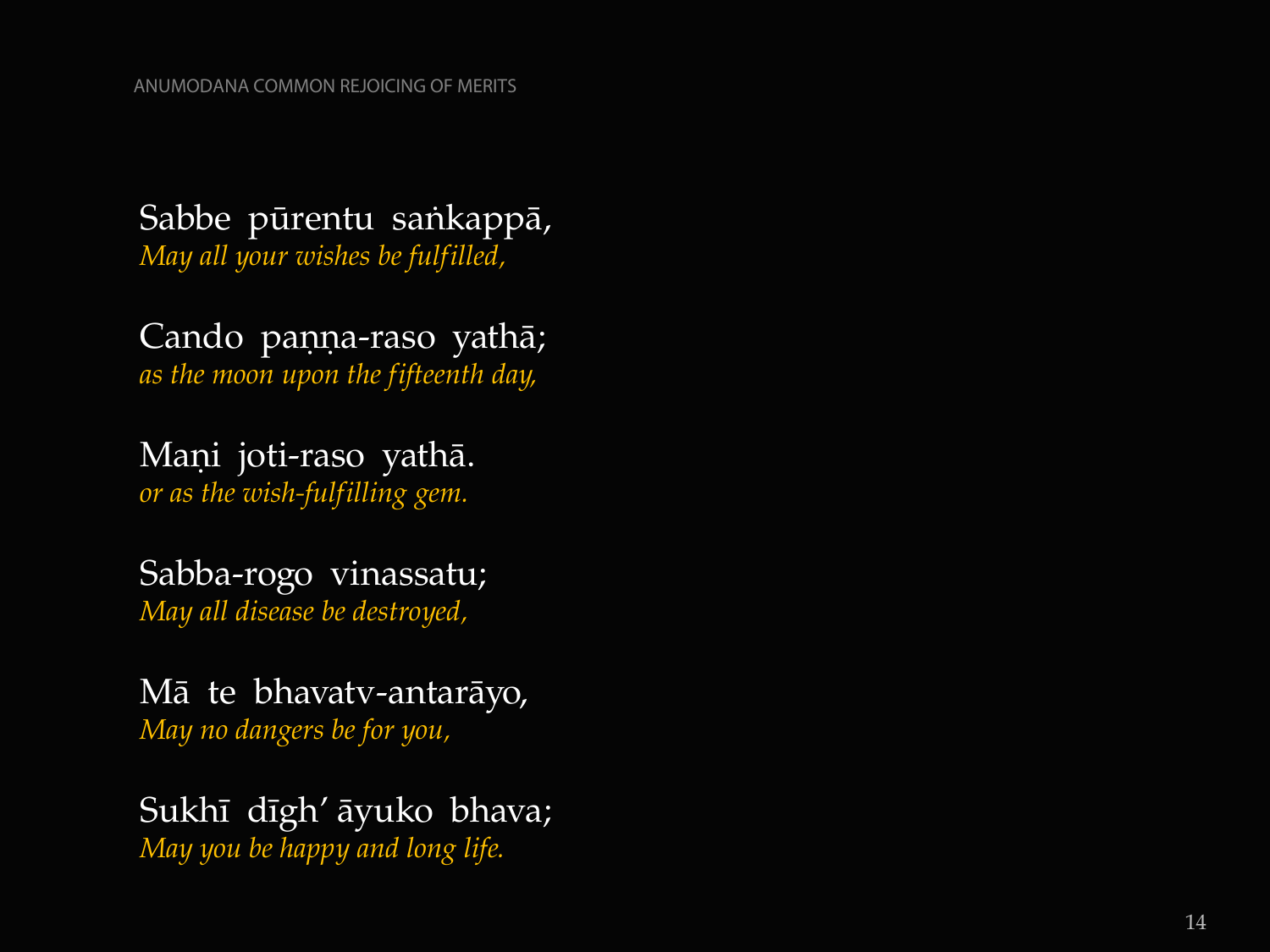#### Abhivàdana-sãlissa,

*He of respectful nature* 

# Niccam vuḍḍhāpacāyino;

*honouring who ever the elders,*

## Cattāro dhammā vaḍḍhanti,

*Four qualities for him increase;*

#### Āyu vaņņo sukham balam. *long life and beauty, happiness and strength.*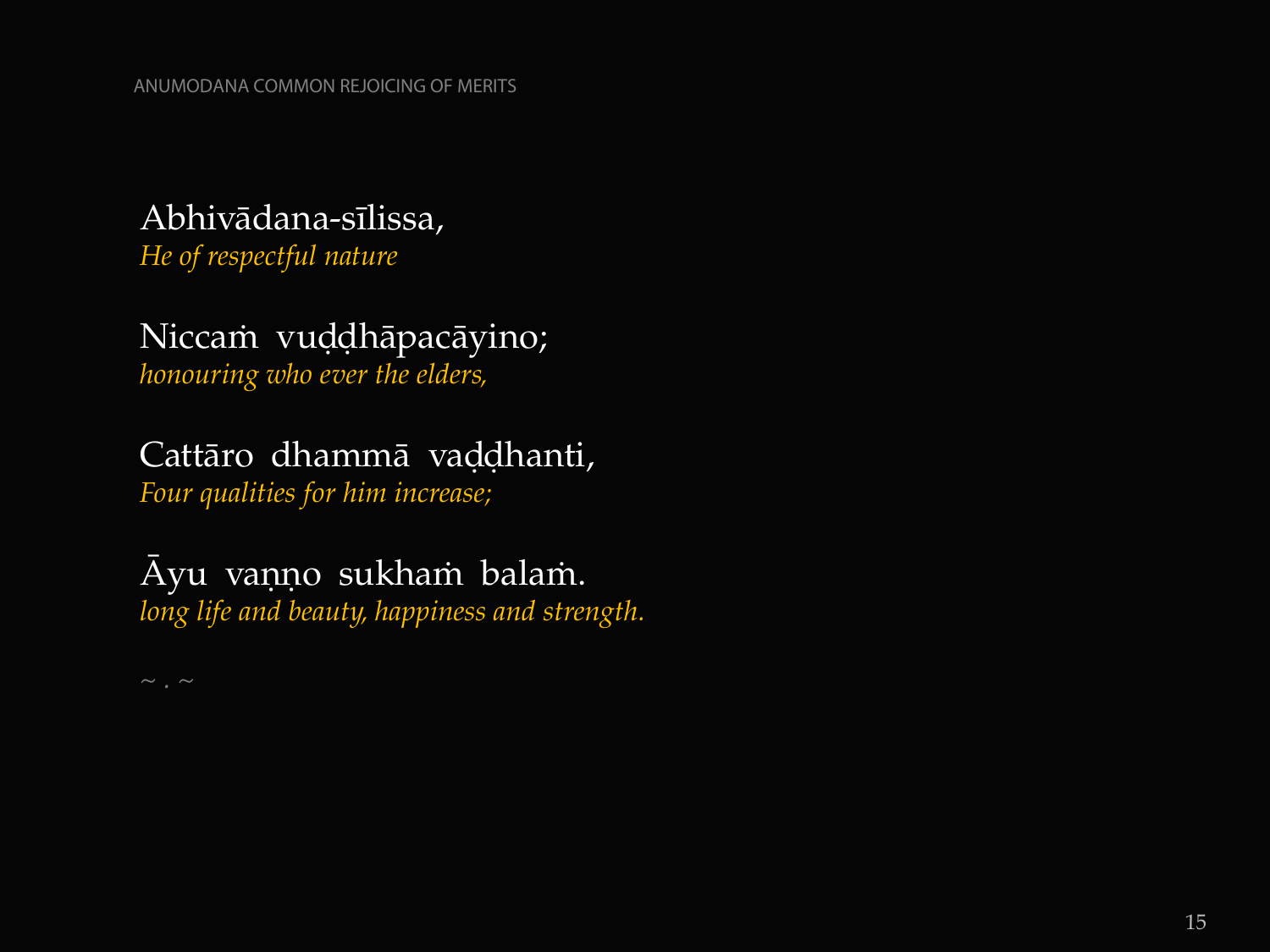# ANUMODANA THE LESSER SPHERE OF BLESSINGS

Sabba-buddh' ànubhàvena *Through the power of all the Buddhas*

sabba-dhamm' ànubhàvena *the power of all the Dhamma*

sabbasaṅgh' ānubhāvena *the power of all the Sangha*

Buddha-ratanaṁ dhamma-ratanaṁ saṅgha-ratanaṁ *the gem of the Buddha, the gem of the Dhamma, the gem of the Sangha*

Tinnam ratanānam ānubhāvena *the power of the Triple Gem*

Catur-àsãti-sahassa-dhammakkhandh' ànubhàvena *the power of the 84,000 Dhamma aggregates,*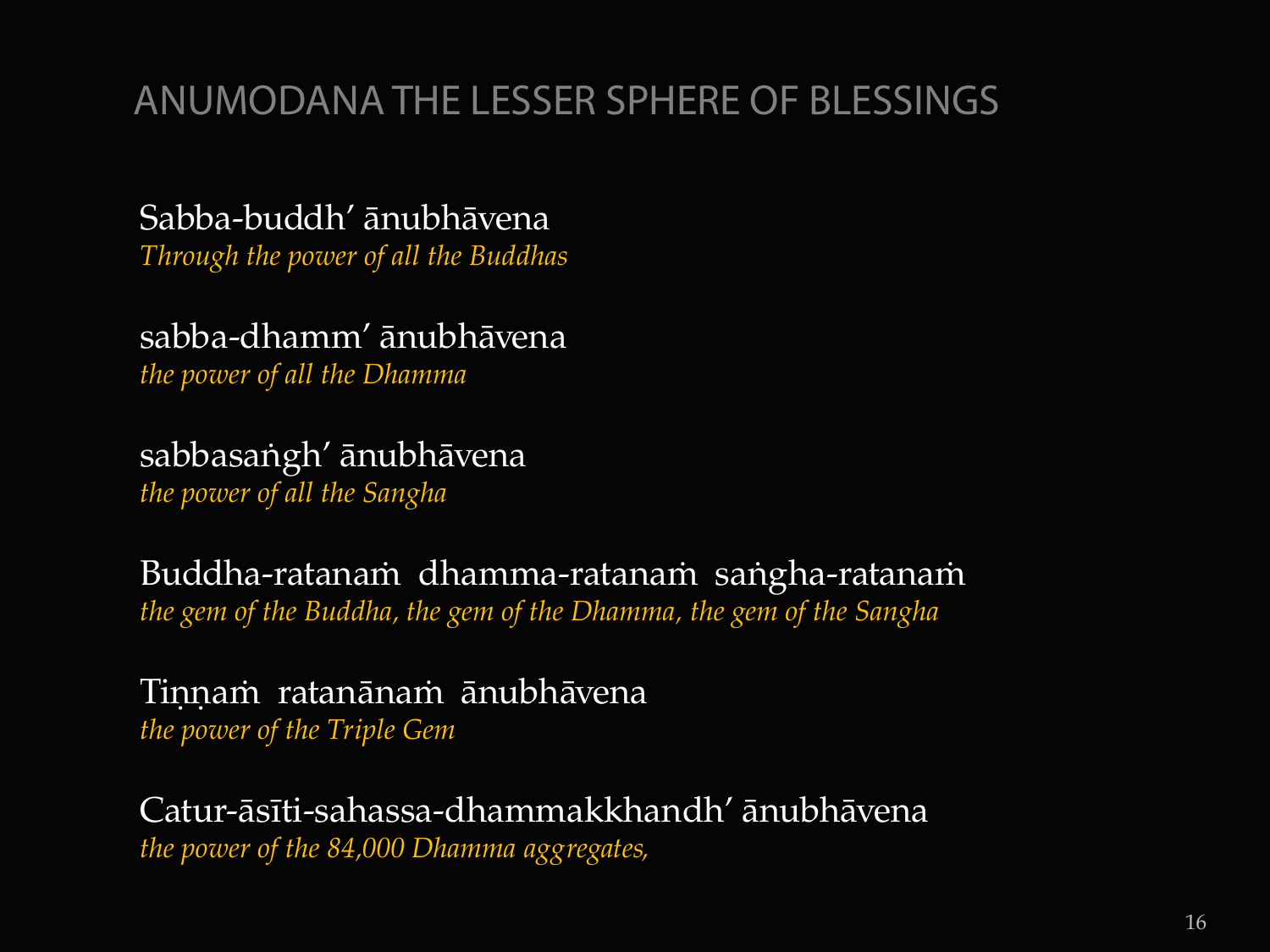## Pițakattay' ānubhāvena

*the power of the Tripitaka*

Jina -sàvak' ànubhàvena *the power of the Victor's disciples:*

Sabbe te rogà *May all your diseases,*

Sabbe te bhayà *all your fears,*

Sabbe te antaràyà *all your obstacles,*

#### Sabbe te upaddavà *all your dangers,*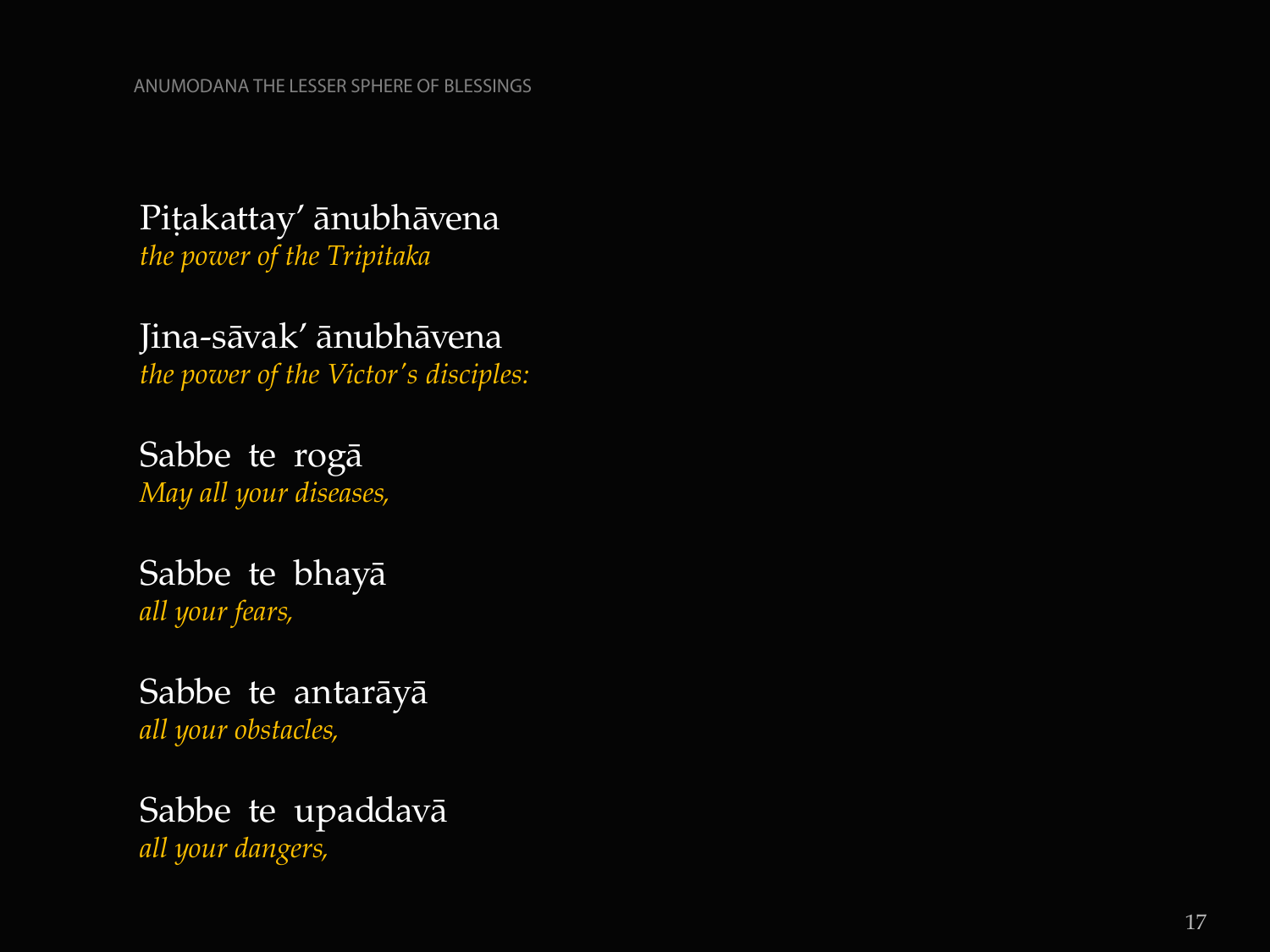#### Sabbe te dunnimittà

*all your bad visions,*

#### Sabbe te avamangalā vinassantu *all your bad omens be destroyed.*

āyu-vaḍḍhako, dhana-vaḍḍhako

*May there always be an increase of long life, wealth,*

#### siri-vaddhako, yasa-vaddhako *increase of glory, status,*

bala-vaddhako, vanna-vaddhako *increase of strength, beauty,* 

# sukha-vaḍḍhako, hotu sabbadā.

*increase of happiness.*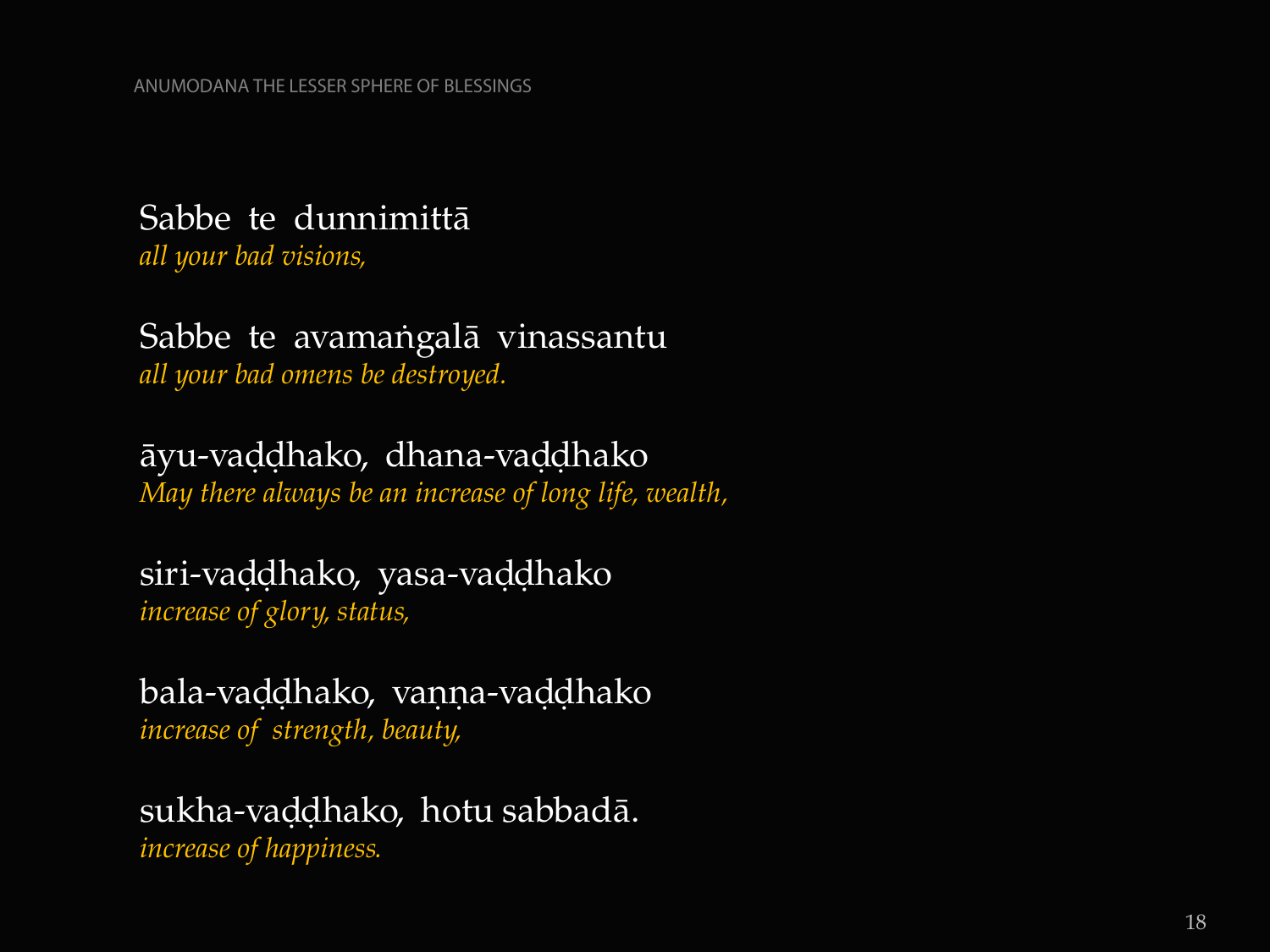#### Dukkha-roga-bhayà verà, Sokà sattu c'upaddavà;

*May suffering, disease, danger, animosity, sorrow, adversity, misfortune*

#### Anekà antaràyà pi, Vinassantu ca tejasà; *obstacles without number, vanish through (the Triple Gem's) radiant energy.*

## Jaya-siddhi dhanaṁ lābhaṁ,

*Triumph, success, wealth, & gain,*

#### Sotthi bhāgyaṁ sukhaṁ balaṁ; *Safety, luck, happiness, strength,*

Siri āyu ca vaņņo ca, Bhogam vuḍḍhī ca yasavā; *Glory,long life, & beauty, fortune, increase, & status,*

Sata-vassā ca āyū ca, Jīva-siddhī bhavantu te. *A life span of 100 years, and success in your livelihood: May they be yours.*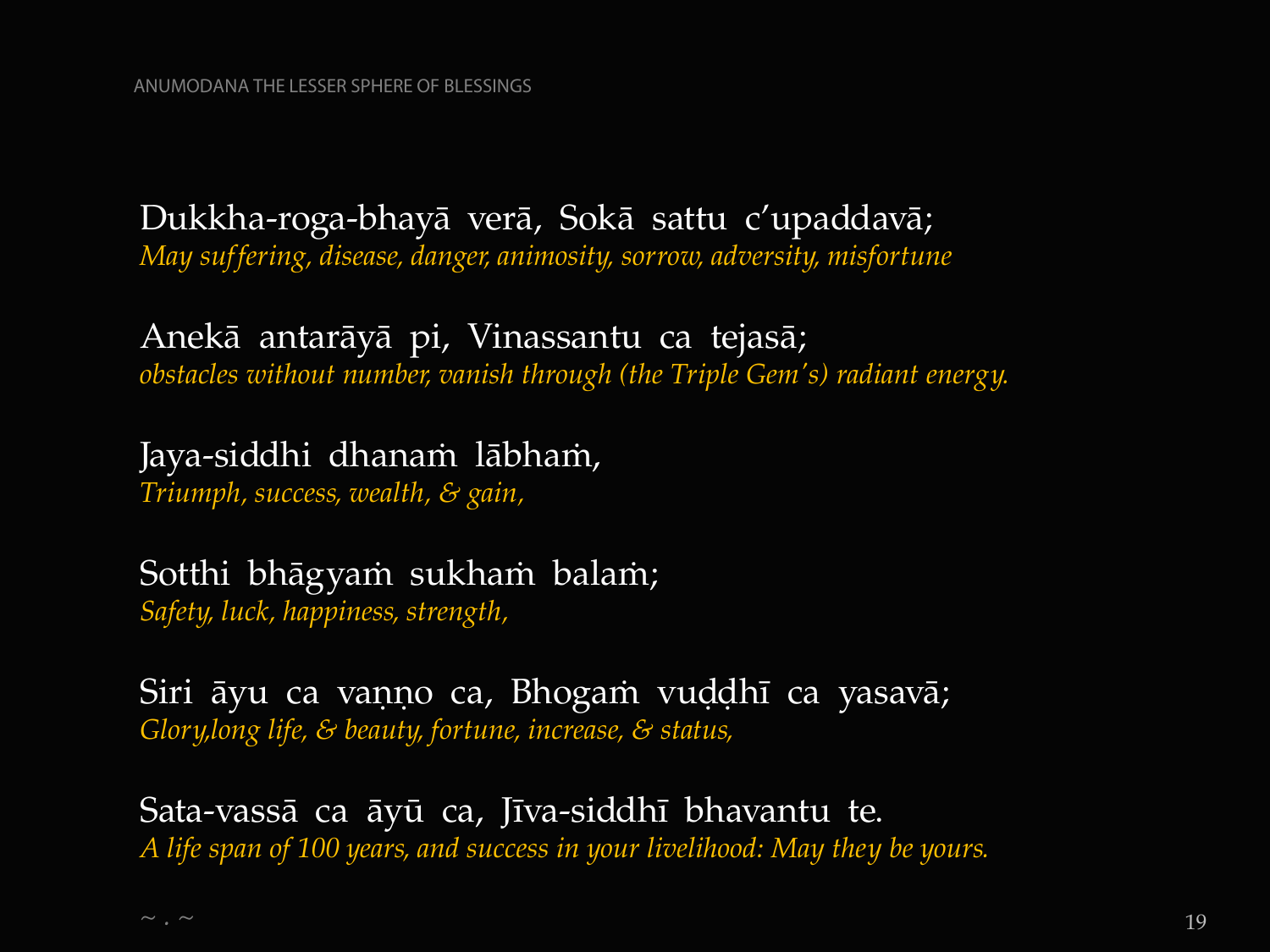# SUMANGALAGATHA VERSES OF EXCELLENT BLESSING

Bhavatu sabba-mangalam

*May there be every good blessing,*

Rakkhantu sabba-devatà,

*may the devas protect you,*

Sabba-buddh' ànubhàvena

*Through the power of all the Buddhas*

Sadà sotthã bhavantu te. *may you always be well.*

Bhavatu sabba-mangalam *May there be every good blessing,*

Rakkhantu sabba-devatà,

*may the devas protect you,*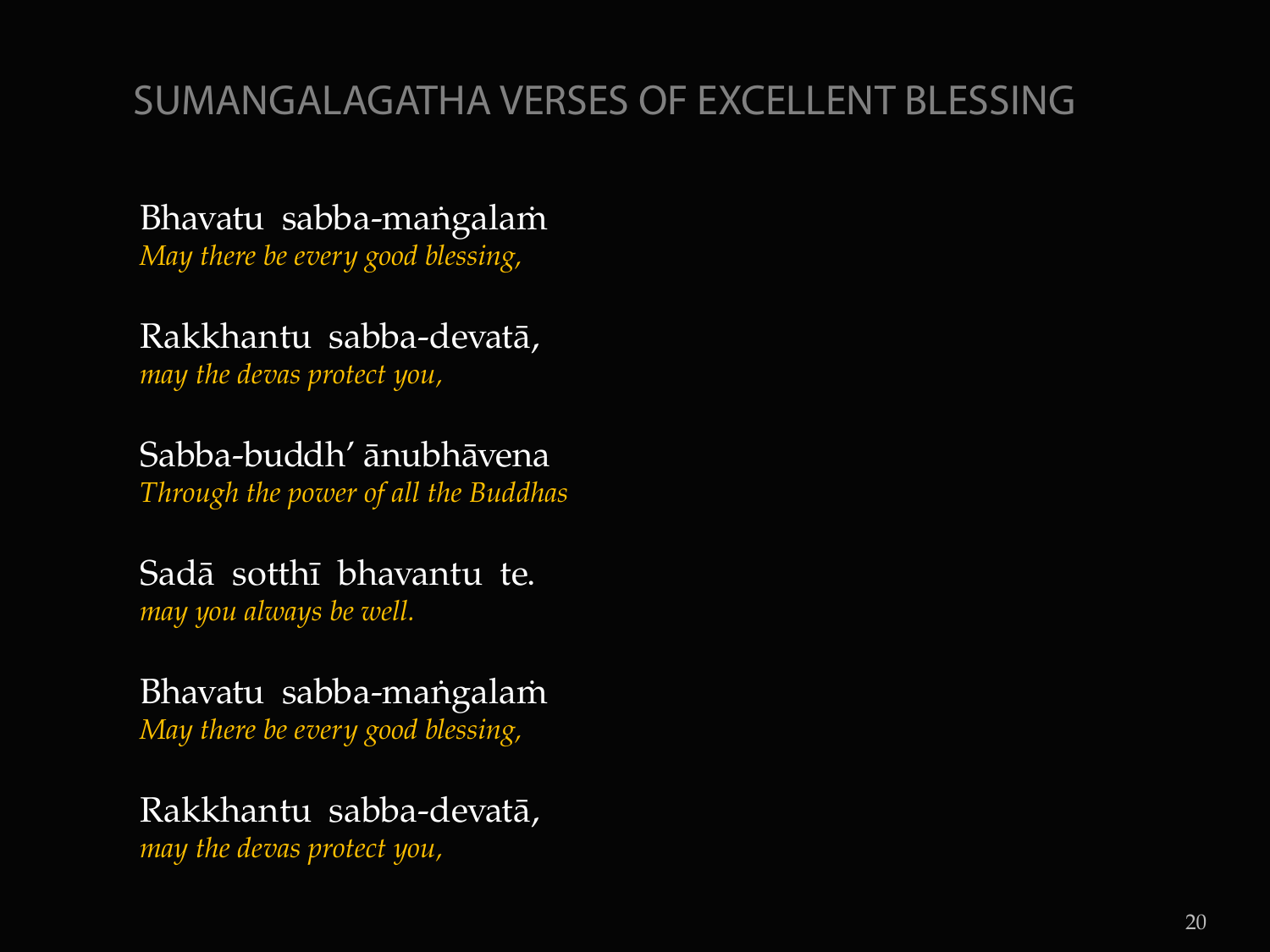#### Sabba -dhamm' ànubhàvena

*Through the power of all the Dhammas*

#### Sadà sotthã bhavantu te. *may you always be well.*

#### Bhavatu sabba-maṅgalaṁ *May there be every good blessing,*

#### Rakkhantu sabba -devatà,

*may the devas protect you,*

#### Sabba -saïgh' ànubhàvena *Through the power of all the Sanghas*

#### Sadà sotthã bhavantu te.

*may you always be well.*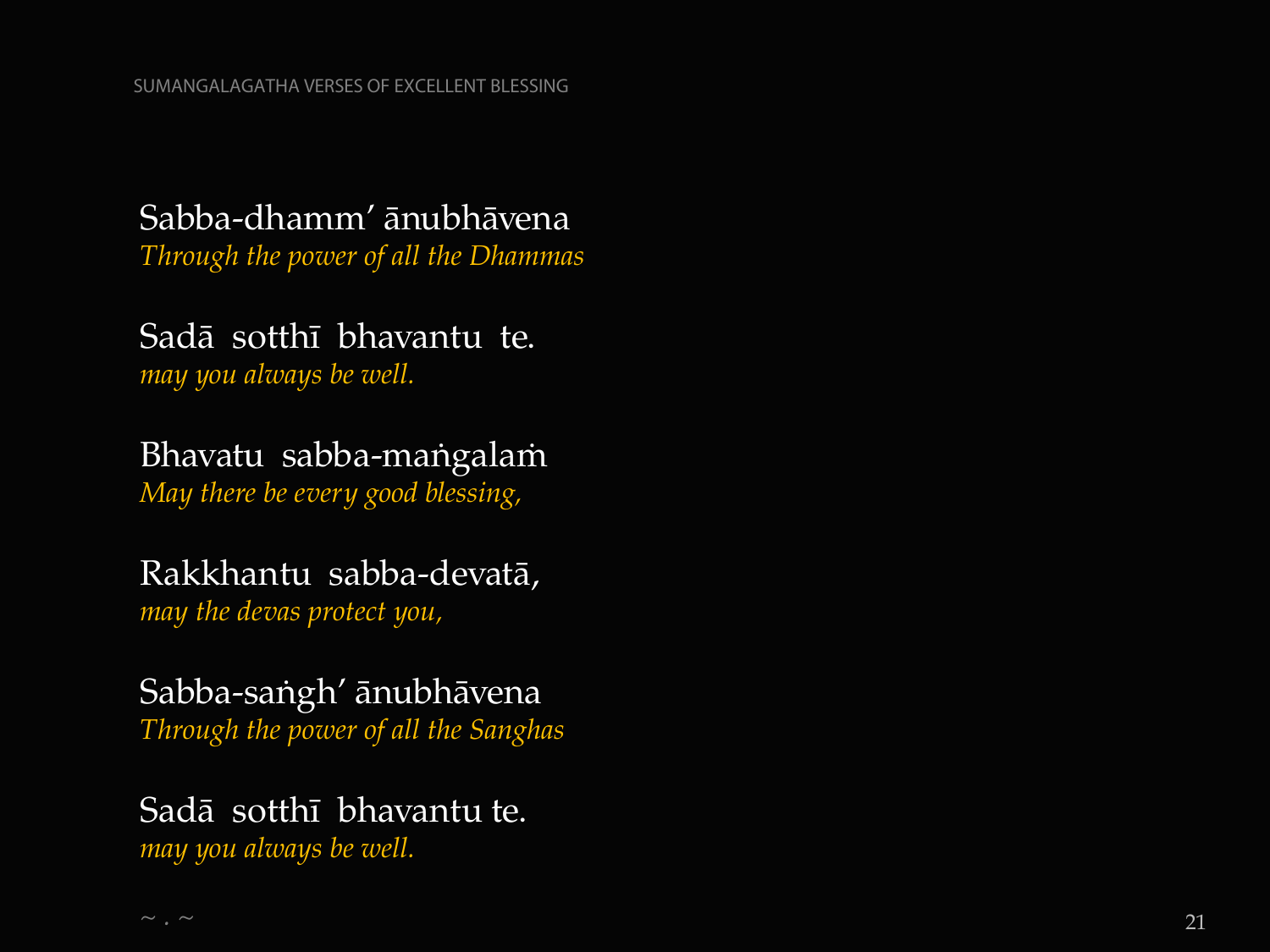# REQUESTING A DHAMMA TALK

*(After bowing three times, with hands joined in a¤jali, recite the following:)*

#### Brahmà ca lokàdhipati sahampati *The Brahma Sahampati, Lord of the World,*

#### Katațjali andhivaram ayācatha *With hands palm to palm before his heart, requested a blessing:*

#### Santidha sattàpparajakkha-jàtikà

*"There are beings here with only a little dust in their eyes.*

#### Desetu dhammam anukampimam pajam *Please teach the Dhamma out of compassion for them."*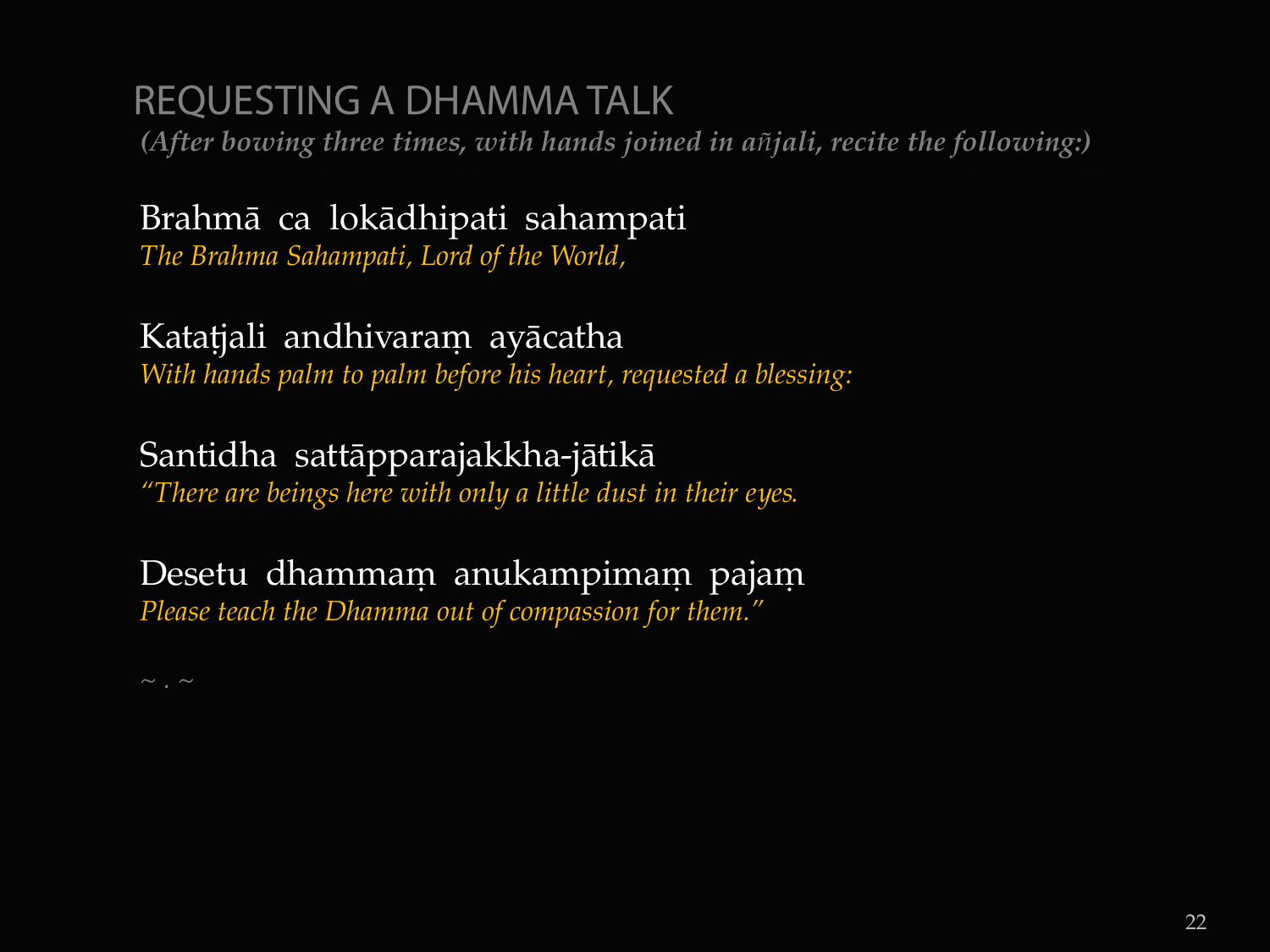# **Everning Chanting**

- 24 | DEDICATION OF OFFERINGS
- 27 | PAYING HOMAGE TO THE TRIPLE GEM
- 28 | TAKING THE THREE REFUGES
- 31 | RECOLLECTION OF THE BUDDHA
- 32 | SUPREME PRAISE OF THE BUDDHA
- 36 | RECOLLECTION OF THE DHAMMA
- 37 | SUPREME PRAISE OF THE DHAMMA
- 41 | RECOLLECTION OF THE SANGHA
- 43 | SUPREME PRAISE OF THE SANGHA
- 47 | REFLECTION ON UNIVERSAL WELL BEING
- 49 | THE BUDDHA'S WORDS ON LOVING-KINDNESS
- 55 | ASKING FOR FORGIVENESS
- 56 | REFLECTION ON SHARING BLESSINGS
- 60 | CLOSING HOMAGE TO THE TRIPLE GEM
- 61 | SUFFUSION WITH THE DIVINE ABIDINGS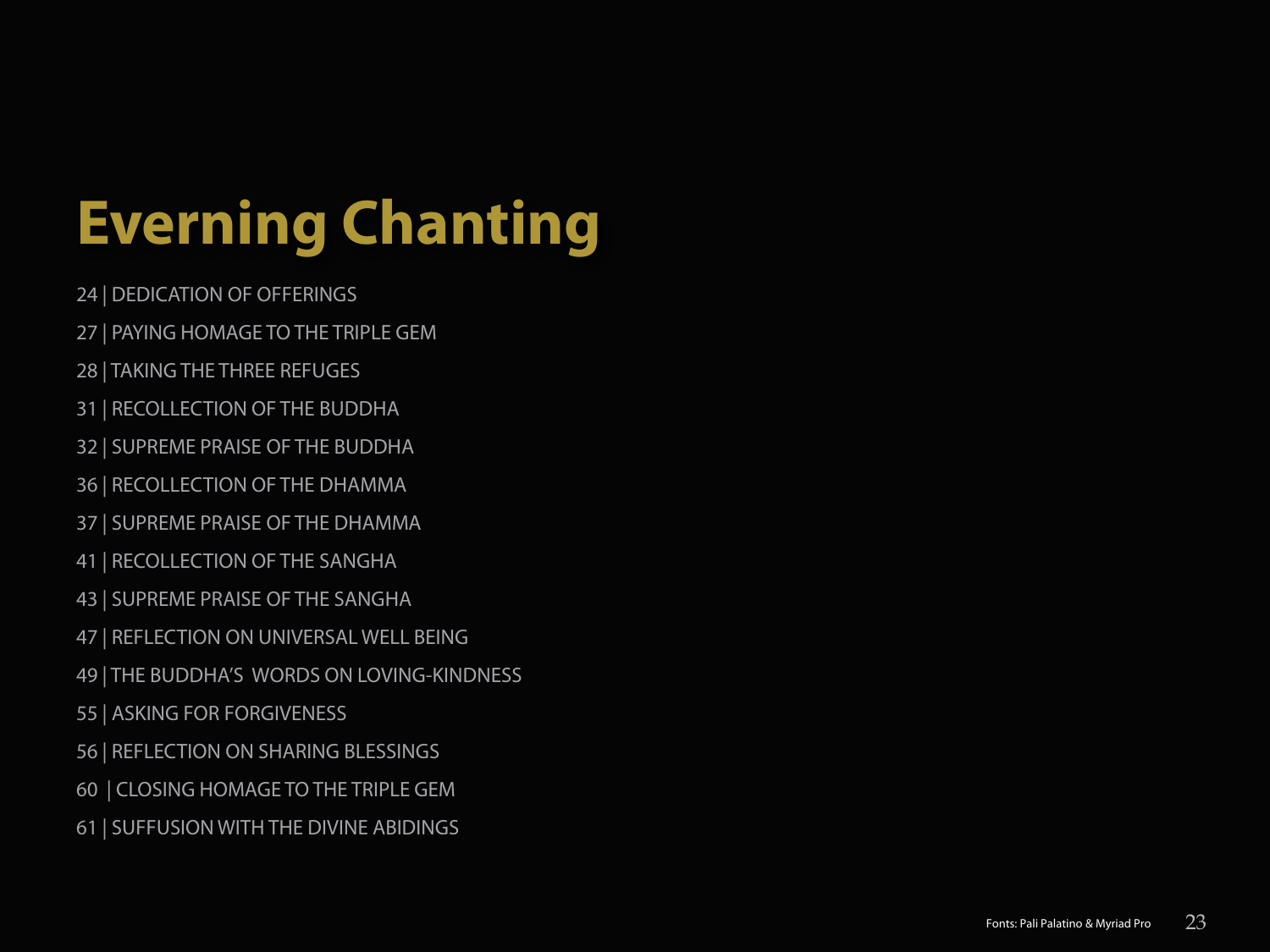# DEDICATION OF OFFERINGS

(Yo so) bhagavā Araham sammāsambuddho *(To the Blessed One,) the Lord, who fully attained perfect enlightenment,* 

Svàkkhàto yena bhagavatà dhammo *To the Teaching, which he expounded so well,*

Supațipanno yassa bhagavato sāvakasangho *And to the Blessed One's disciples who have practised well,* 

Tammayam bhagavantam sadhammam sasangham *To these — the Buddha, the Dhamma, and the Sangha —*

Imehi sakkārehi yathāraham āropitehi abhipujayāma *We render with offerings our rightful homage.*

Sàdhu no bhante bhagavà sucira-parinibbutopi *It is well for us that the Blessed One, having attained liberation,*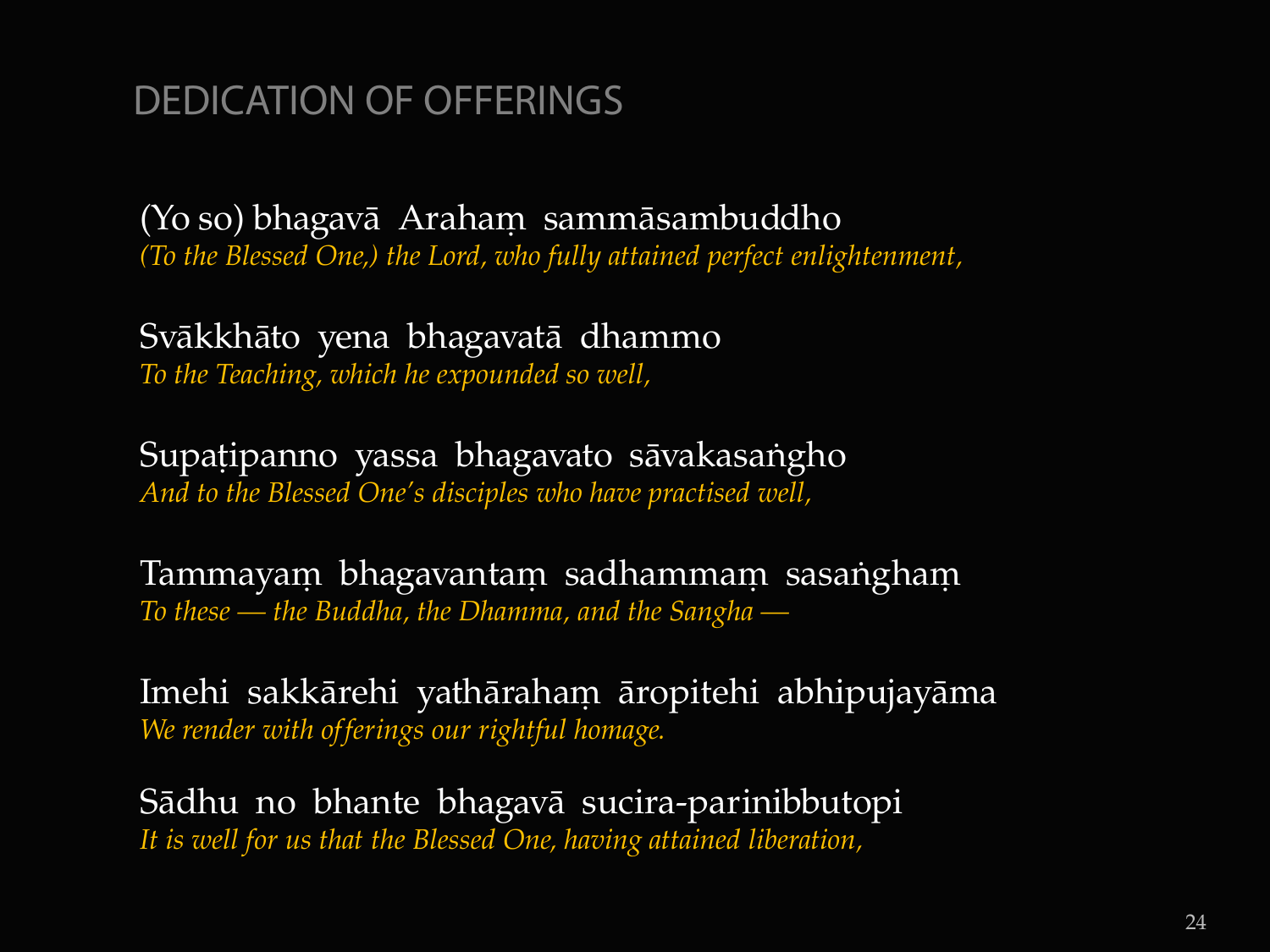#### Pacchimà-janatànukampa-mànasà

*Still had compassion for later generations.*

Ime sakkāre duggata-paņņākāra-bhūte pațiggaņhātu *May these simple offerings be accepted*

Amhākam dīgharattam hitāya sukhāya *For our long-lasting benefit and for the happiness it gives us.*

Araham sammāsambuddho bhagavā *The Lord, the Perfectly Enlightened and Blessed One —*

Buddham bhagavantam ābhivādemi *(Bow) I render homage to the Buddha, the Blessed One.*

(Svàkkhàto) bhagavatà dhammo *(The Teaching,) so completely explained by him*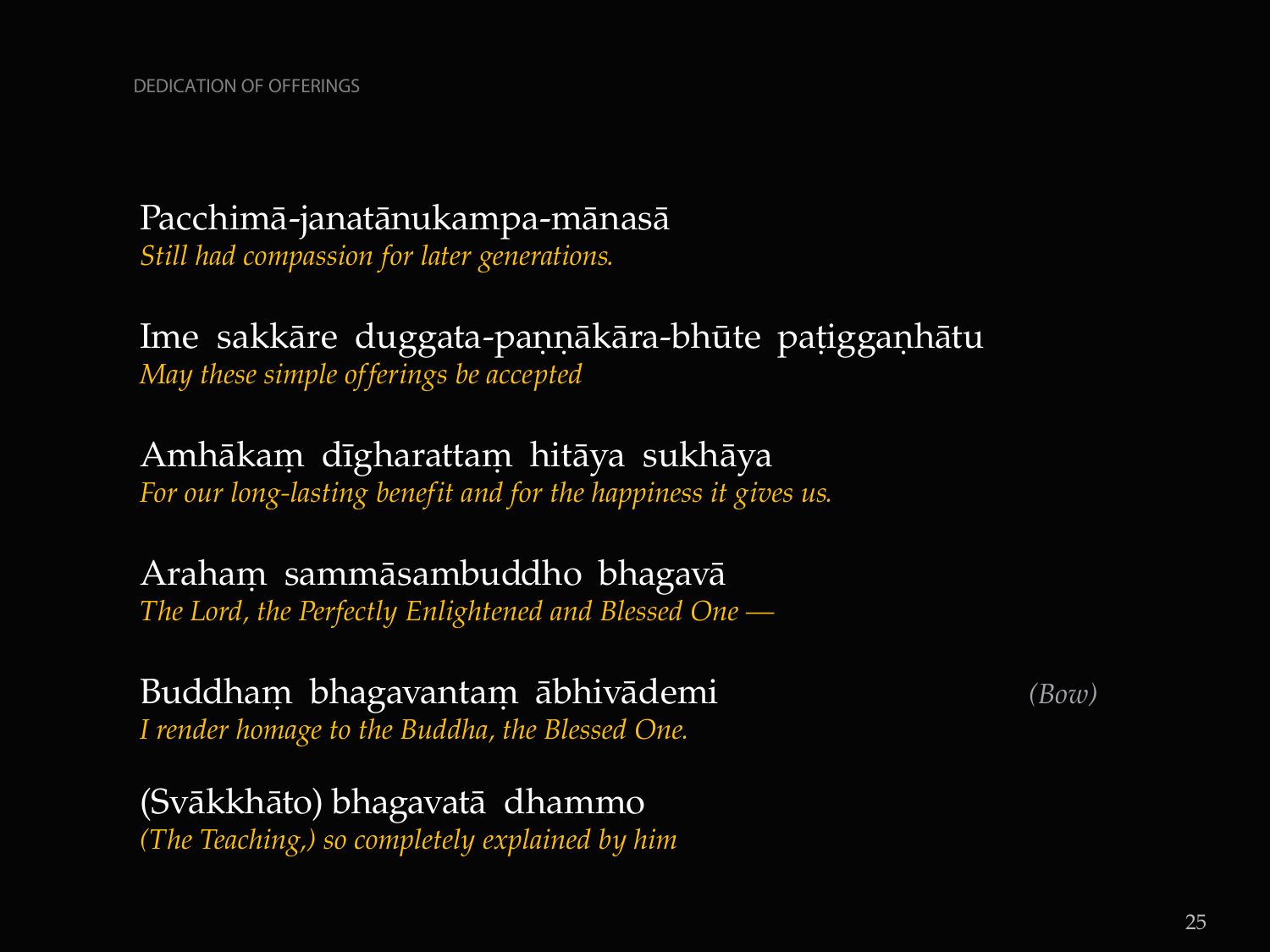#### Dhammaü namassàmi *(Bow)*

*I bow to the Dhamma.*

# (Supațipanno) bhagavato sāvakasangho

*(The Blessed One's disciples,) who have prasticed well*

#### Sangham namāmi *(Bow)*

*I bow to the Sangha.*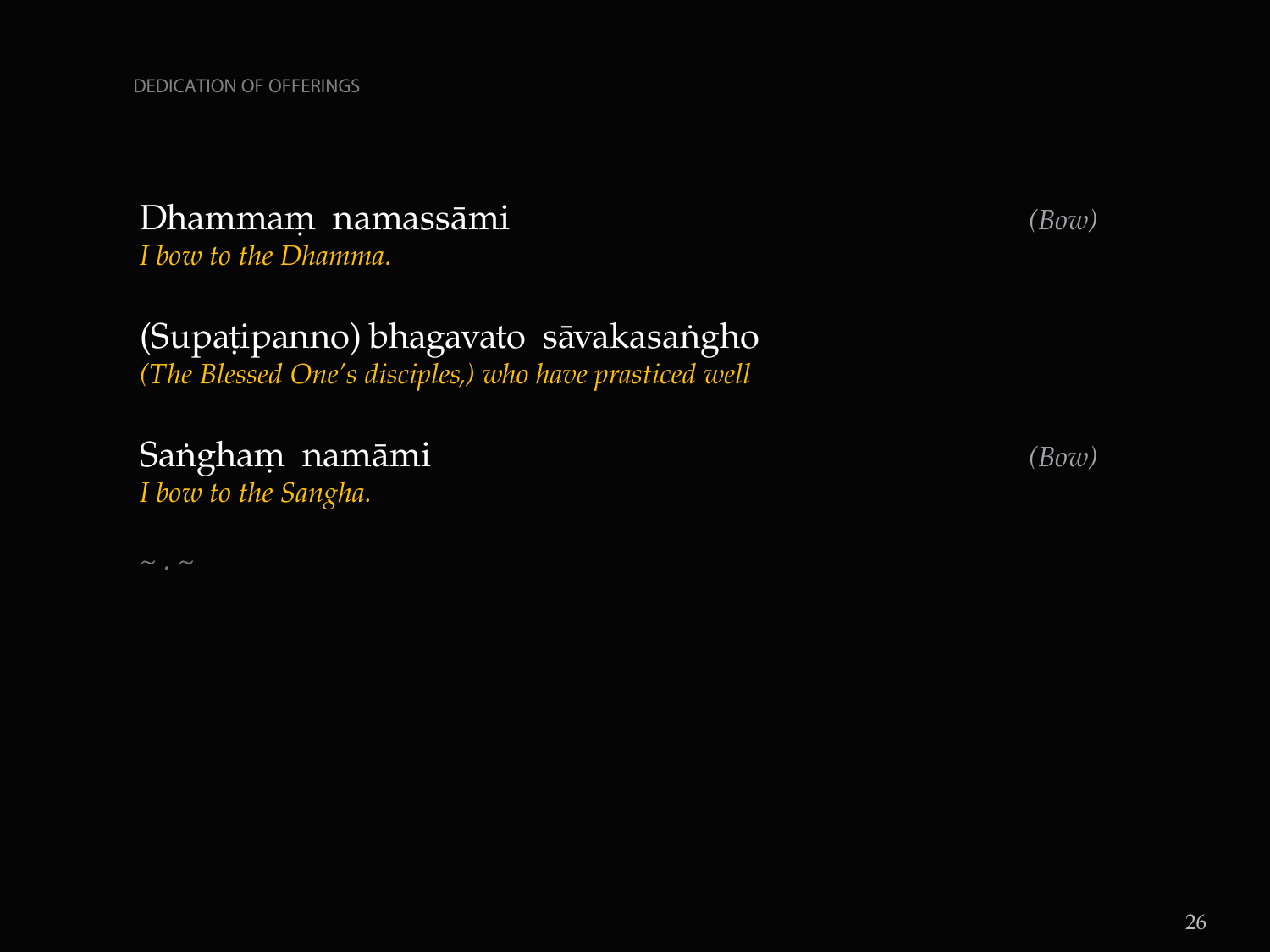# PAYING HOMAGE TO THE TRIPLE GEM

Araham sammāsambuddho bhagavā *(The Lord,) the Perfectly Enlightened and Blessed One—*

#### Buddham bhagavantam ābhivādemi *(Bow) I render homage to the Buddha, the Blessed One.*

(Svàkkhàto) bhagavatà dhammo *(The Teaching,) so completely explained by him—*

#### **Dhammam namassāmi** *(Bow)*

*I bow to the Dhamma.*

(Supatipanno) bhagavato sāvakasangho *(The Blessed One's disciples,) who have practiced well—*

# Sangham namāmi *(Bow)*

*I bow to the Sangha.*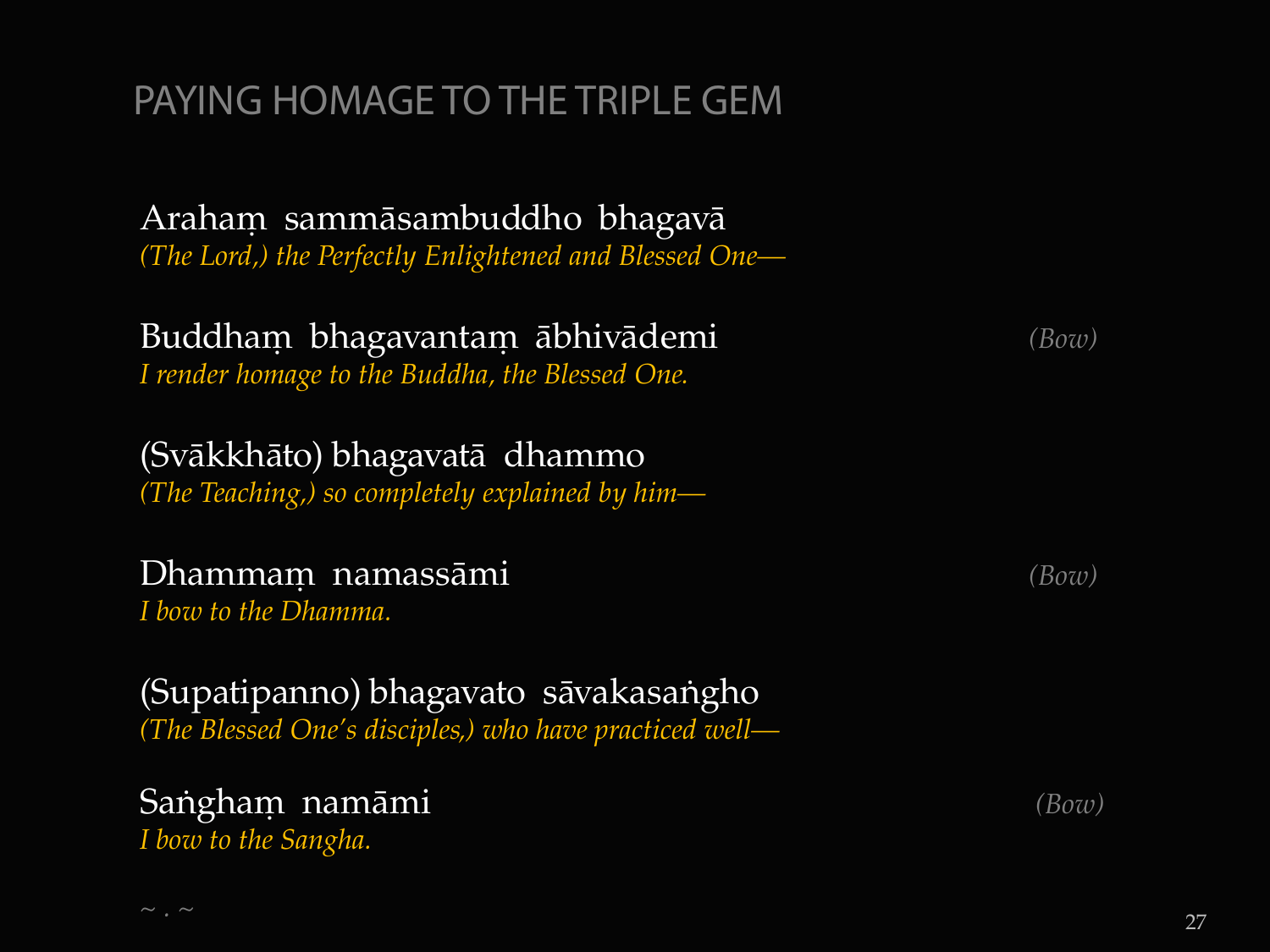# TAKING THE THREE REFUGES

(Handa mayam buddhassa bhagavato pubbabhāga-namakāram karomase) *(Now let us pay preliminary homage to the Buddha.)*

Namo tassa bhagavato arahato sammàsambuddhassa *Homage to the Blessed, Noble, and Perfectly Enlightened One.*

Namo tassa bhagavato arahato sammàsambuddhassa *Homage to the Blessed, Noble, and Perfectly Enlightened One.*

Namo tassa bhagavato arahato sammàsambuddhassa *Homage to the Blessed, Noble, and Perfectly Enlightened One.*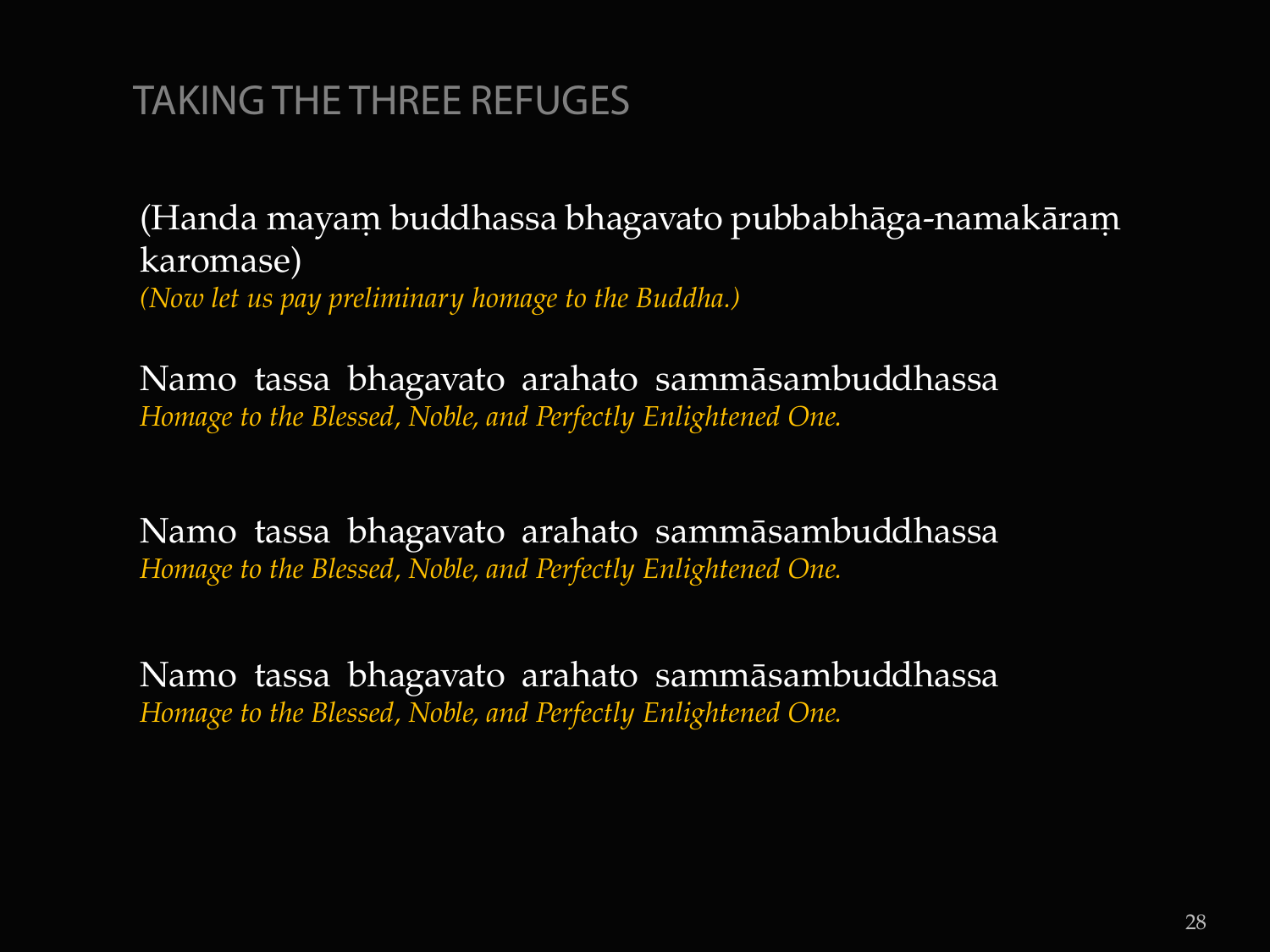#### Buddham saraṇaṃ gacchāmi *To the Buddha I go for refuge.*

Dhammam saraṇaṃ gacchāmi *To the Dhamma I go for refuge.*

Sangham saraṇaṃ gacchāmi *To the Sangha I go for refuge.*

Dutiyampi Buddham saraṇaṃ gacchāmi *For the second time, to the Buddha I go for refuge.* 

Dutiyampi Dhammam saraṇaṃ gacchāmi *For the second time, to the Dhamma I go for refuge.*

Dutiyampi Sangham saraṇaṃ gacchāmi *For the second time, to the Sangha I go for refuge.*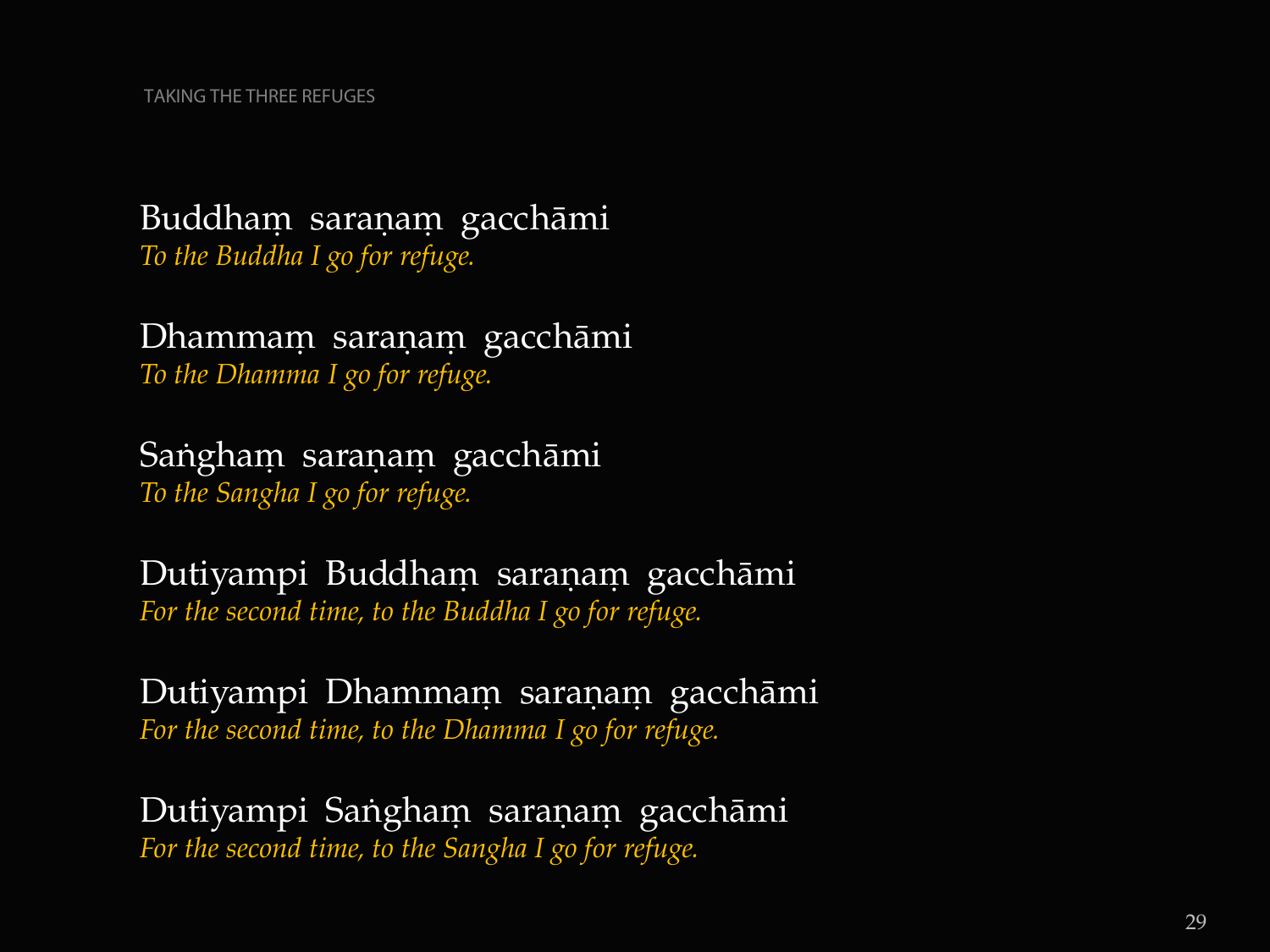Tatiyampi Buddham saraṇaṃ gacchāmi *For the third time, to the Buddha I go for refuge.*

Tatiyampi Dhammam saraṇaṃ gacchāmi *For the third time, to the Dhamma I go for refuge.*

Tatiyampi Sangham saraṇaṃ gacchāmi *For the third time, to the Sangha I go for refuge.*

Tisaraṇa-gamanaṃ niṭṭhitaṃ *This completes the going to the Three Refuges.*

Tisaraṇa-gamanaṃ niṭṭhitaṃ *This completes the going to the Three Refuges.*

*Response :* âma bhante /ayye *Yes, Venerable Sirs / Sister.*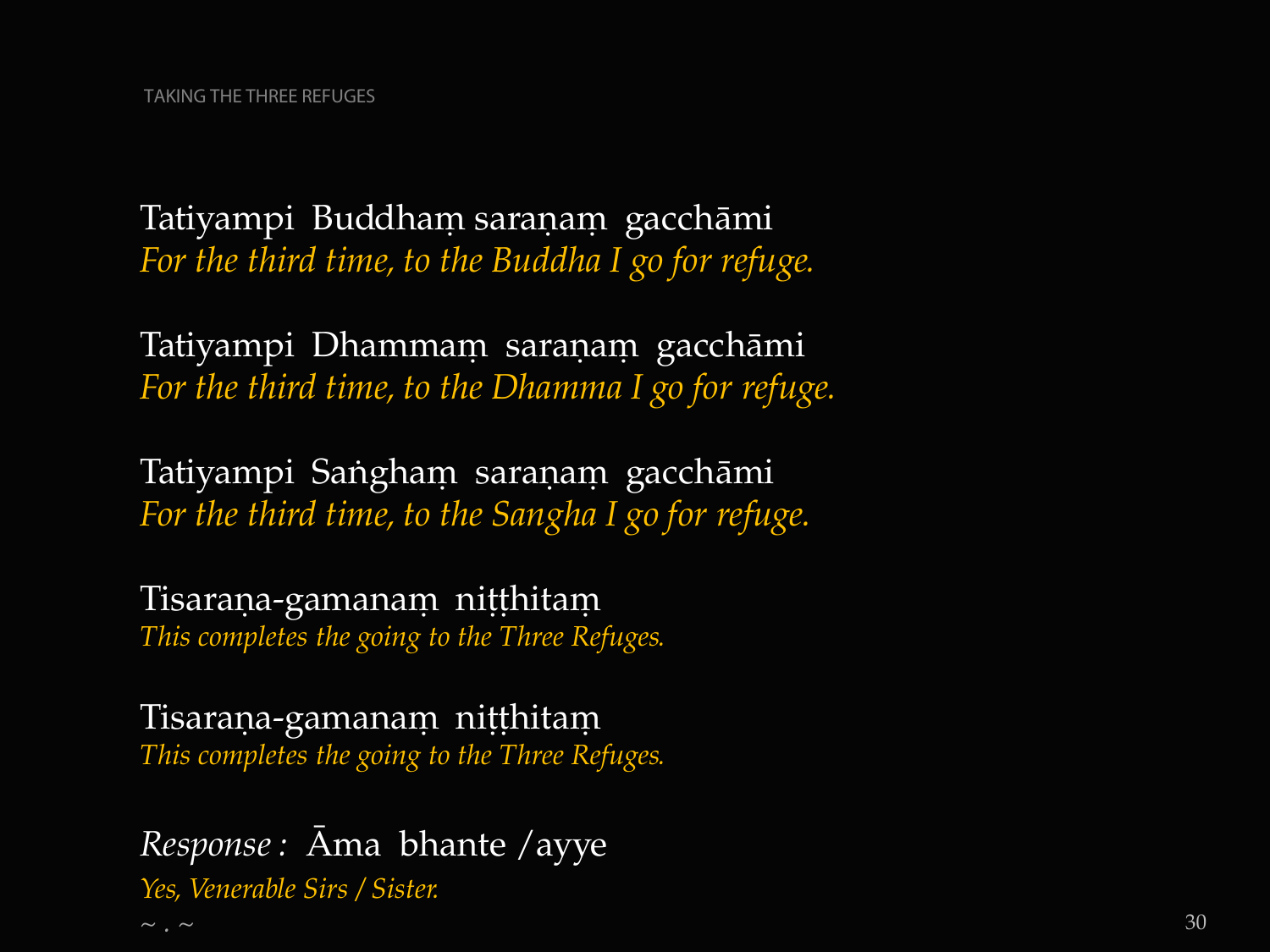# RECOLLECTION OF THE BUDDHA

(Handa mayam buddhānussatinayam karomase) *(Now let us chant the recollection of the Buddha.)*

[Tam kho] pana bhagavantam evam kalyāņo kittisaddo abbhuggato *[A good word] of the Blessed One's reputation has spread as follows:* 

Itipi so bhagavā araham sammāsambuddho *He, the Blessed One, is indeed the Pure One, the Perfectly Enlightened One;* 

Vijjācaraņa-sampanno sugato lokavidū *He is impeccable in conduct and understanding, the Accomplished One, the Knower of the Worlds;*

Anuttaro purisadamma-sàrathi *He trains perfectly those who wish to be trained;* 

satthà deva-manussànam buddho bhagavà ti *he is Teacher of gods and humans; he is Awake and Holy.*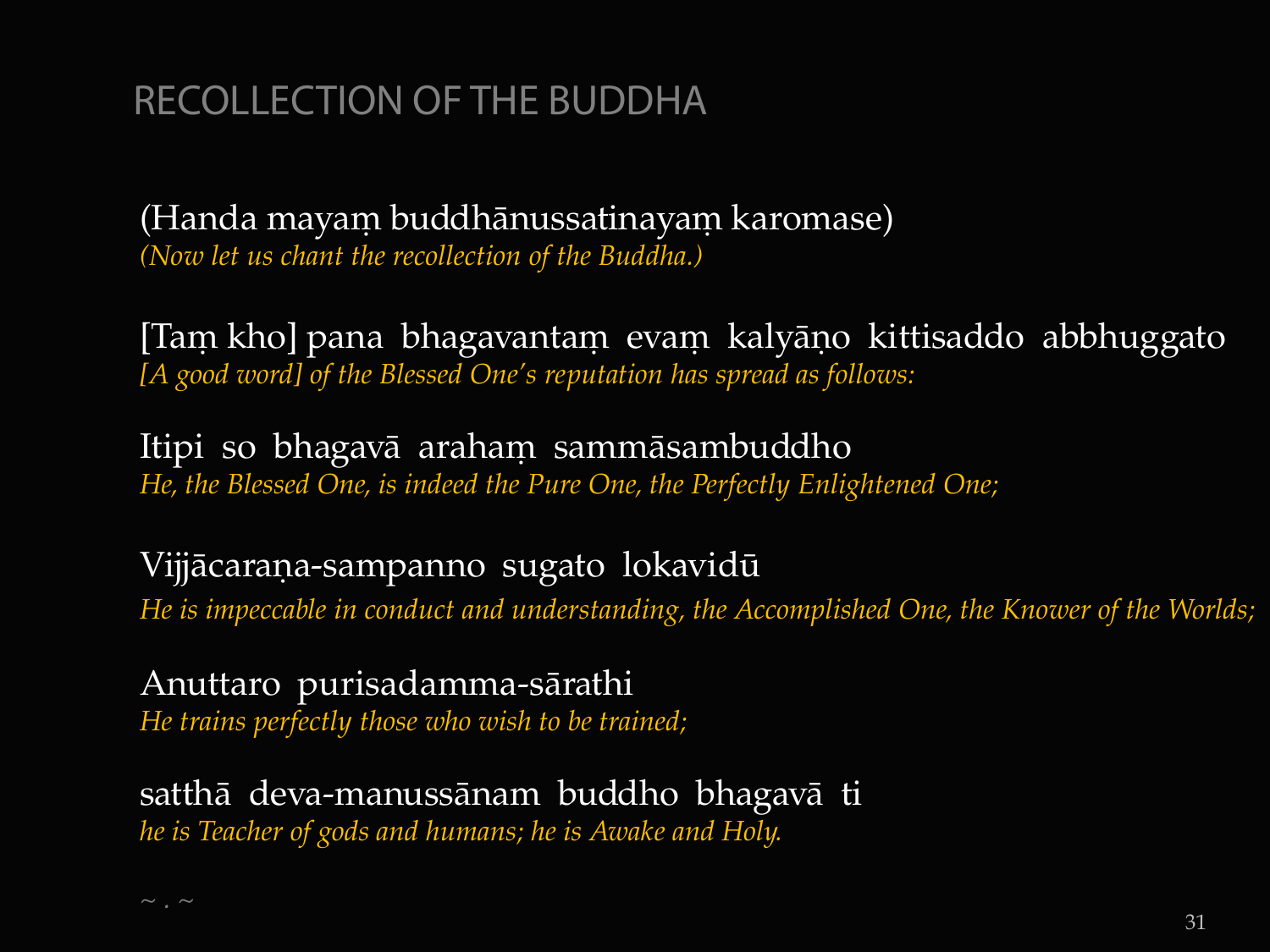# SUPREME PRAISE OF THE BUDDHA

(Handa mayam buddhābhigītim karomase) *(Now let us chant the supreme praise of the Buddha.)*

[Buddhavārahanta] varatādiguņabhiyutto *[The Buddha,] the truly worthy one, endowed with such excellent qualities,*

Suddhābhiññāṇa-karuṇāhi samāgatatto *Whose being is composed of purity, transcendental wisdom, and compassion,*

Bodhesi yo sujanatam kamalam va sūro *Who has enlightened the wise like the sun awakening the lotus.*

Vandāmaham tamaraņam sirasā jinendam *I bow my head to that peaceful chief of conquerors.*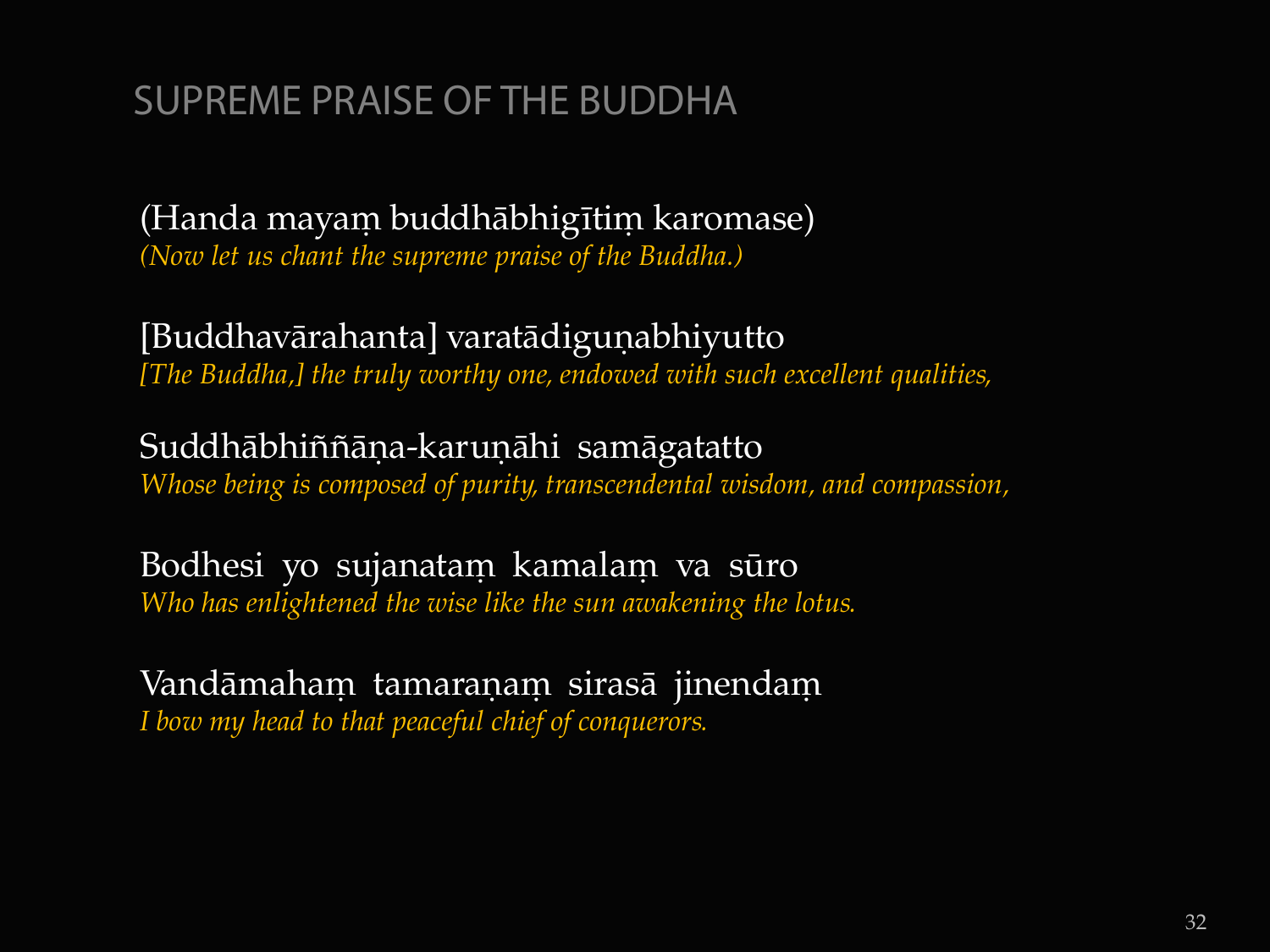Buddho yo sabbapāṇīnaṃ saraṇaṃ khemamuttamaṃ *The Buddha, who is the safe, secure refuge of all beings*

Paṭhamānussatiṭṭhānaṃ vandāmi taṃ sirenahaṃ *As the First Object of Recollection, I venerate him with bowed head.*

Buddhassàhasmi dàso\* va buddho me sàmikissaro *I am indeed the Buddha's servant, the Buddha is my Lord and Guide.*

Buddho dukkhassa ghàtà ca vidhàtà ca hitassa me *The Buddha is sorrow's destroyer, who bestows blessings on me.*

Buddhassāham niyyādemi sarirañjīvitañcidam *To the Buddha I dedicate this body and life,*

*Women chant \* dàsã*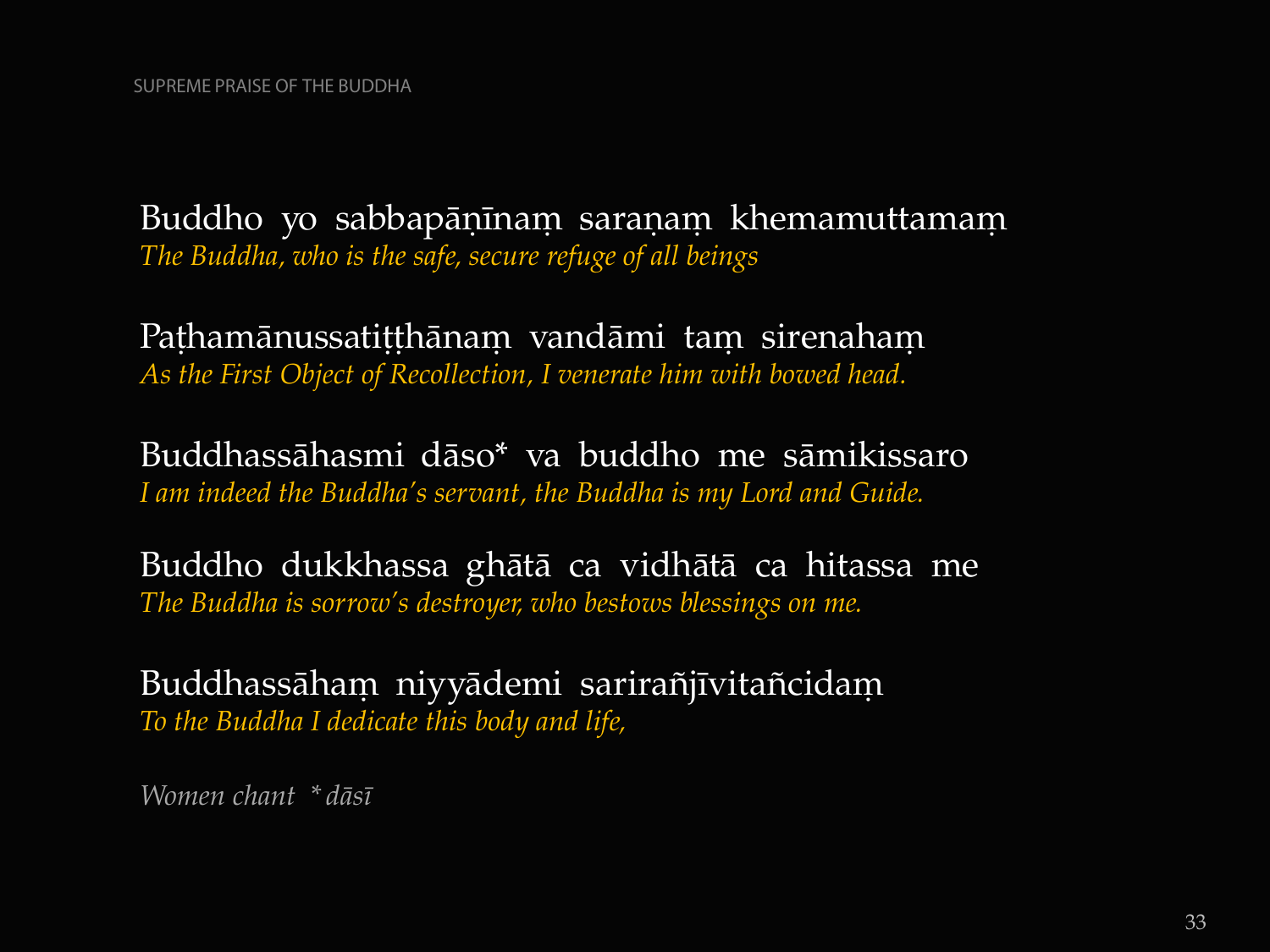Vandantoham\* carissāmi buddhasseva subodhitam *And in devotion I will walk the Buddha's path of awakening.*

Natthi me saranam aññam buddho me saranam varam *For me there is no other refuge, the Buddha is my excellent refuge.*

Etena saccavajjena vaḍḍheyyam satthu-sāsane *By the utterance of this truth, may I grow in the Master's Way.*

Buddham me vandamānena\*\* yam puññam pasutam idha *By my devotion to the Buddha, and the blessing of this practice —*

Sabbepi antarāyā me māhesum tassa tejasā *By its power, may all obstacles be overcome.*

*Women chant \* vandantãhaü \*\* vandamànàya*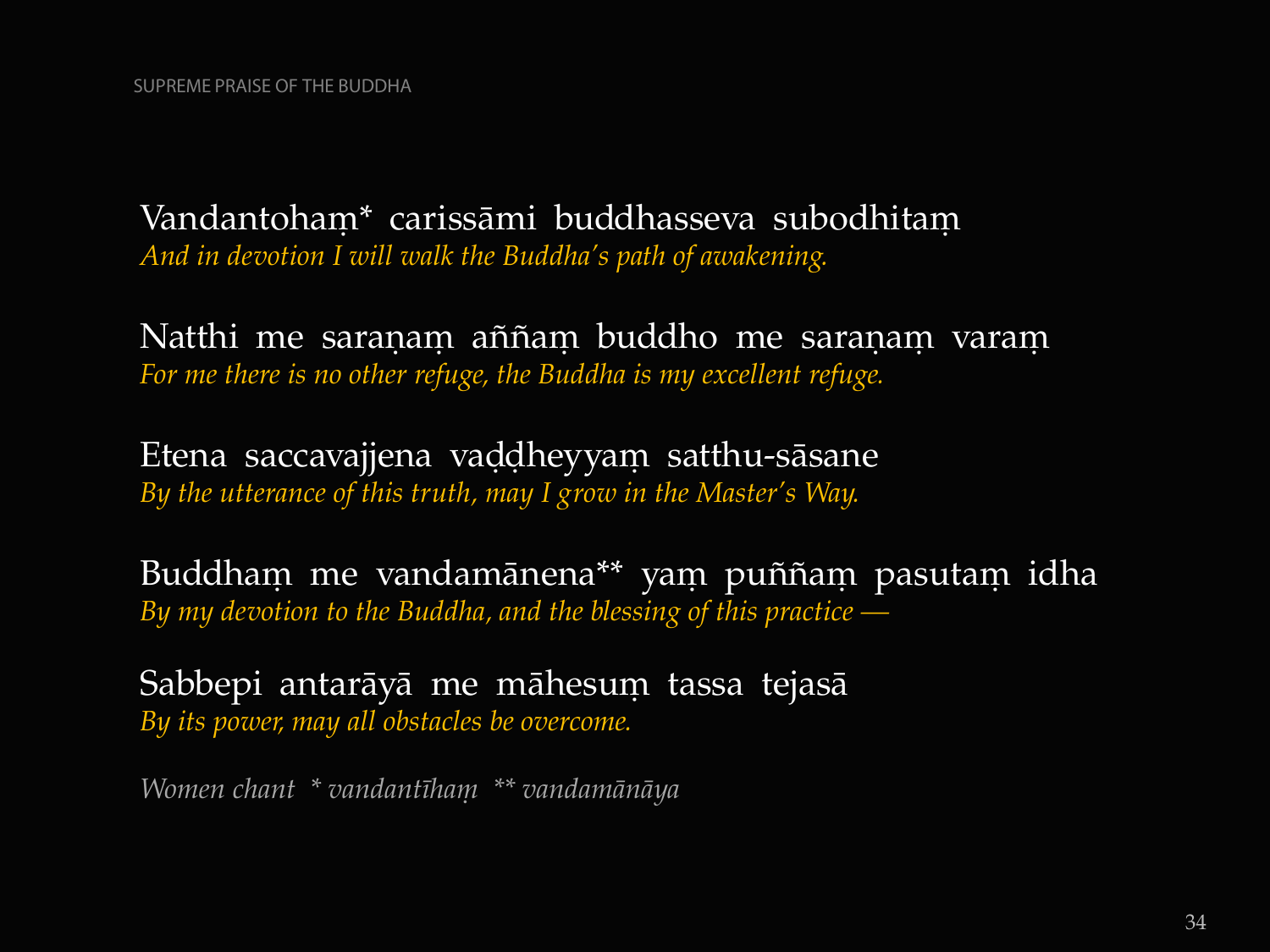SUPREME PRAISE OF THE BUDDHA

*(Bowing)*

Kàyena vàcàya va cetasà và *By body, speech, or mind,*

Buddhe kukammam pakatam mayā yam *For whatever wrong action I have committed towards the Buddha,*

Buddho pațigganhātu accayantam *May my acknowledgement of fault be accepted,*

Kālantare samvaritum va buddhe *That in the future there may be restraint regarding the Buddha*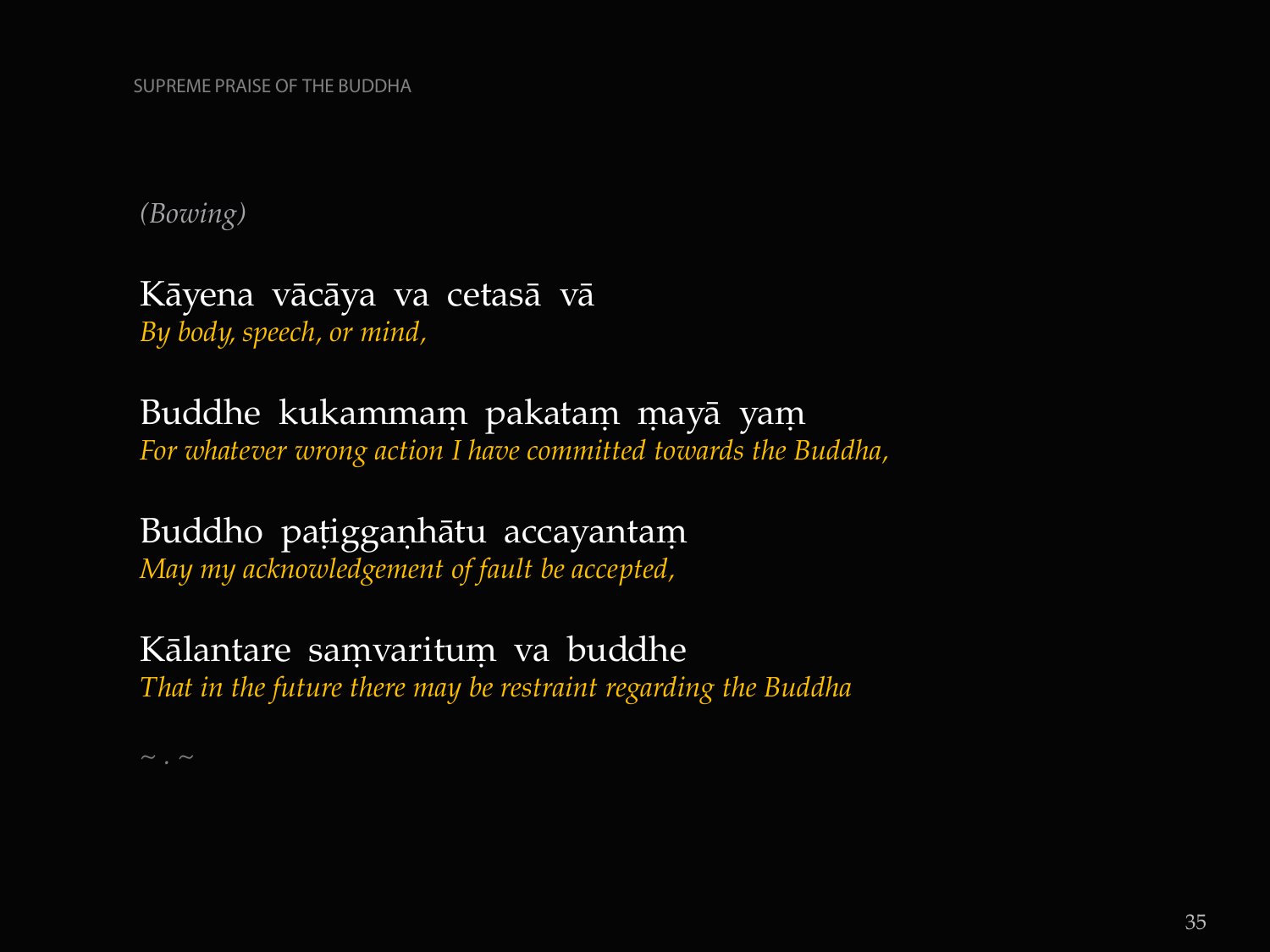# RECOLLECTION OF THE DHAMMA

(Handa mayam dhammānussatinayam karomase) *(Now let us chant the recollection of the Dhamma)* 

[Svàkkhàto] bhagavatà dhammo *[The Dhamma] is well expounded by the Blessed One,*

Sandițțhiko akāliko ehipassiko *Apparent here and now, timeless, encouraging investigation,* 

Opanayiko paccattam veditabbo viññūhī ti *Leading inwards, to be experienced individually by the wise.*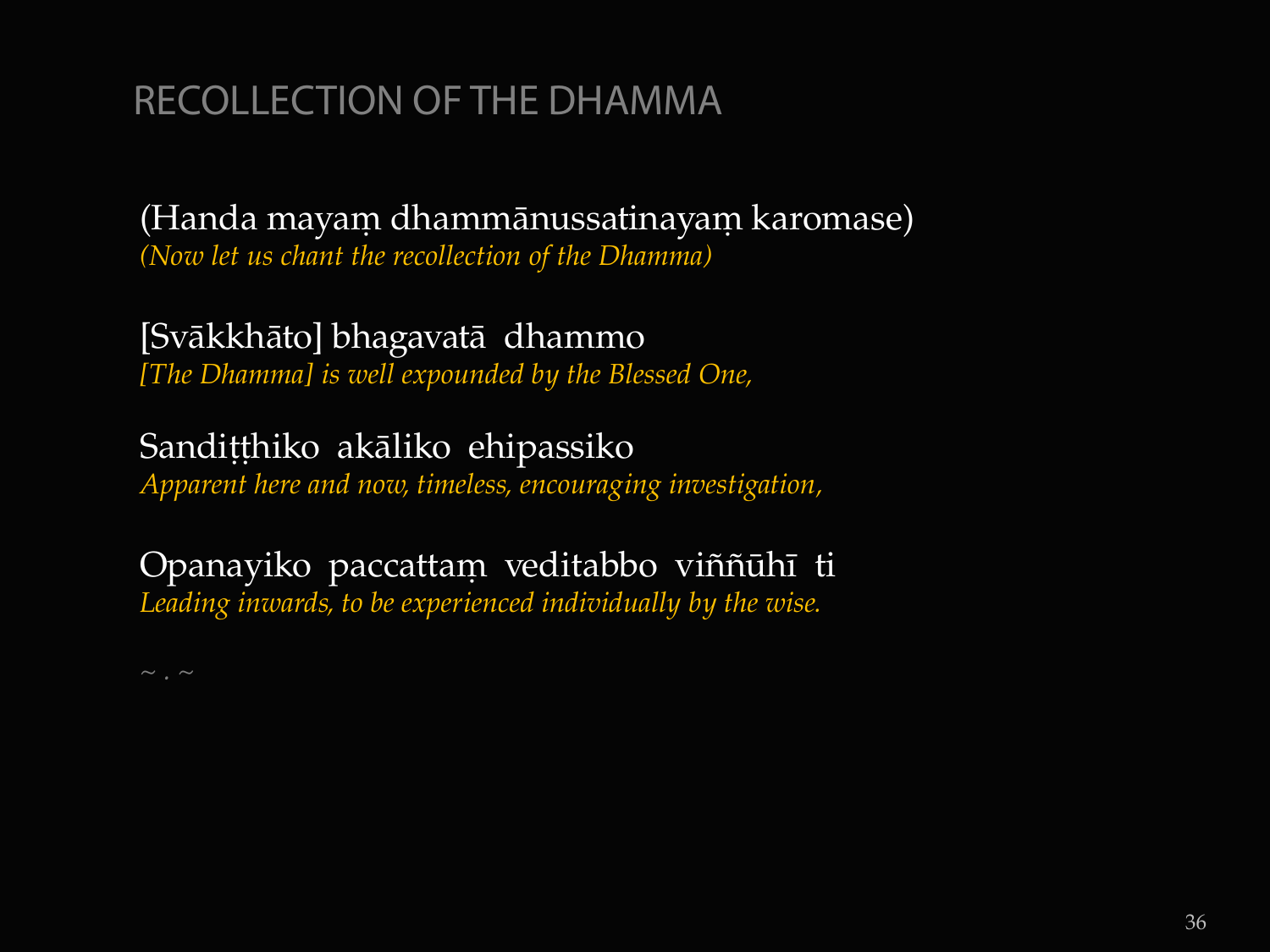# SUPREME PRAISE OF THE DHAMMA

(Handa mayam dhammābhigītim karomase) *(Now let us chant the supreme praise of the Dhamma.)* 

[Svākkhātatā] diguņa-yoga-vasena seyyo *[It is excellent] because it is "well expounded,"*

Yo maggapàka-pariyatti-vimokkha-bhedo *And it can be divided into Path and Fruit, Practice and Liberation.* 

Dhammo kuloka-patanà tada-dhàri-dhàri *The Dhamma holds those who uphold it from falling into delusion.* 

Vandāmaham tamaharam varadhammametam *I revere the excellent teaching, that which removes darkness —*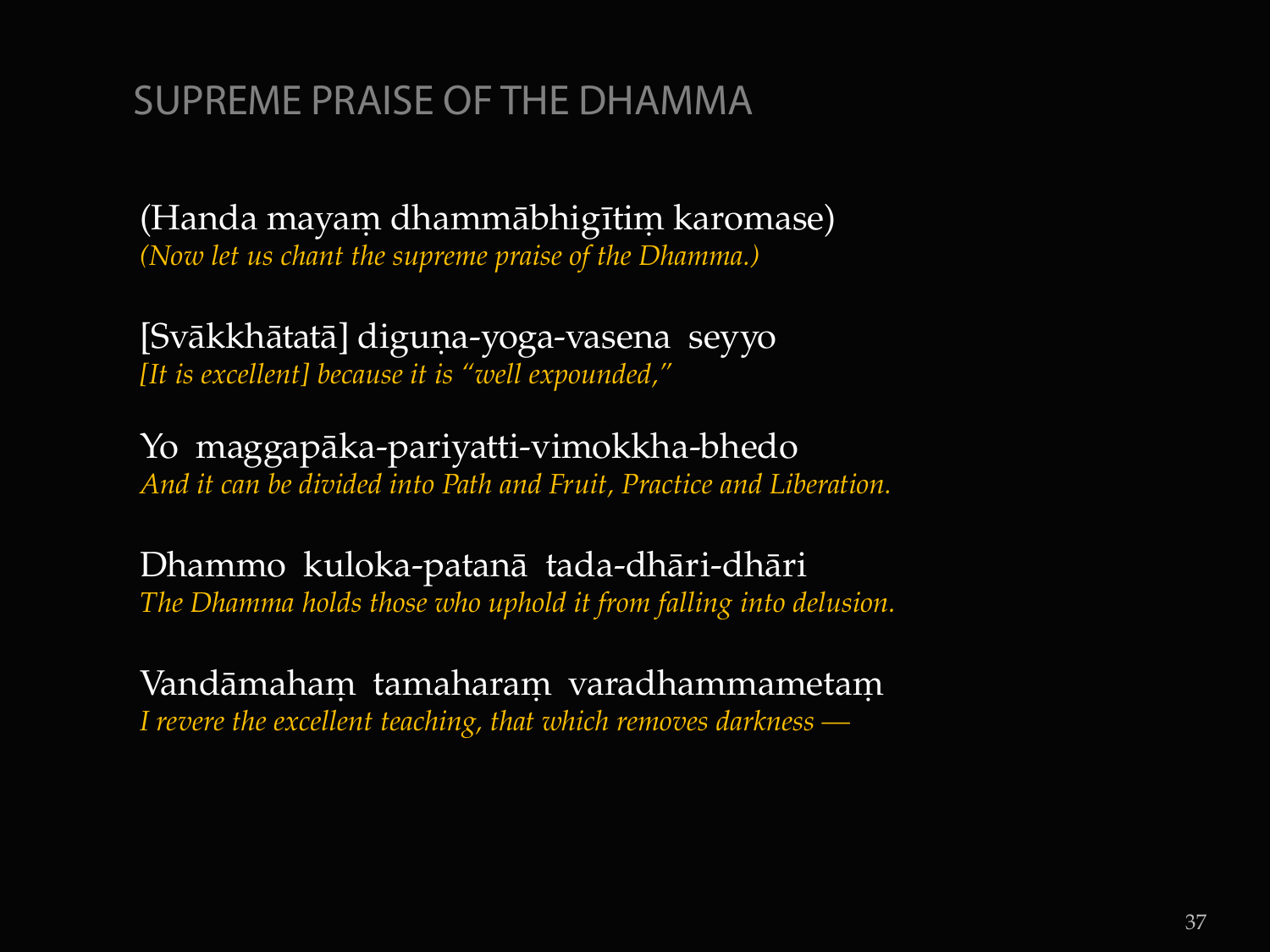Dhammo yo sabbapāṇīnaṃ saraṇaṃ khemamuttamaṃ *The Dhamma, which is the supreme, secure refuge of all beings —*

Dutiyānussatitthānam vandāmi tam sirenaham *As the Second Object of Recollection, I venerate it with bowed head.*

Dhammassàhasmi dàso\* va dhammo me sàmikissaro *I am indeed the Dhamma's servant, the Dhamma is my Lord and Guide.*

Dhammo dukkhassa ghàtà ca vidhàtà ca hitassa me *The Dhamma is sorrow's destroyer, and it bestows blessings on me.*

Dhammassāham niyyādemi sarīrañjivitañcidam *To the Dhamma I dedicate this body and life,*

*Women chant \* dàs*ã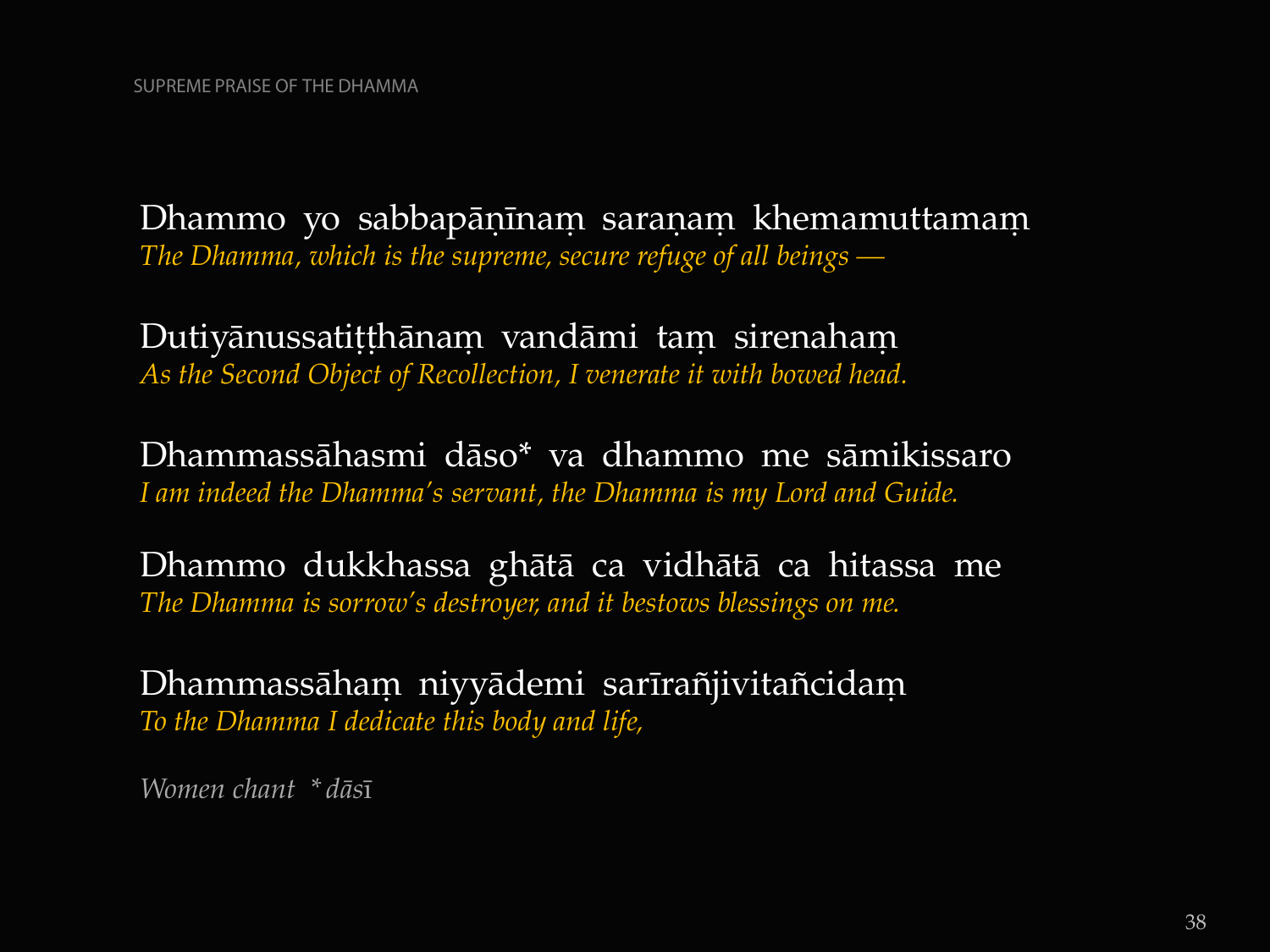Vandantoham\* carissāmi dhammasseva sudhammatam *And in devotion I will walk this excellent way of Truth.*

Natthi me saraṇaṃ aññaṃ dhammo me saraṇaṃ varaṃ *For me there is no other refuge, the Dhamma is my excellent refuge.* 

Etena saccavajjena vaḍḍheyyam satthu-sāsane *By the utterance of this truth, may I grow in the Master's Way.*

Dhammam me vandamānena<sup>\*\*</sup> yam puññam pasutam idha *By my devotion to the Dhamma, and the blessing of this practice —*

Sabbepi antarāyā me māhesum tassa tejasā *By its power, may all obstacles be overcome.*

*(Bowing)*

*Women chant \* vandantãhaü \*\* vandamànàya*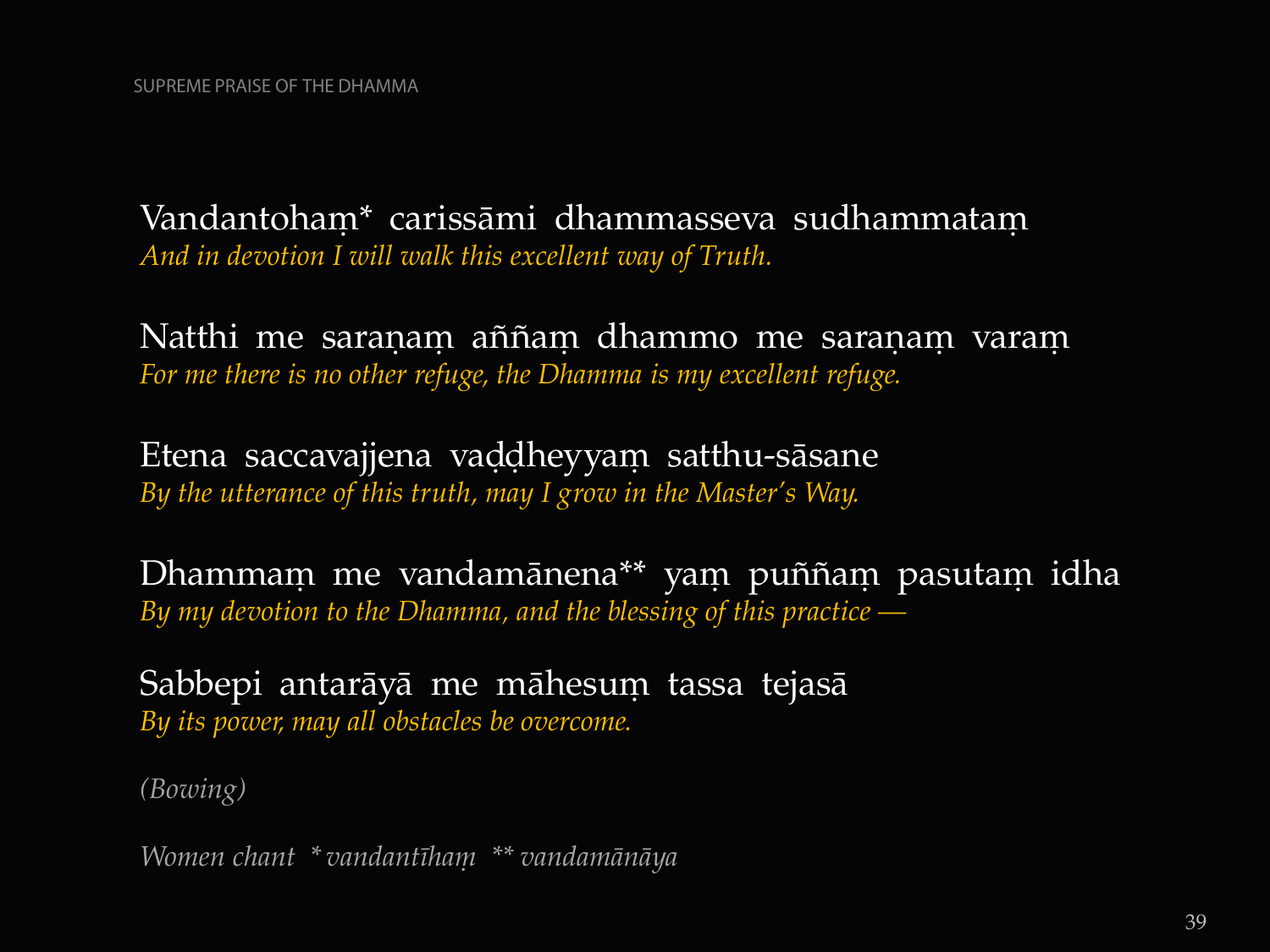#### Kàyena vàcàya va cetasà và *By body, speech, or mind,*

#### Dhamme kukammam pakatam mayā yam *For whatever wrong action I have committed towards the Dhamma,*

# Dhammo pațigganhatu accayantam

*May my acknowledgement of fault be accepted,*

## Kālantare samvaritum va dhamme

*That in the future there may be restraint regarding the Dhamma.*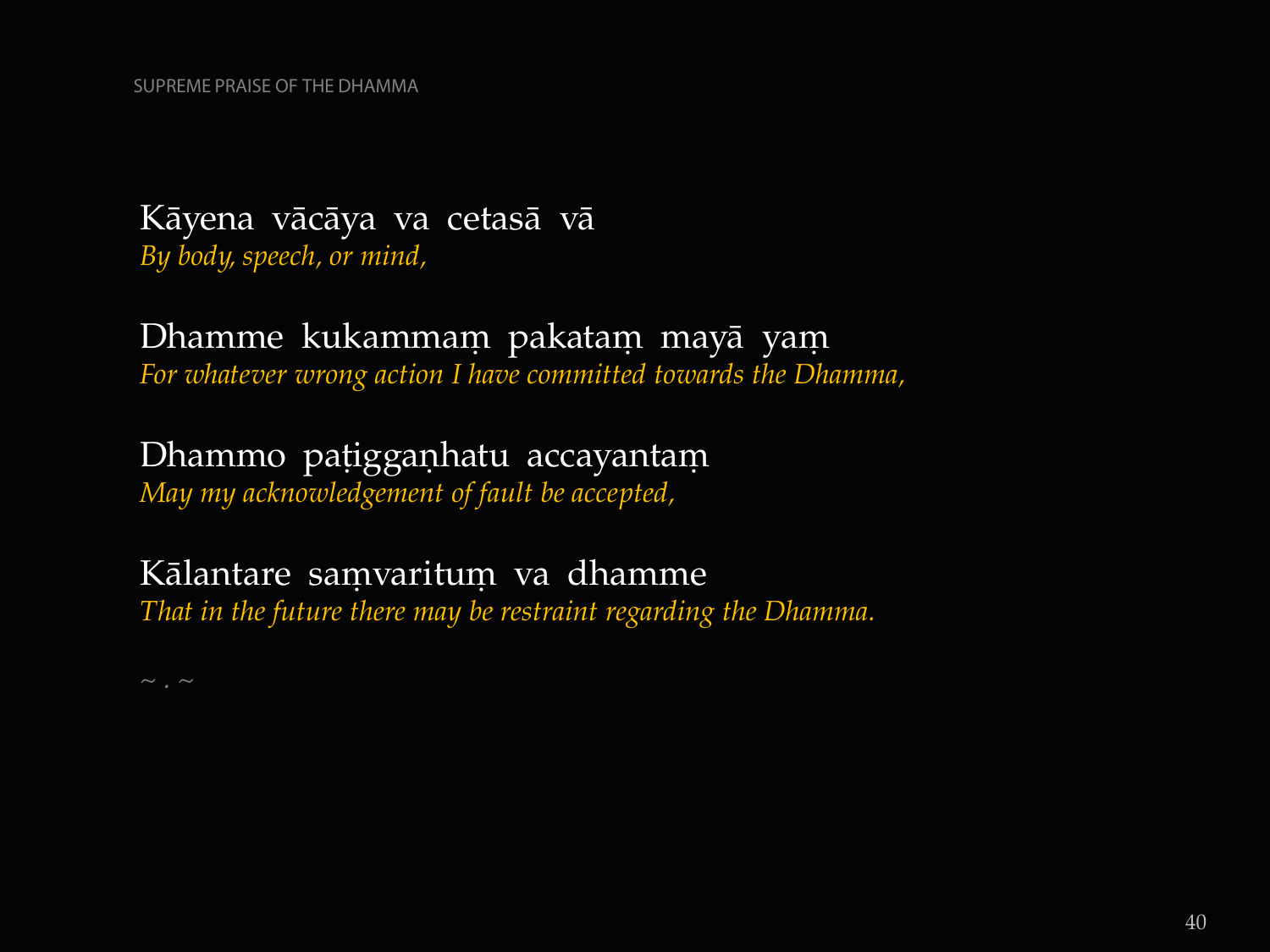# RECOLLECTION OF THE SANGHA

(Handa mayam sanghānussatinayam karomase) *(Now let us chant the recollection of the Sangha.)*

[Supaṭipanno] bhagavato sāvakasaṅgho *[They are the Blessed One's disciples,] who have practised well,*

Ujupatipanno bhagavato sāvakasangho *Who have practised directly,*

Nāyapaṭipanno bhagavato sāvakasaṅgho *Who have practised insightfully,*

Sāmīcipațipanno bhagavato sāvakasangho *Those who practise with integrity —*

Yadidam cattāri purisayugāni aṭṭha purisapuggalā *That is the four pairs, the eight kinds of noble beings —*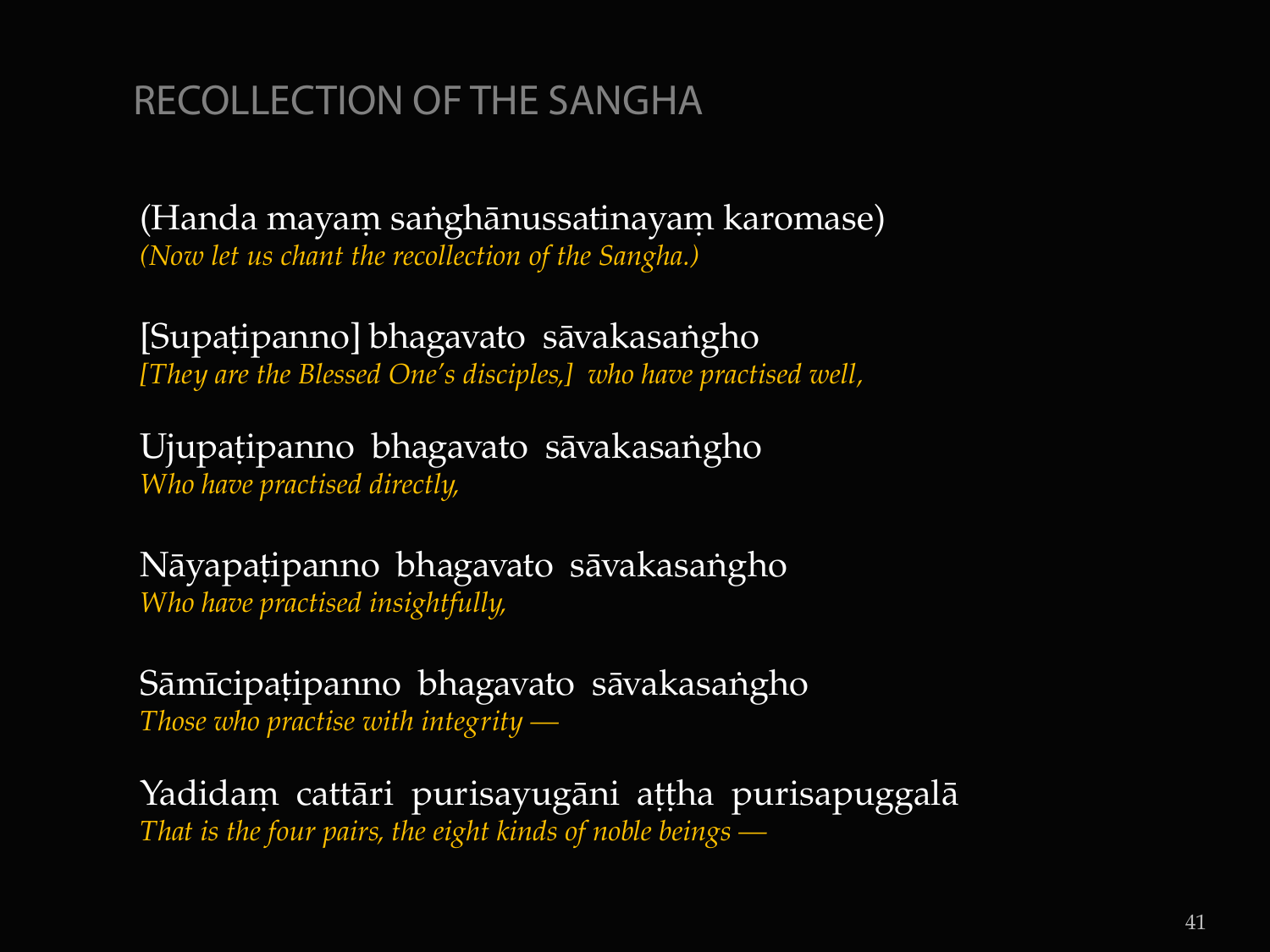## Esa bhagavato sāvakasangho

*These are the Blessed One's disciples.*

#### Áhuņeyyo pāhuņeyyo dakkhiņeyyo añjali-karaņīyo *Such ones are worthy of gifts, worthy of hospitality, worthy of offerings, worthy of respect;*

## Anuttaram puññakkhettam lokassā ti

*They give occasion for incomparable goodness to arise in the world.*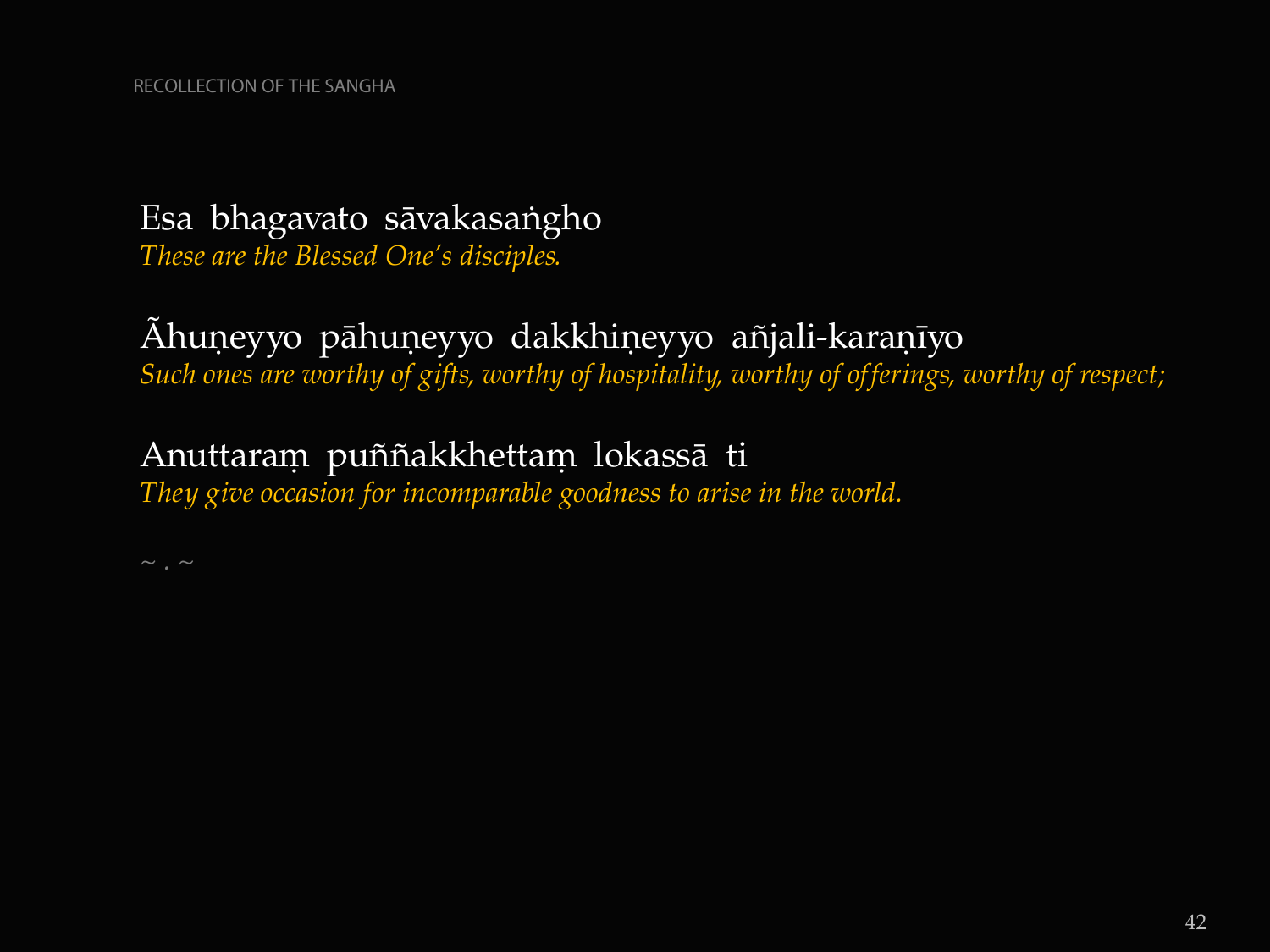# SUPREME PRAISE OF THE SANGHA

(Handa mayam sanghābhigītim karomase) *(Now let us chant the supreme praise of the Sangha.)*

[Saddhammajo] supațipattiguņādiyutto *[Born of the Dhamma,] that Sangha which has practiced well,*

Yotthabbidho ariyapuggala-sanghasettho *The field of the Sangha formed of eight kinds of noble beings,*

Silàdidhamma-pavaràsaya-kàya-citto *Guided in body and mind by excellent morality and virtue.*

Vandāmaham tamariyāna gaņam susuddham *I revere that assembly of noble beings perfected in purity.*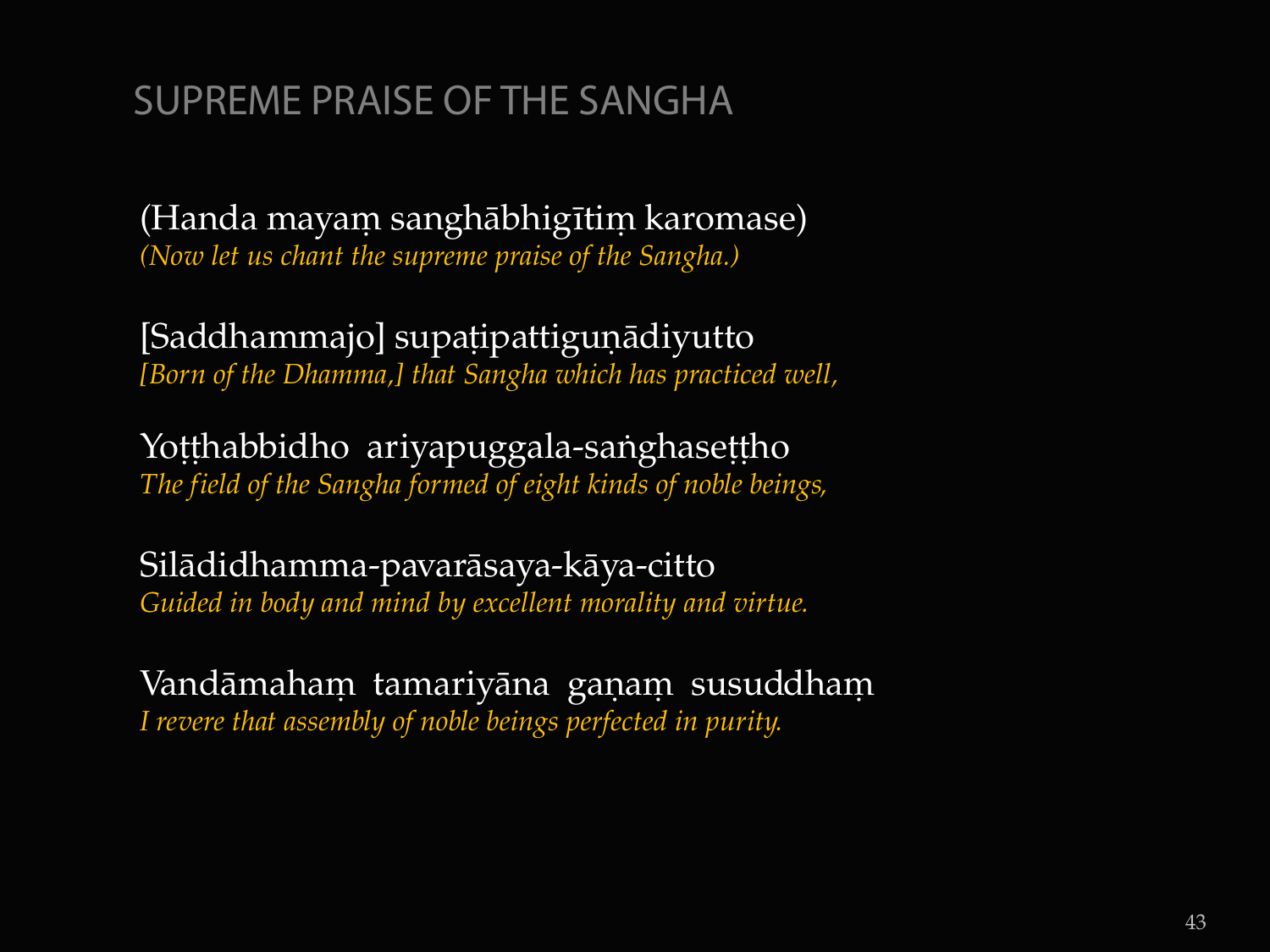Sangho yo sabbapāṇīnaṃ saraṇaṃ khemamuttamaṃ *The Sangha, which is the supreme, secure refuge of all beings —*

Tatiyānussatitthānam vandāmi tam sirenaham *As the Third Object of Recollection, I venerate it with bowed head.* 

Sanghassāhasmi dāso\* va sangho me sāmikissaro *I am indeed the Sangha's servant, the Sangha is my Lord and Guide.* 

Sangho dukkhassa ghātā ca vidhātā ca hitassa me *The Sangha is sorrow's destroyer and it bestows blessings on me.* 

Sanghassāham niyyādemi sarirañjivitañcidam *To the Sangha I dedicate this body and life,*

*Women chant \* dàs*ã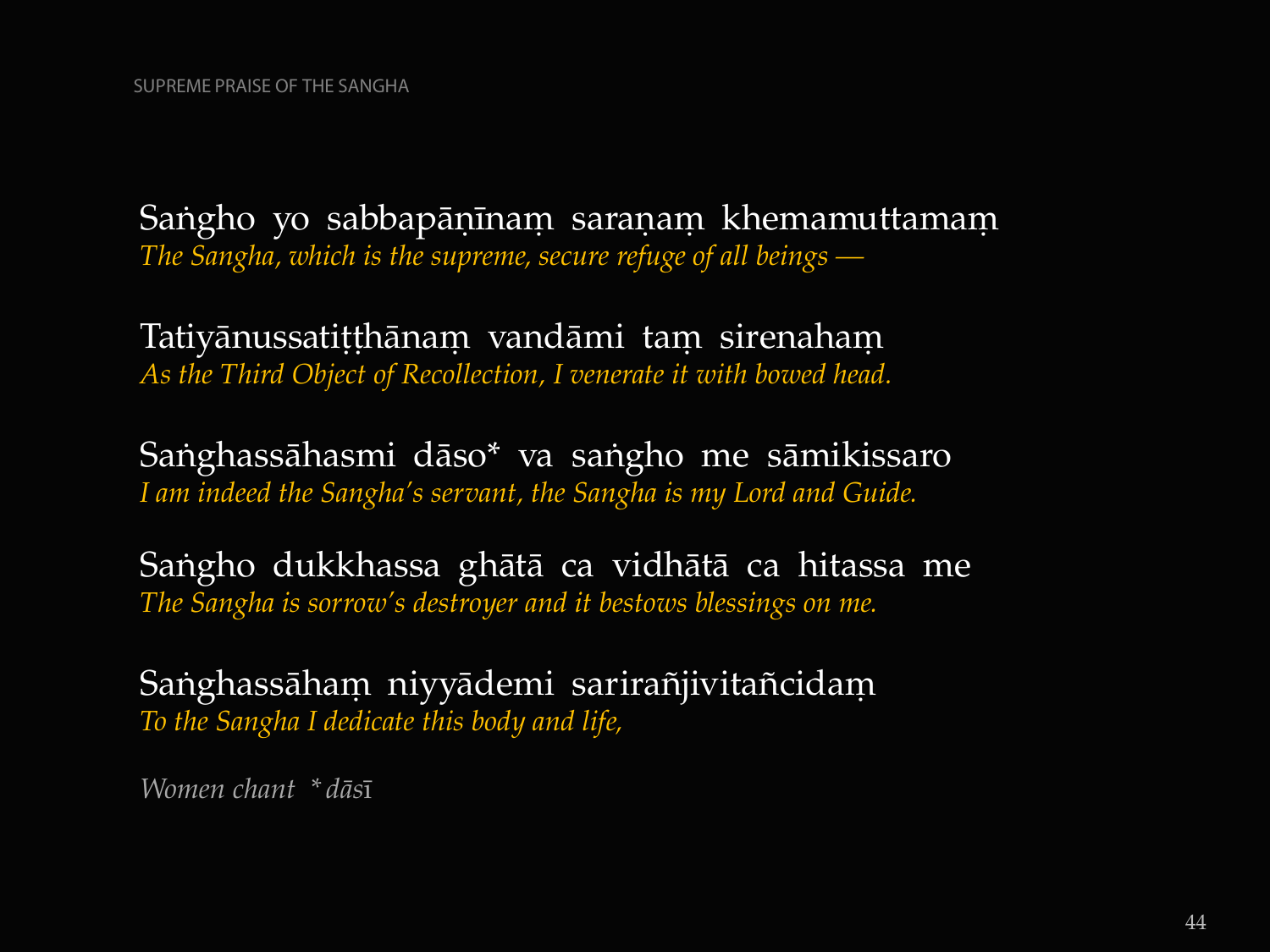Vandantoham<sup>\*</sup> carissāmi saṅghasso-paṭipannataṃ *And in devotion I will walk the well-practised way of the Sangha.* 

Natthi me saraṇaṃ aññaṃ saṅgho me saraṇaṃ varaṃ *For me there is no other refuge, the Sangha is my excellent refuge.* 

Etena saccavajjena vaddheyyam satthu-sasane *By the utterance of this truth, may I grow in the Master's Way.*

Sangham me vandamānena<sup>\*\*</sup> yam puññam pasutam idha *By my devotion to the Sangha, and the blessing of this practice —*

Sabbepi antarāyā me māhesum tassa tejasā *By its power, may all obstacles be overcome.*

*(Bowing)*

*Women chant \* vandantãhaü \*\* vandamànàya*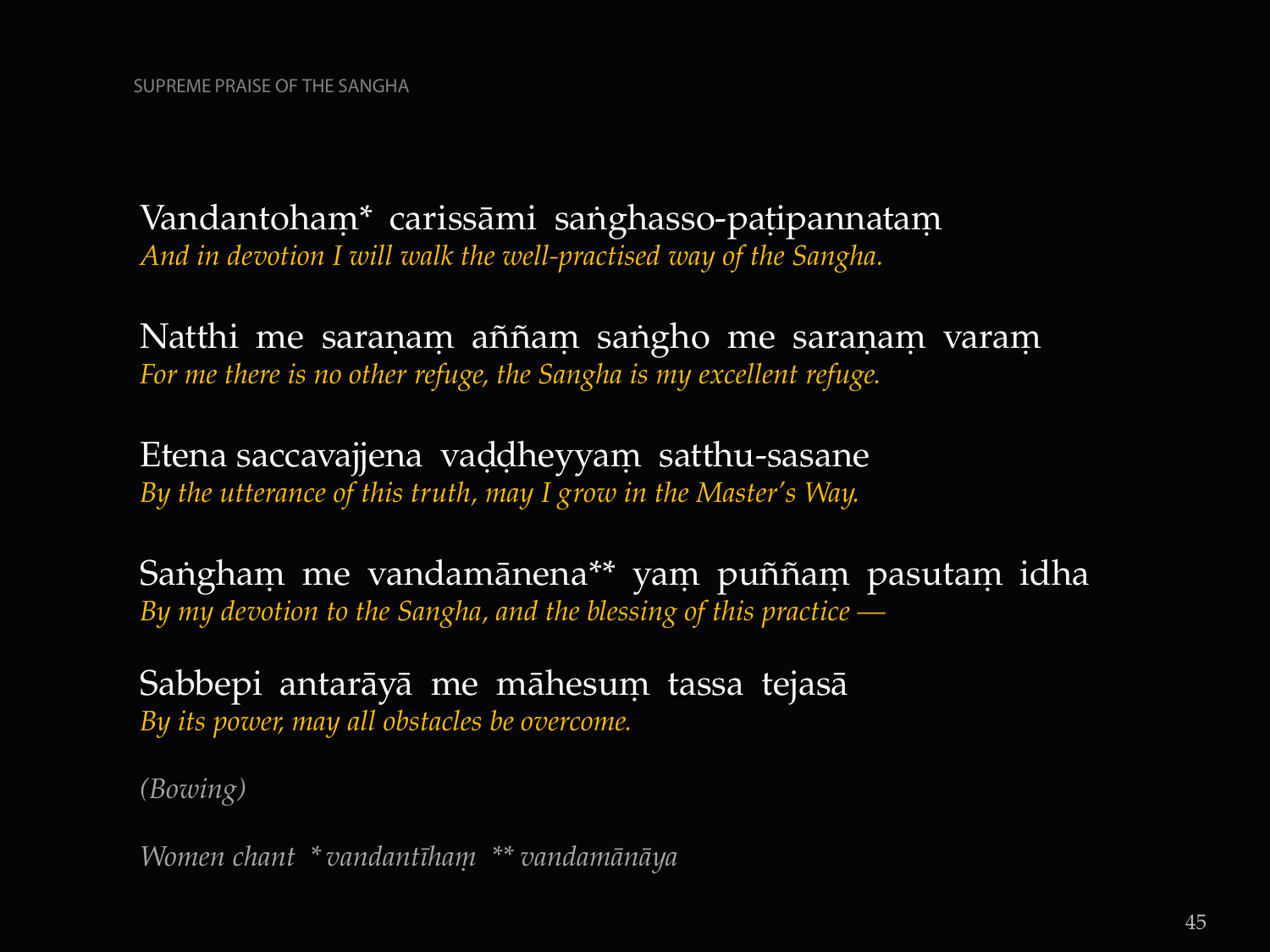#### Kàyena vàcàya va cetasà và *By body, speech, or mind,*

#### Sanghe kukammam pakatam mayā yam *For whatever wrong action I have committed towards the Sangha,*

#### Sangho pațigganhatu accayantam

*May my acknowledgement of fault be accepted,*

#### Kālantare samvaritum va sanghe

*That in the future there may be restraint regarding the Sangha.*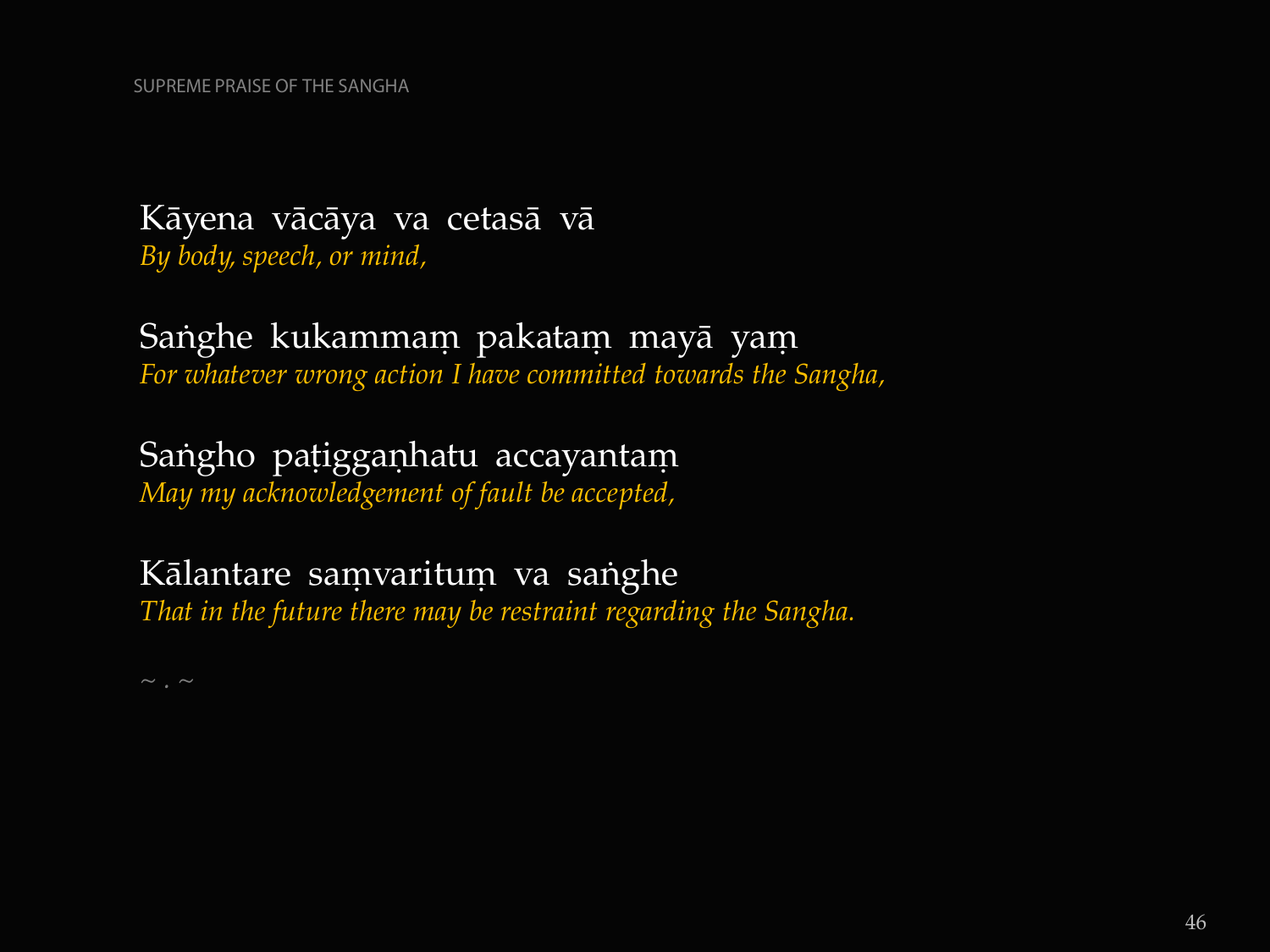# REFLECTION ON UNIVERSAL WELL BEING

(Handa mayam brahmavihàrapharanam karomase) *(Now let us chant the Buddha's words on ref lections on universal well-being.)*

[Aham sukhito homi], niddukkho homi, avero homi, Abyāpajjho homi, anigho homi, sukhi attānam pariharāmi. *[May I abide in well-being], in freedom from aff liction, in freedom from hostility, in freedom from ill-will, in freedom from anxiety, and may I maintain well-being in myself.* 

Sabbe sattà sukhità hontu, sabbe sattà averà hontu, sabbe sattà abyàpajjhà hontu, sabbe sattà anighà hontu, sabbe sattà sukhi attānam pariharantu. Sabbe sattā sabbadukkhā pamuccantu.

Sabbe sattà laddha-sampattito mà vigacchantu.

*May everyone abide in well-being, in freedom from hostility, in freedom from ill-will, in freedom from anxiety, and may they maintain well-being in themselves. May all beings be released from all suffering. And may they not be parted from the good fortune they have attained.*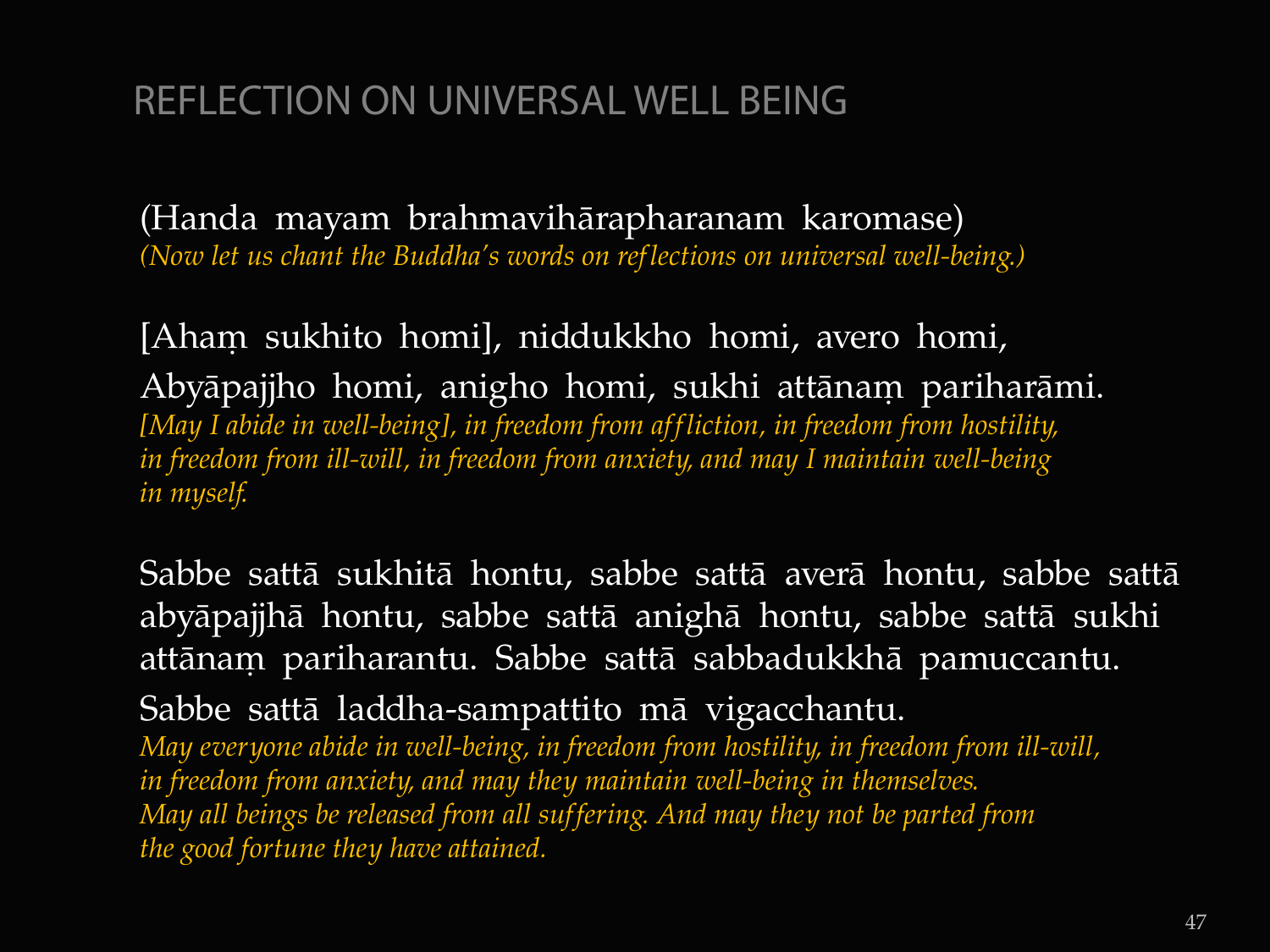Sabbe sattà kammassakà kammadàyàdà kammayoni kammabandhu kammapatisaranā, yam kammam karissanti, kalyāņam vā pāpakam vā tassa dāyādā bhavissanti. *When they act upon intention, all beings are the owners of their action and inherit its results. Their future is born from such action, companion to such action, and its results will be their home. All actions with intention, be they skilful or harmful, of such acts they will be the heirs.*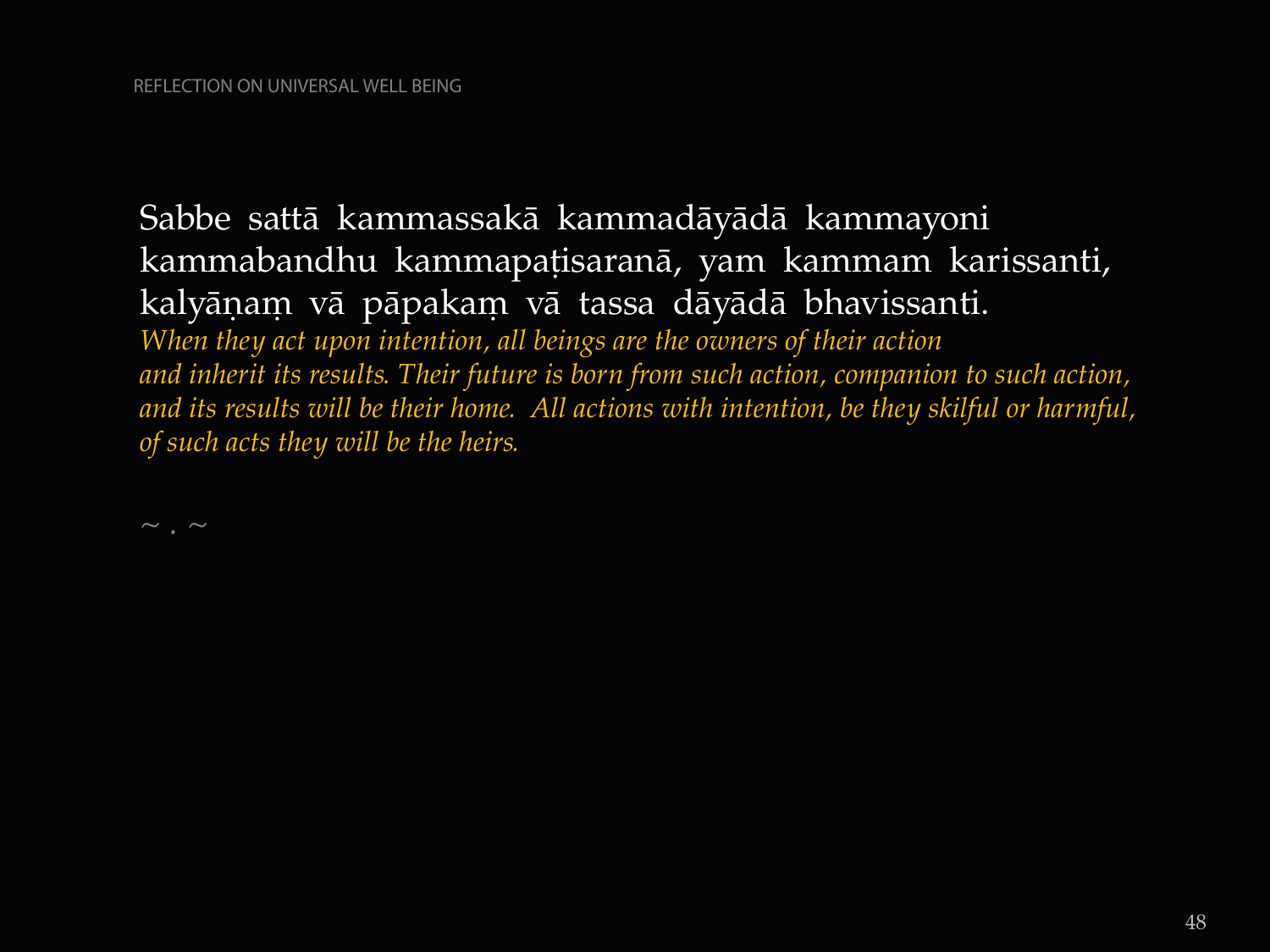#### THE BUDDHA'S WORDS ON LOVING-KINDNESS (KARANYA METTA SUTTA)

Karaniya mattha kusalena Yantam santam padam abhi-samecca Sakko ujå ca såjå ca Suvaco cassa mudu anatimàni Santussako ca subbaro ca Appa-kicco ca sallahuka-vutti Santindriyo ca nipako ca Appa-gabbho dulesu ananu giddho Na ca khuddham samācare kiñci Yena viññu pare upavadeyyum Sukhino và khemino hontu Sabbe sattà bhavantu sukhi-tattà Ye keci pàna bhå-tatti Tasà và thàvarà và anava sesà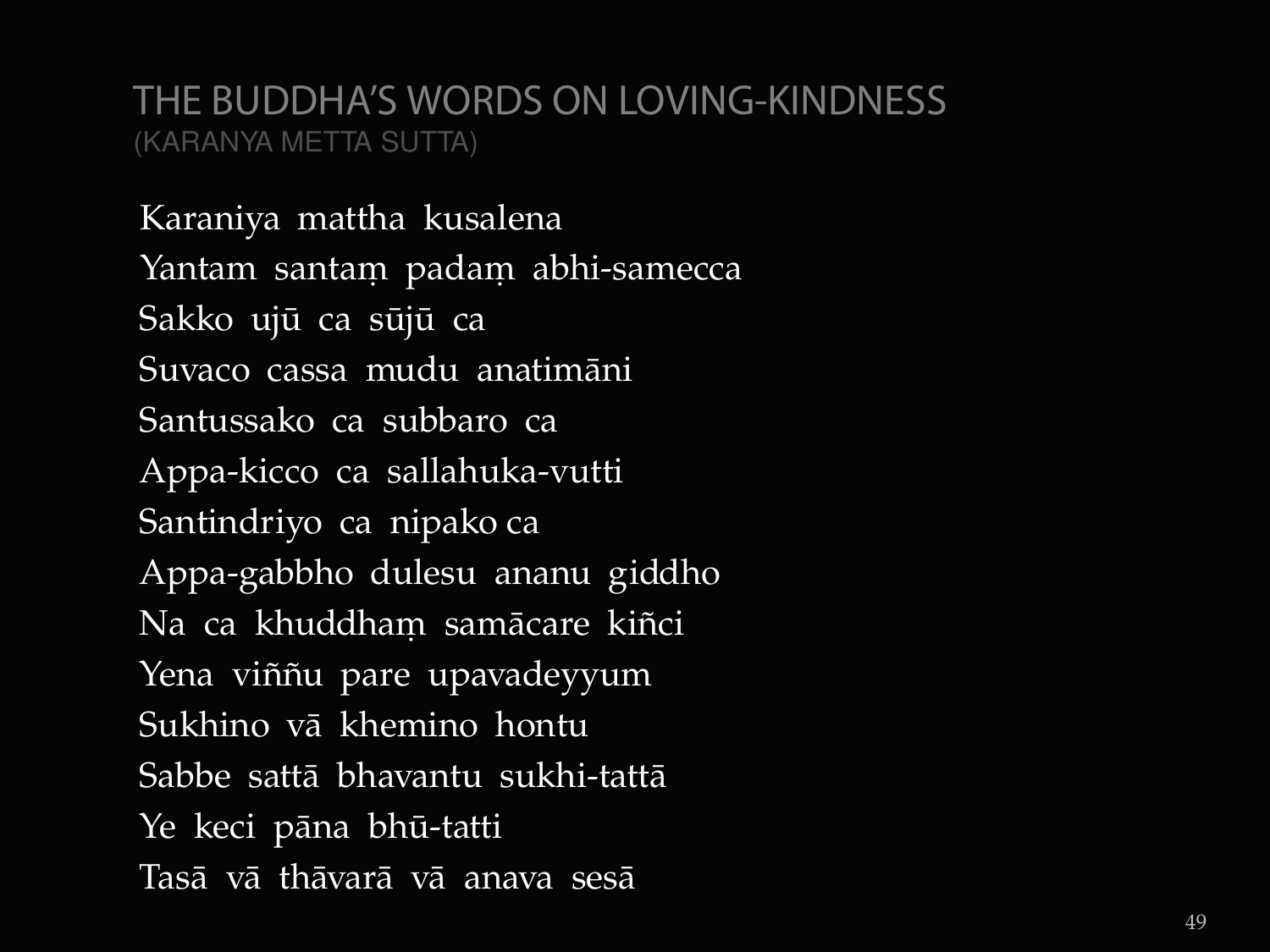Dighà và ye mahantà và Majjhimà rassa kànukathålà Dițțhā vā ye ca adițțhā Yeca dåre vassanti avidåre Bhåtà và sambhavesi và Sabbe -sattà bhavantu sukhi -tattà Na paro param nikubbetha Nāti-maññetha kathaci naṃ kiñci Byārosanā patigha-saññā Nāñña-maññassa dukkha-miccheyya Mātā yathā niyam puttaṃ âyusà eka putta manu rakkhe Evampi sabba bhutesu Mānasam bhāvaye aparimānam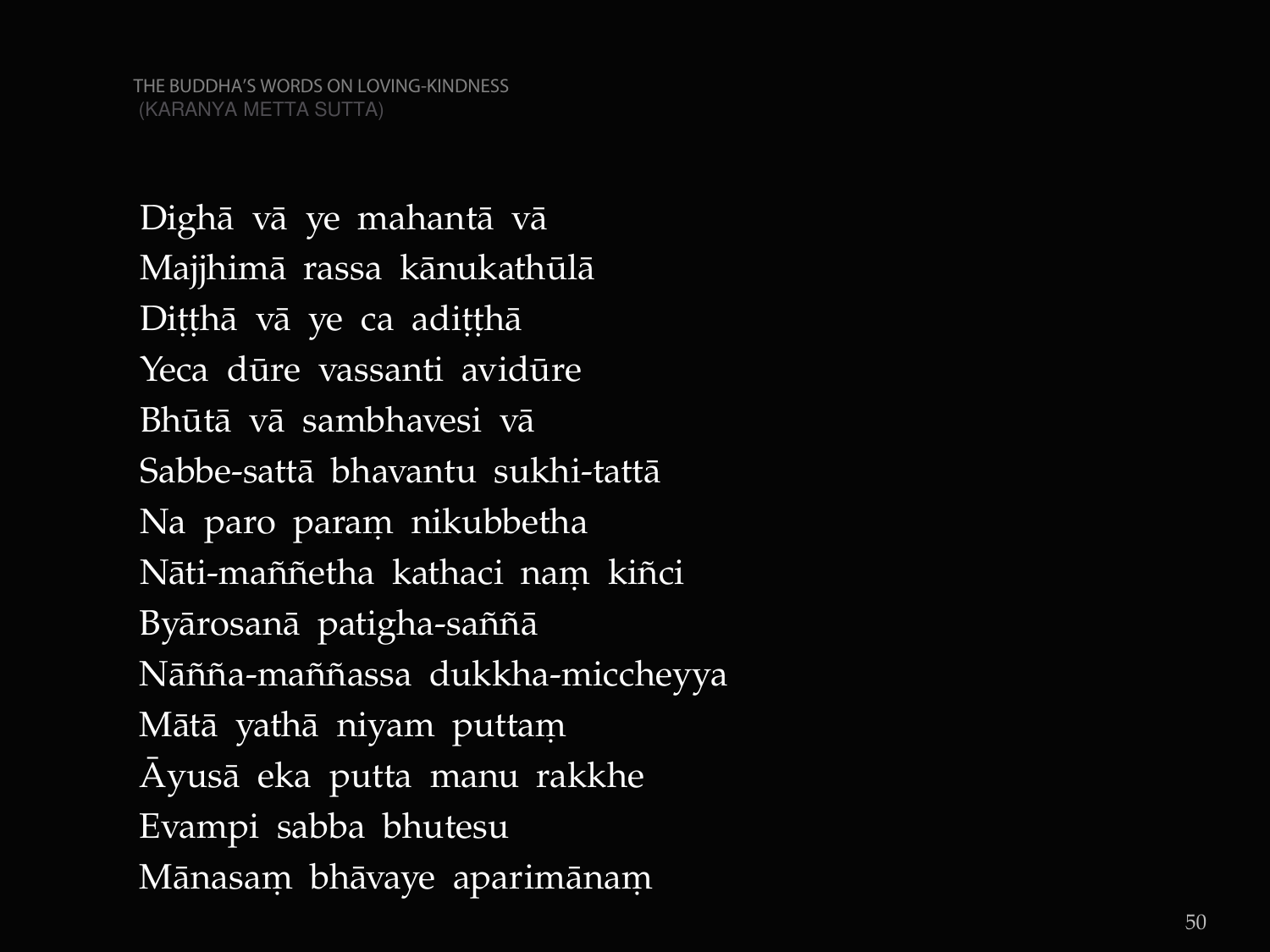Mettañca sabba lokasmim Mānasaṃ-bhāvaye apari-mānaṃ Uddham adho ca tiriyañca Asambāshaṃ averaṃ asapattaṃ Tiṭṭhaṃ caraṃ nisinno vā Sayàno và yàva tassa vigata middho Etam satim adhi ttheyya Brahma metam viharam idha māhu Dițțhiñca anupa gamma Silavà Dassanena sampanno Kāmesu vineyya gedham Nahi jātu gabbha seyyam punaretiti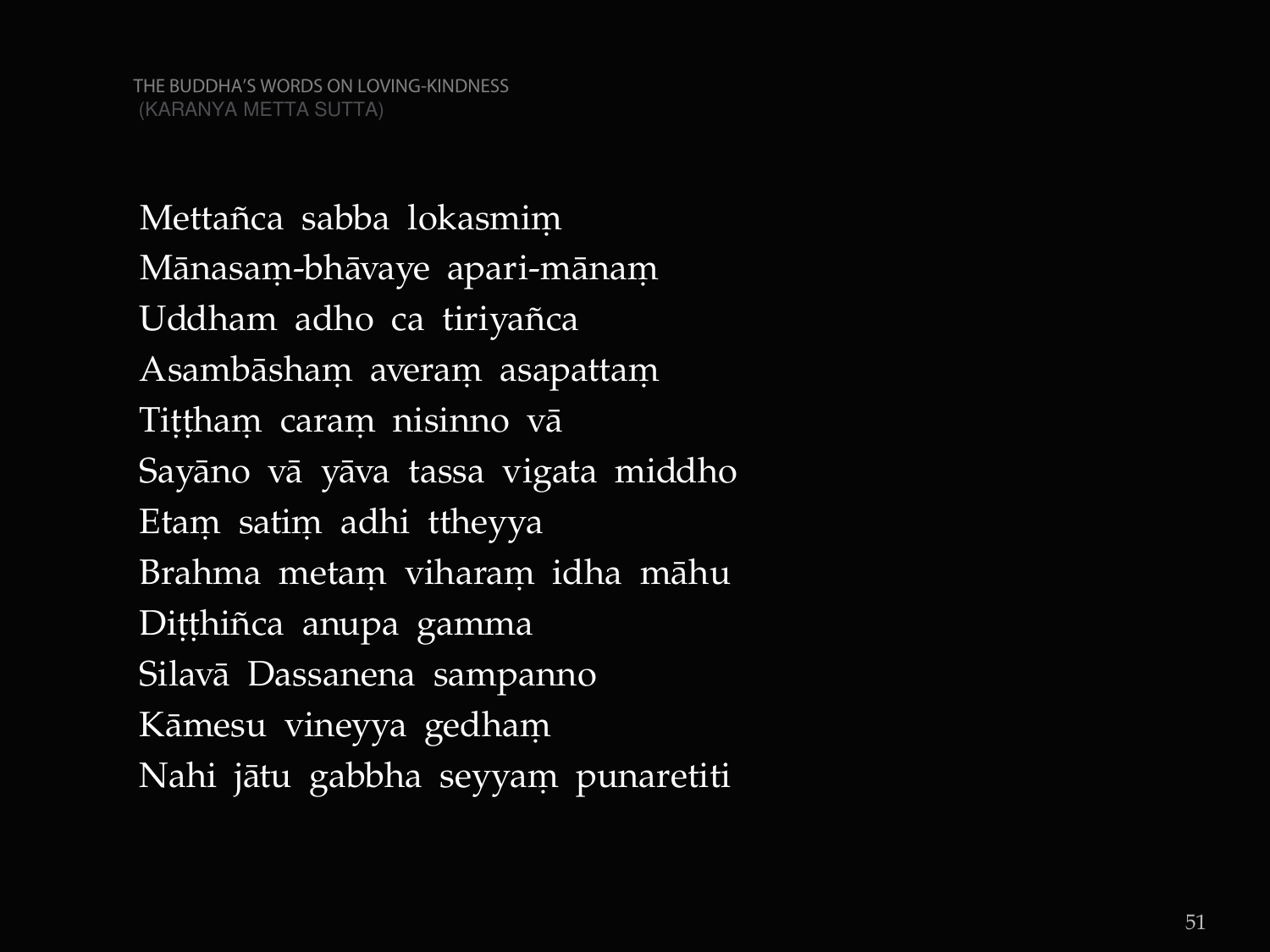# THE BUDDHA'S WORDS ON LOVING-KINDNESS

This is what should be done By one who is skilled in goodness And who knows the path of peace: Let them be able and upright, Straightforward and gentle in speech, Humble and not conceited, Contented and easily satisfied, Unburdened with duties and frugal in their ways. Peaceful and calm, and wise and skillful, Not proud and demanding in nature. Let them not do the slightest thing That the wise would later reprove, Wishing: In gladness and in safety, May all beings be at ease.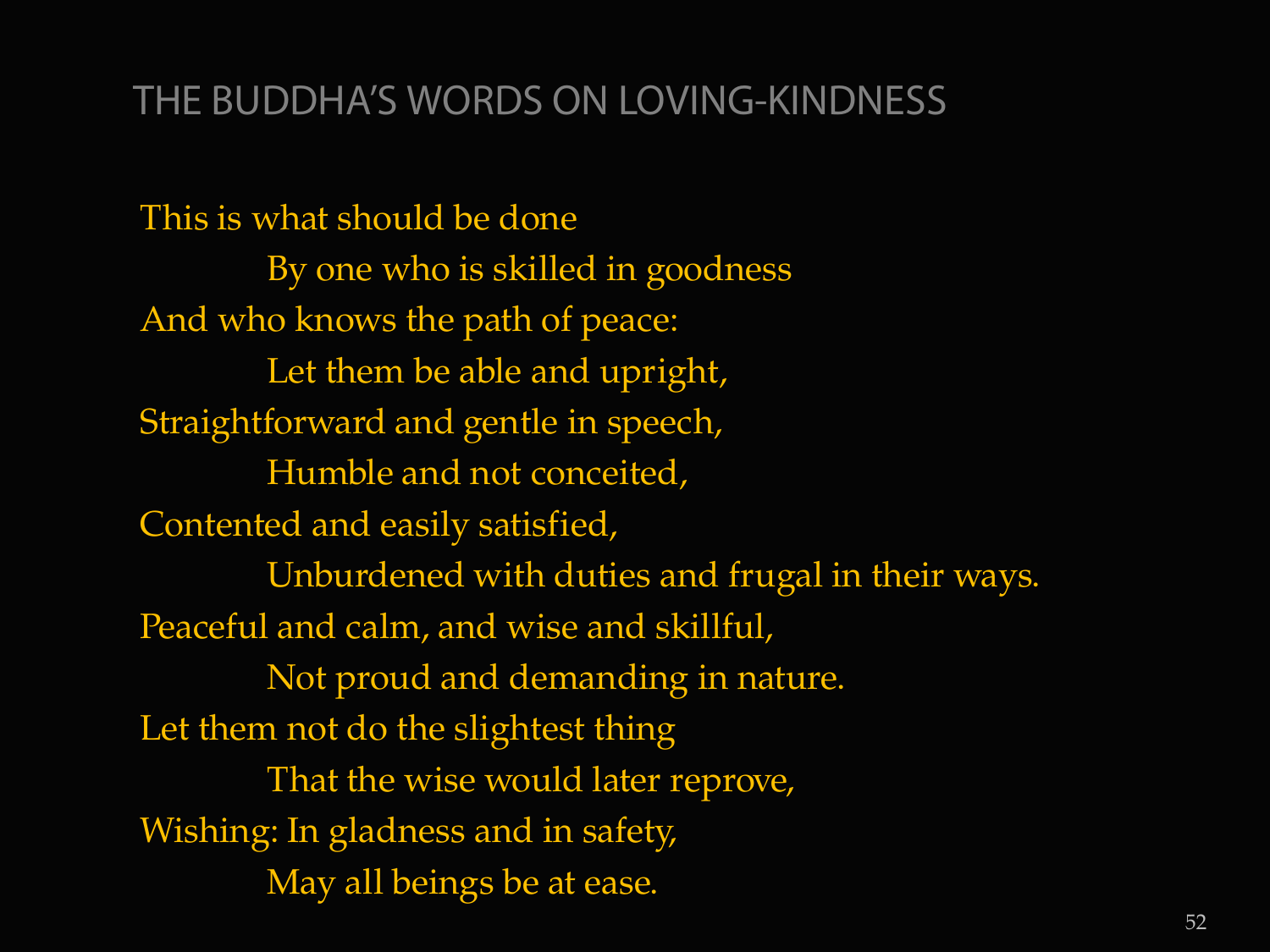Whatever living beings there may be, Whether they are weak or strong, omitting none, The great or the mighty, medium, short, or small, The seen and the unseen, Those living near and far away, Those born and to be born, May all beings be at ease. Let none deceive another Or despise any being in any state. Let none through anger or ill-will Wish harm upon another. Even as a mother protects with her life Her child, her only child, So with a boundless heart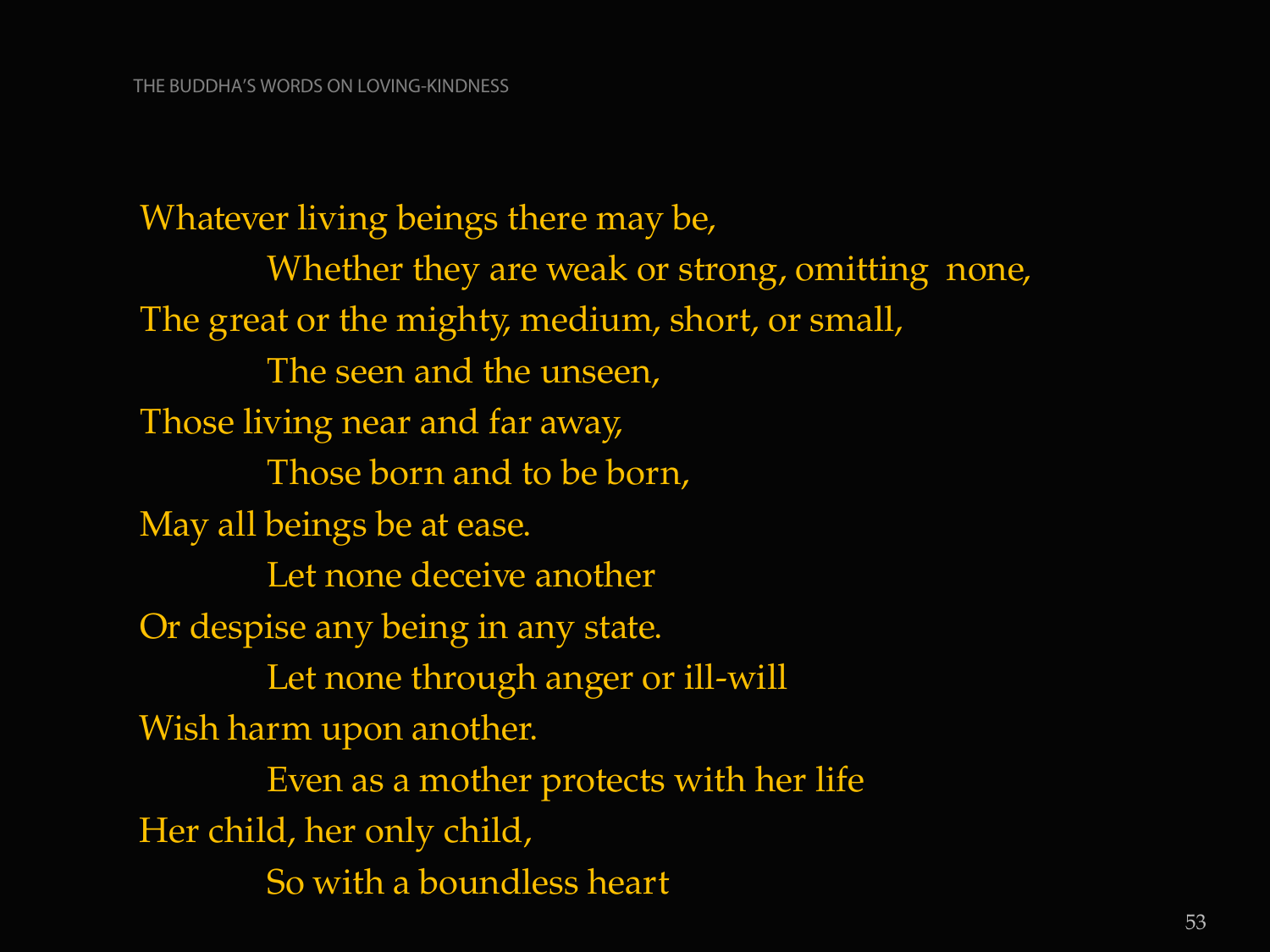$\sim$  .  $\sim$ 

Should one cherish all living beings, Radiating kindness over the entire world: Spreading upwards to the skies And downwards to the depths, Outwards and unbounded, Freed from hatred and ill-will. Whether standing or walking, seated or lying down, Free from drowsiness, One should sustain this recollection. This is said to be the sublime abiding. By not holding to false views, The pure-hearted one, having clarity of vision, Being freed from all sense-desires, Is not born again into this world.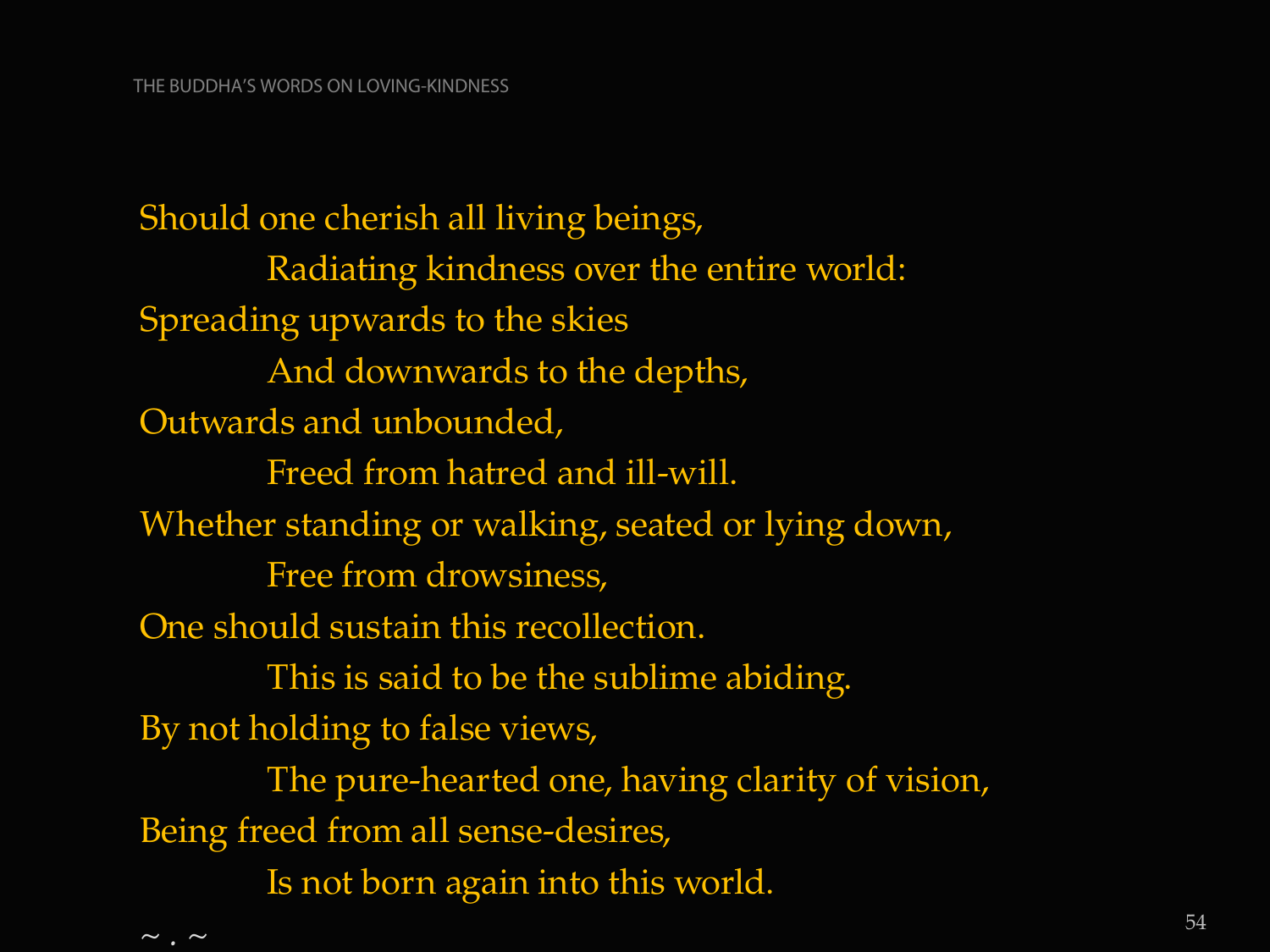# ASKING FOR FORGIVENESS

Namo tassa bhagavato arahato sammàsambuddhassa *Homage to the Blessed, Noble, and Perfectly Enlightened One.*

#### Acariye pamādena dvārattayena katam *We ask for forgiveness from our teachers for any misdeeds that we may have committed*

## Sabbam aparādham khamatu no bhante

*Intentionally or unintentionally through body, speech or mind*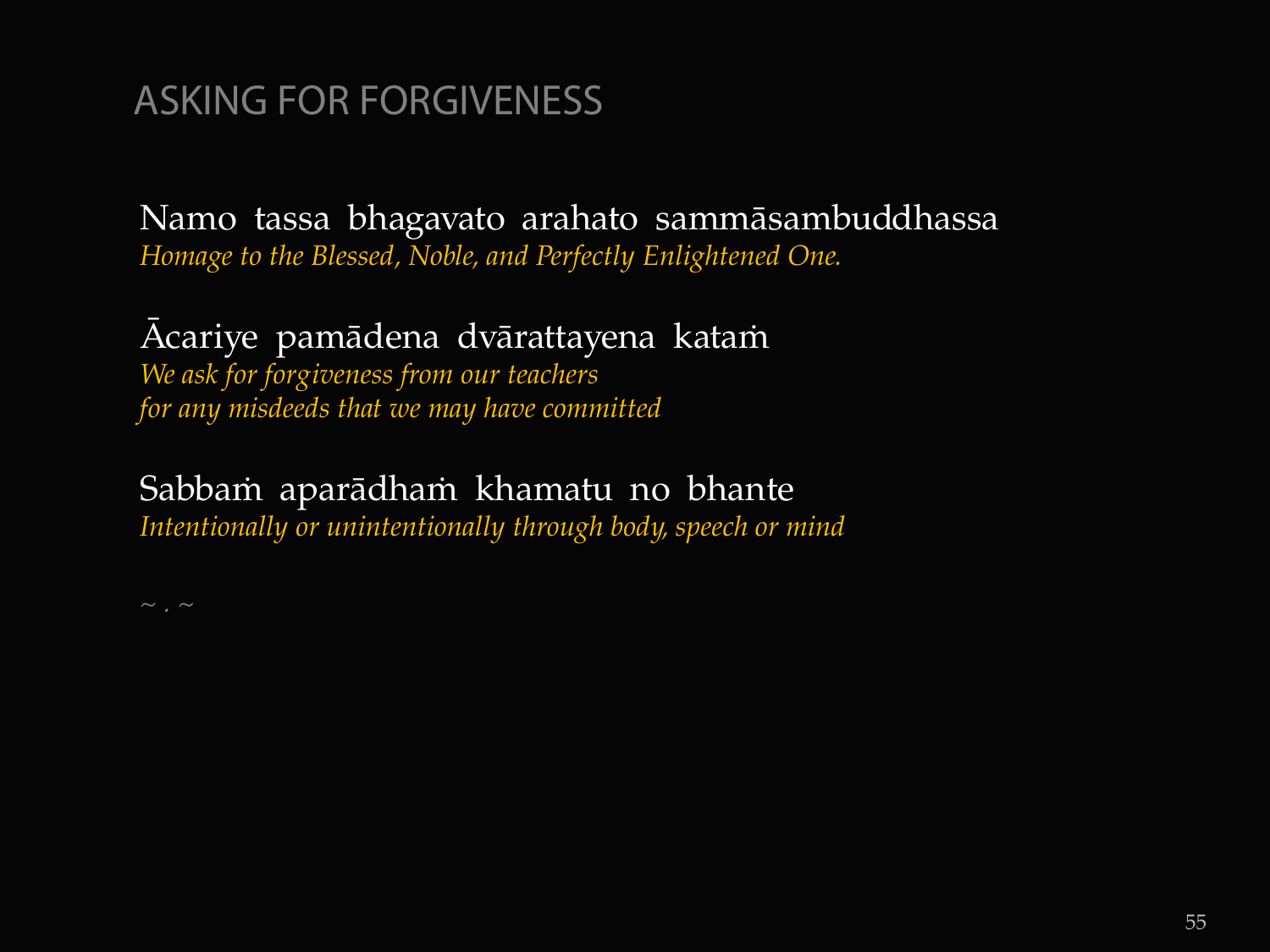# REFLECTION ON SHARING BLESSINGS

(Handa mayam uddissanādhiṭṭhāna-gāthāyo bhaṇāmase)

[Iminā puññakammena] upajjhāyā guņuttarā Acariyupakārā ca mātāpitā ca ñātakā Suriyo candimā rājā guņavantā narāpi ca Brahma-màrà ca indà ca lokapàlà ca devatà Yamo mittà manussà ca majjhattà verikàpi ca Sabbe sattā sukhi hontu puññāni pakatāni me Sukhañca tividham dentu khippam pāpetha vomatam Iminā puññakammena iminā uddissena ca Khippāham sulabhe ceva taṇhūpādāna-chedanam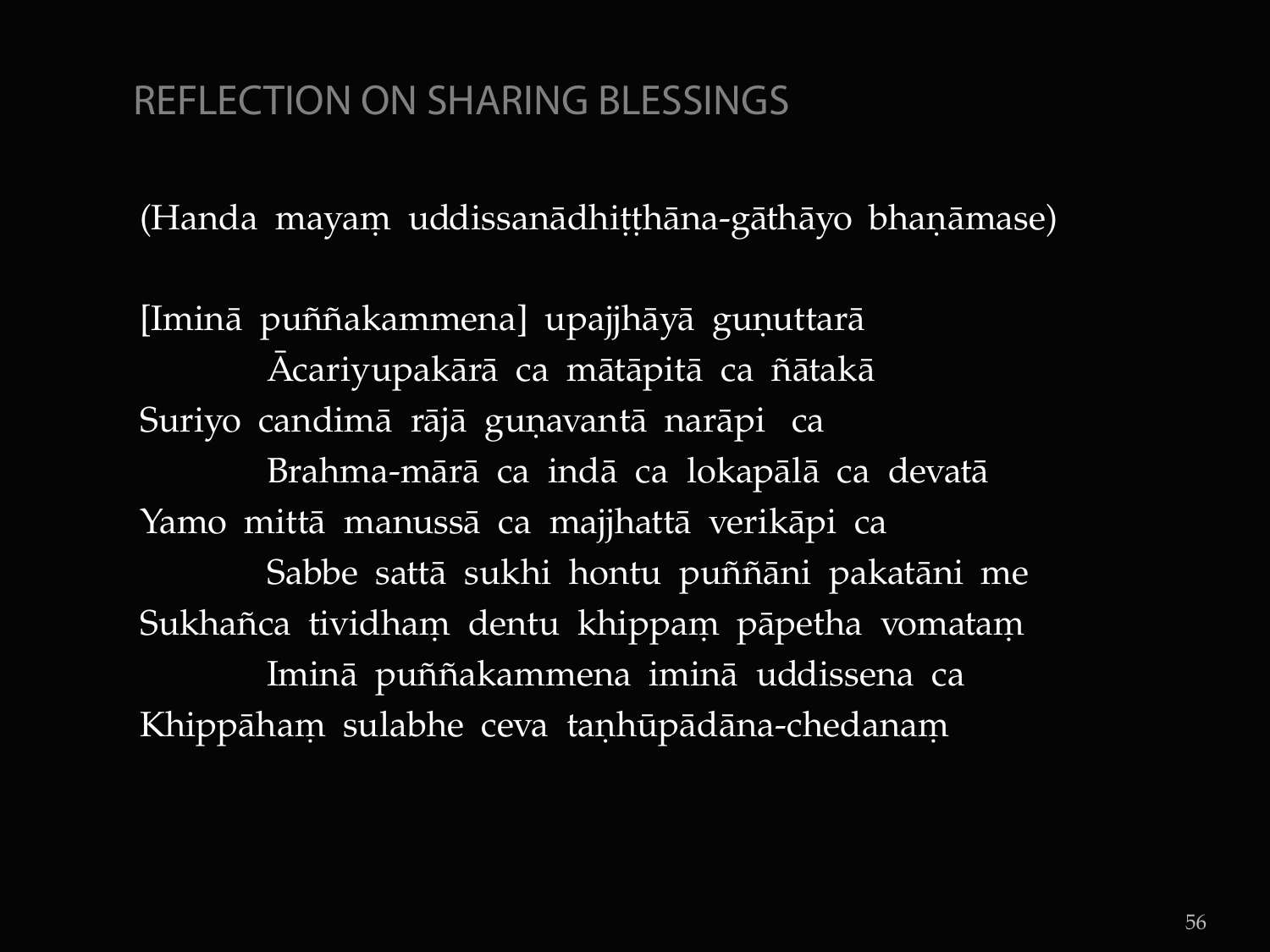Ye santàne hinà dhammà yàva nibbànato mamam Nassantu sabbadà yeva yattha jàto bhave bhave Ujucittam satipaññā sallekho viriyamhinā Mārā labhantu nokāsam kātuñca viriyesu me Buddhàdhip avaro nàtho dhammo nàtho varuttamo Nātho paccekabuddho ca saṅgho nāthottaro mamam Tesottamānubhāvena mārokāsam labantu mā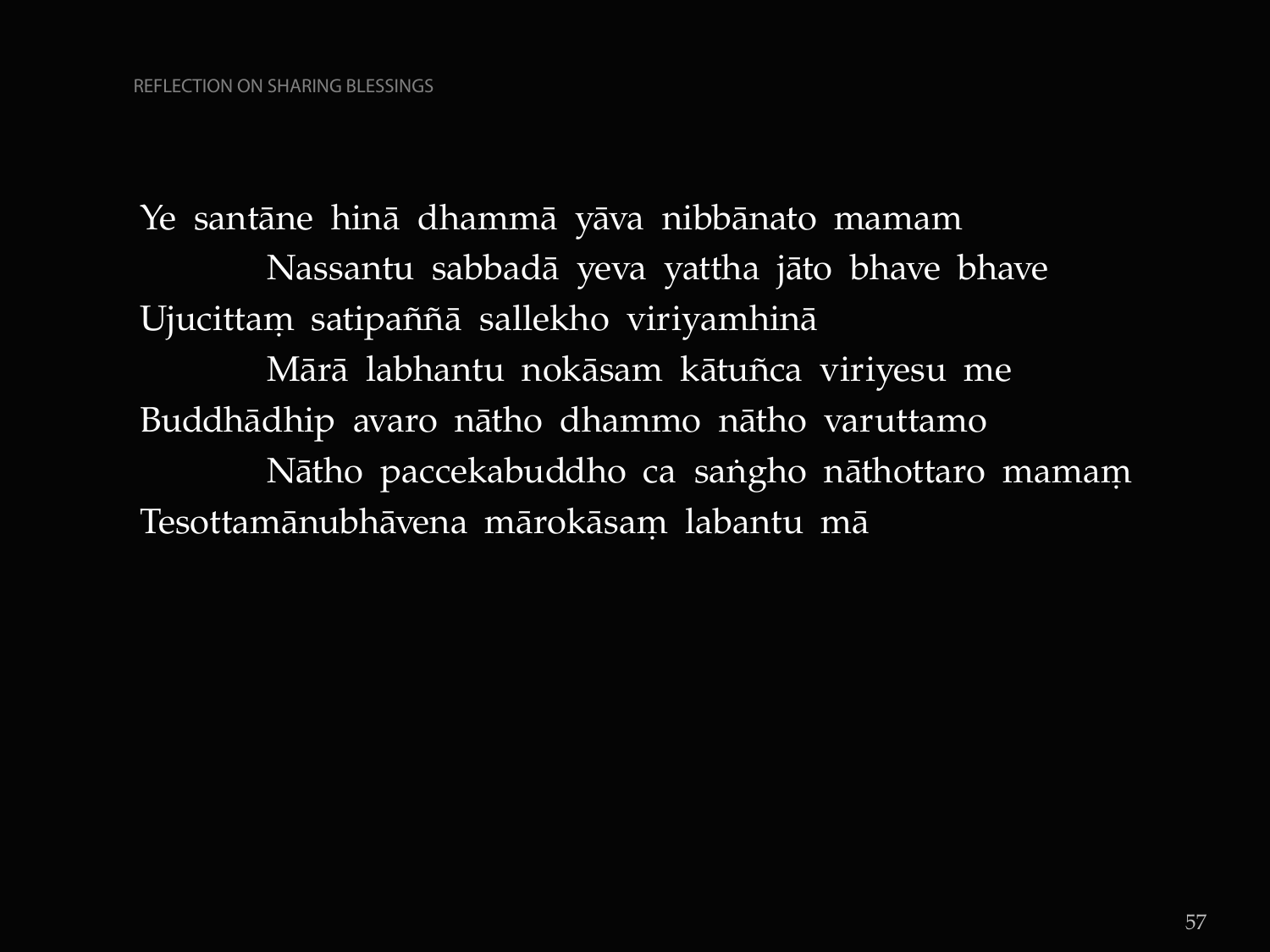# REFLECTION ON SHARING BLESSINGS

*(Now let us chant the verses of sharing and aspiration.)*

Through the goodness that arises from my practice, May my spiritual teachers and guides of great virtue, My mother, my father, and my relatives,

The Sun and the Moon, and all virtuous leaders of the world, May the highest gods and evil forces,

> Celestial beings, guardian spirits of the Earth, and the Lord of Death,

May those who are friendly, indifferent, or hostile,

May all beings receive the blessings of my life. May they soon attain the threefold bliss and realize the Deathless.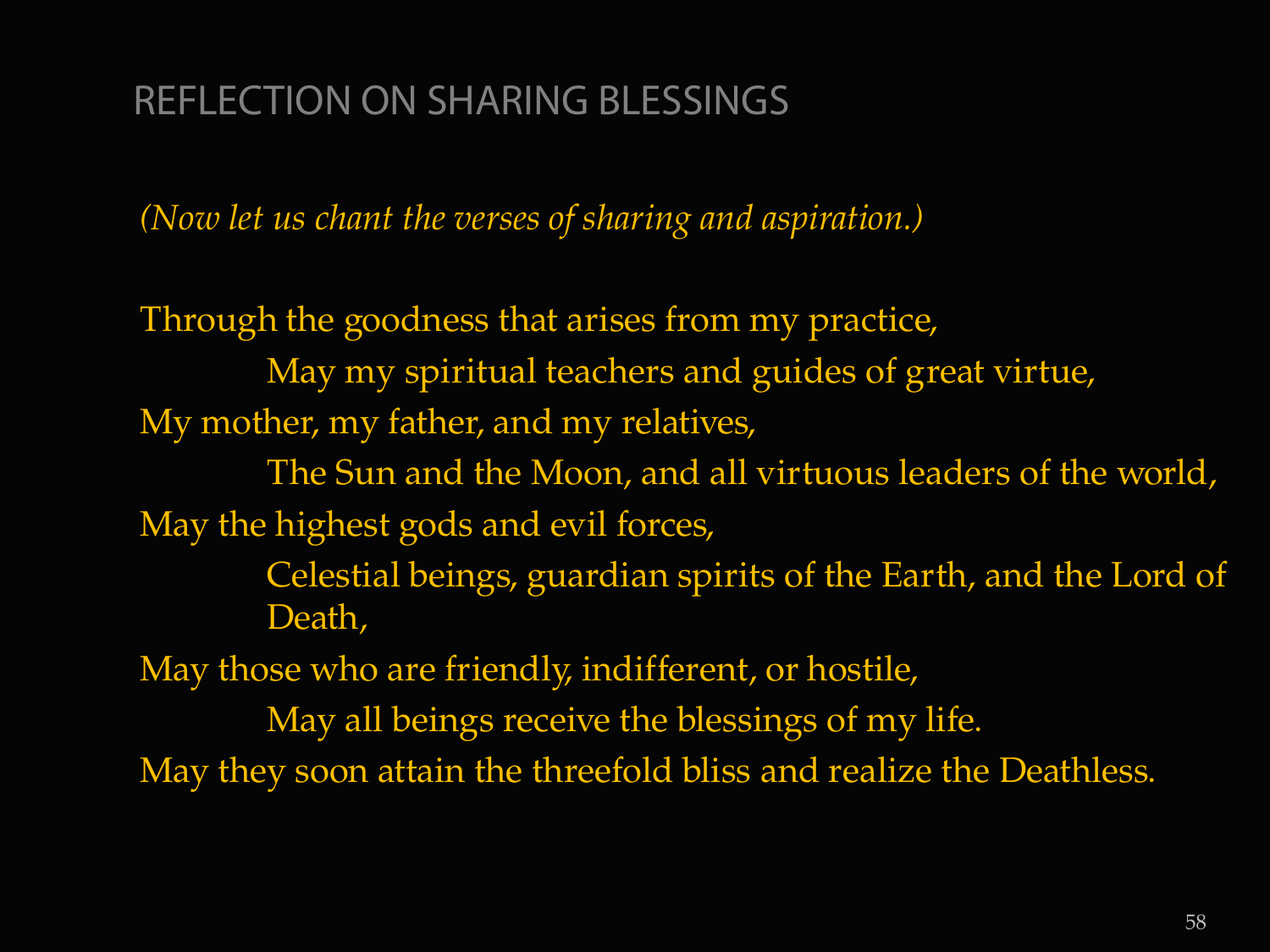Through the goodness that arises from my practice, And through this act of sharing, May all desires and attachments quickly cease And all harmful states of mind. Until I realize Nibbàna, In every kind of birth, may I have an upright mind, With mindfulness and wisdom, austerity and vigor. May the forces of delusion not take hold nor weaken my resolve. The Buddha is my excellent refuge, Unsurpassed is the protection of the Dhamma, The Solitary Buddha is my noble Lord, The Sangha is my supreme support. Through the supreme power of all these, May darkness and delusion be dispelled.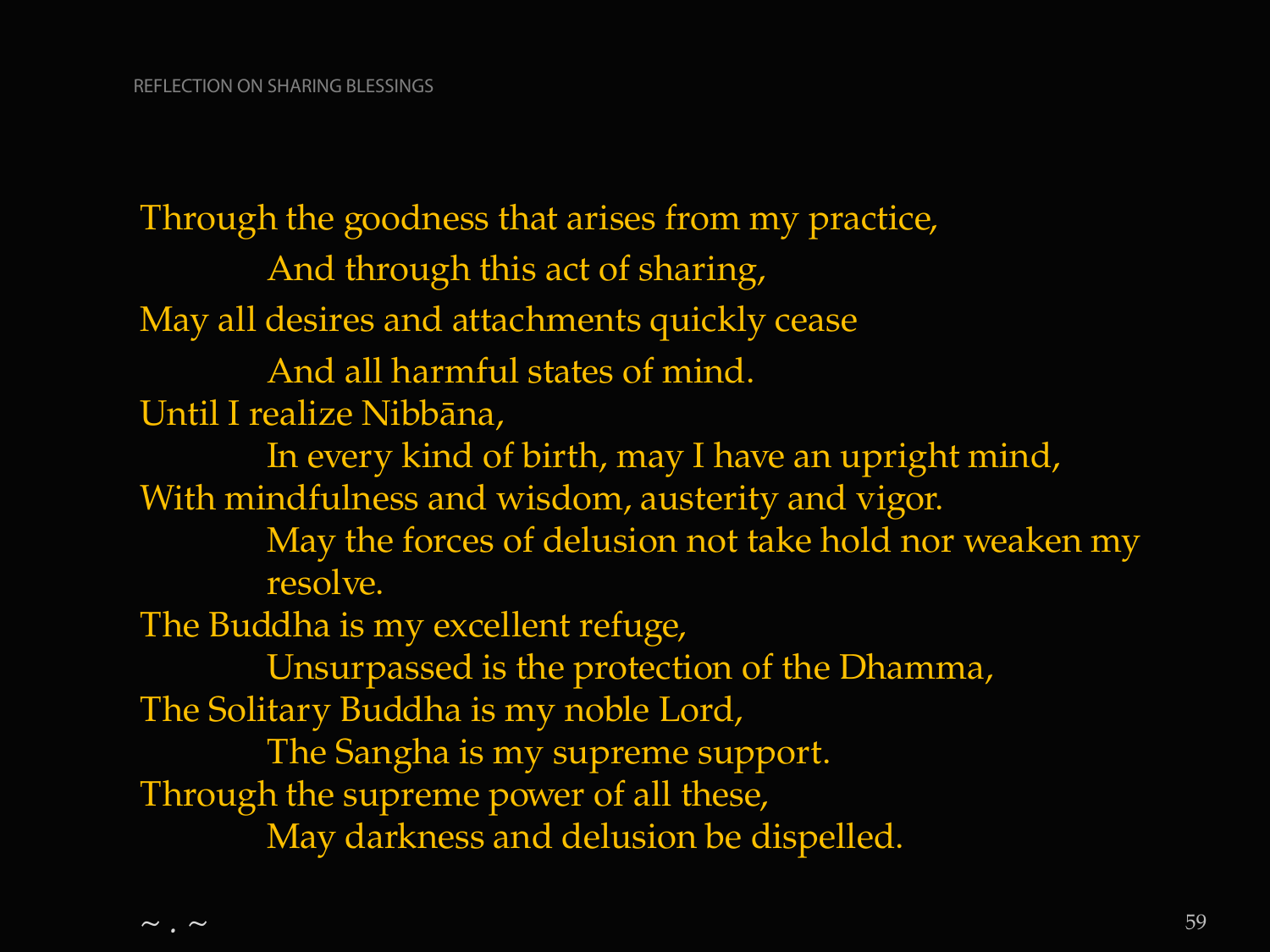# CLOSING HOMAGE TO THE TRIPLE GEM

(Araham) sammāsambuddho bhagavā *The Lord, the Perfectly Enlightened and Blessed One —*

Buddham bhagavantam abhivādemi *I render homage to the Buddha, the Blessed One.*

(Svàkkhàto) bhagavatà dhammo *The Teaching, so completely explained by him —*

Dhammam namassāmi

*I bow to the Dhamma.*

(Supațipanno) bhagavato sāvakasangho *The Blessed One's disciples, who have practiced well —*

# Sangham namāmi

*I bow to the Sangha.*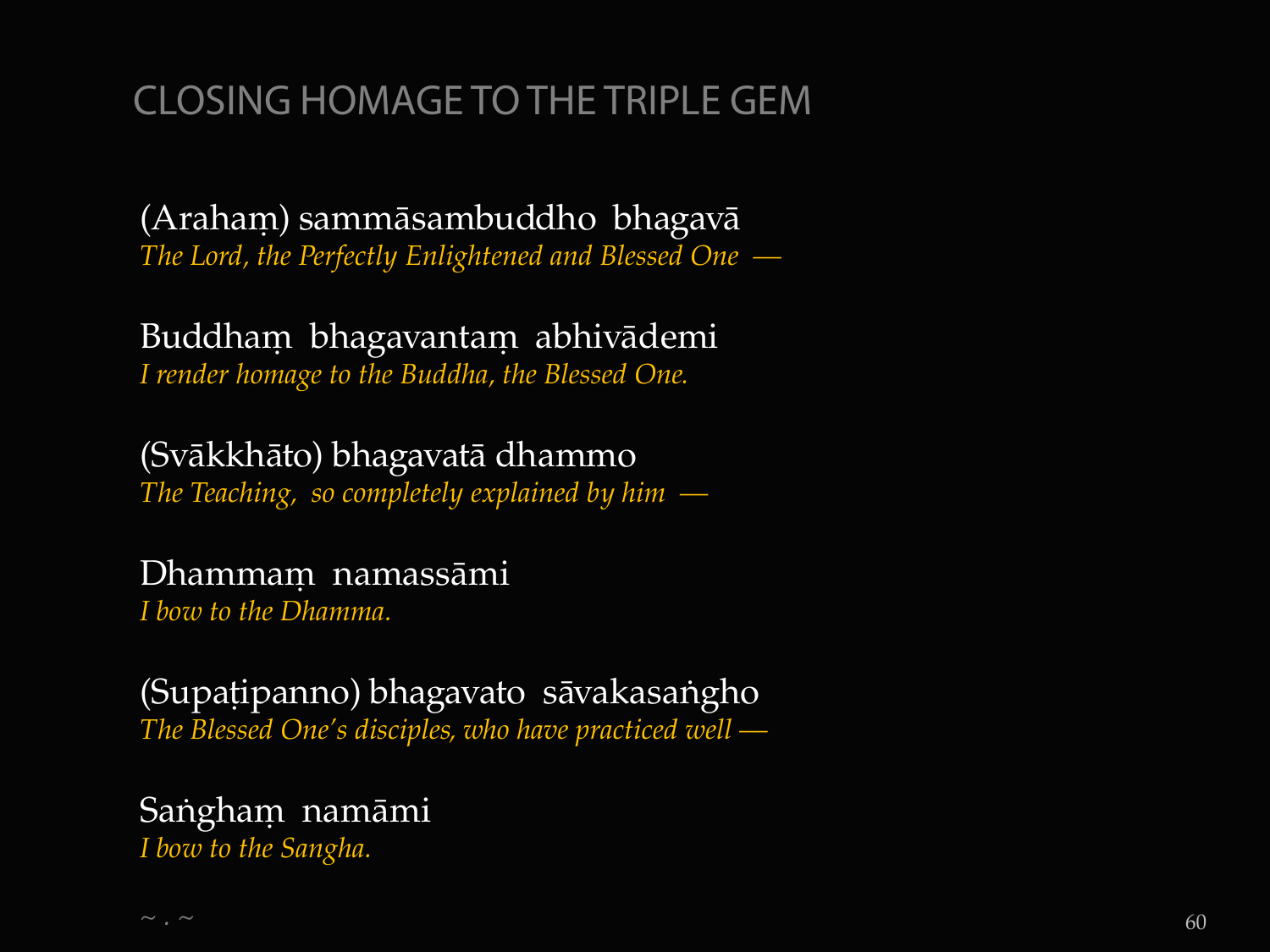# SUFFUSION WITH THE DIVINE ABIDINGS

[Mettā-sahagatena] cetasā ekam disam pharitvā viharati *[I will abide] pervading one quarter with a heart imbued with lovingkindness;*

Tathā dutiyam tathā tatiyam tathā catuttham *likewise the second, likewise the third, likewise the fourth;*

Iti uddhamadho tiriyam sabbadhi sabbattatāya *so above and below, around and everywhere; and to all as to myself.*

Sabbāvantam lokam mettā-sahagatena cetasā *I will abide pervading the all-encompassing world with a heart imbued with loving-kindness;*

Vipulena mahaggatena appamāņena averena abyāpajjhena pharitvà viharati *abundant, exalted, immeasurable, without hostility, and without ill-will.*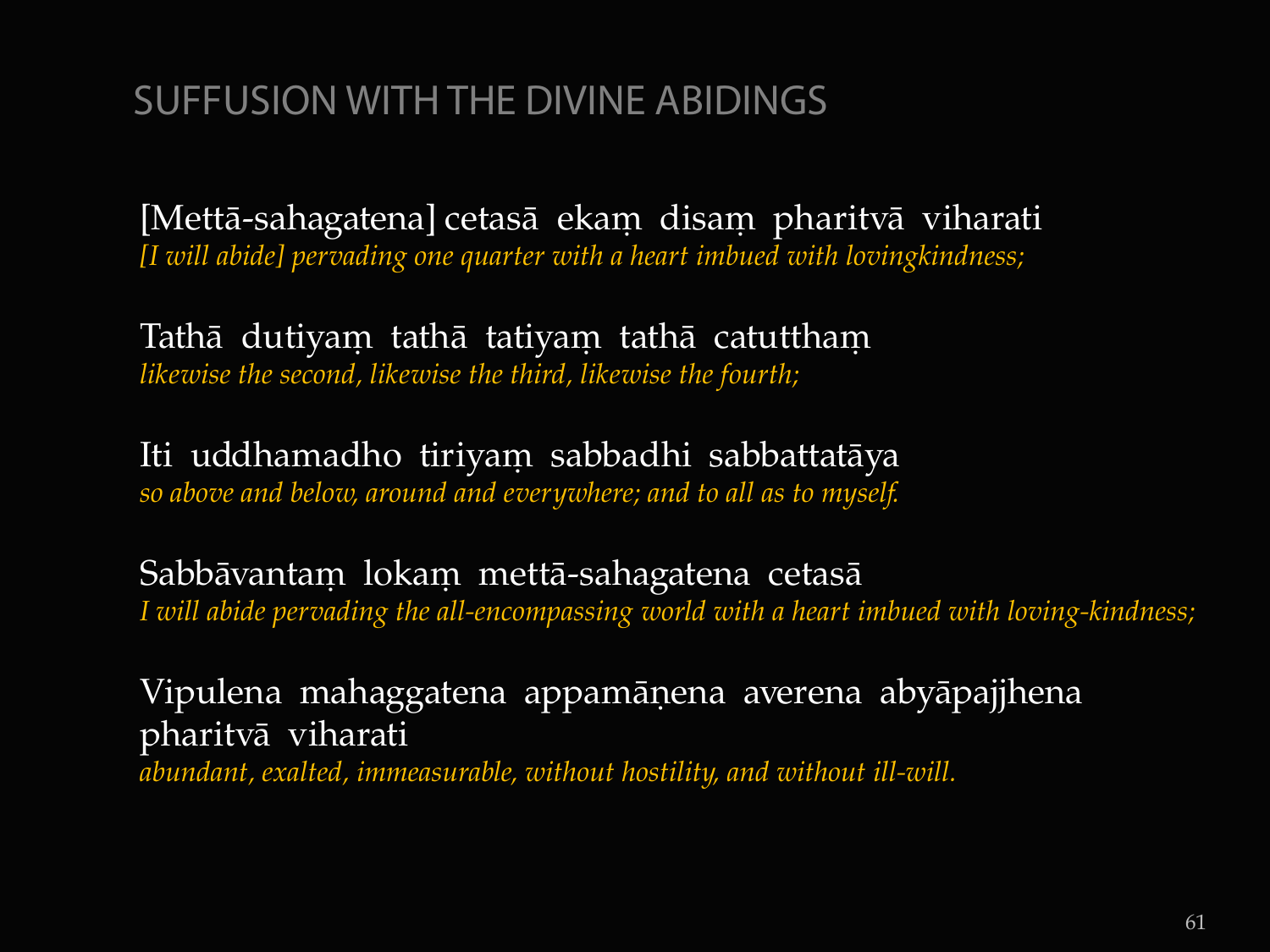Karuņā-sahagatena cetasā ekam disam pharitvā viharati *I will abide pervading one quarter with a heart imbued with compassion;*

Tathā dutiyam tathā tatiyam tathā catuttham *likewise the second, likewise the third, likewise the fourth;*

Iti uddhamadho tiriyam sabbadhi sabbattatāya *so above and below, around and everywhere; and to all as to myself.*

Sabbavantam lokam karuņā-sahagatena cetasā *I will abide pervading the all-encompassing world with a heart imbued with compassion;*

Vipulena mahaggatena appamāņena averena abyāpajjhena pharitvà viharati *abundant, exalted, immeasurable, without hostility, and without ill-will.*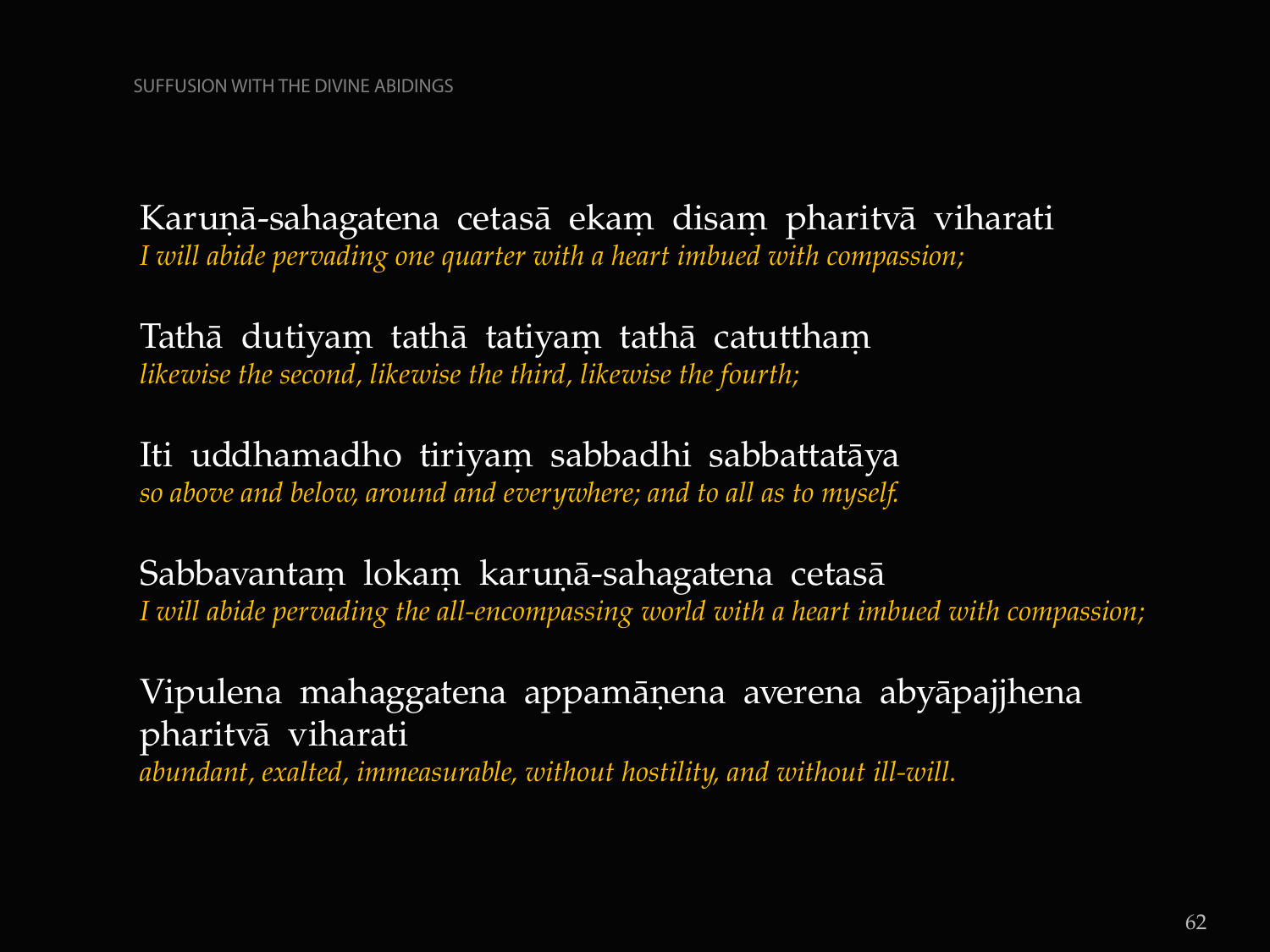Muditā-sahagatena cetasā ekam disam pharitvā viharati *I will abide pervading one quarter with a heart imbued with gladness;*

Tathā dutiyam tathā tatiyam tathā catuttham *likewise the second, likewise the third, likewise the fourth;*

Iti uddhamadho tiriyam sabbadhi sabbattatāya *so above and below, around and everywhere; and to all as to myself.*

Sabbavantam lokam muditā-sahagatena cetasā *I will abide pervading the all-encompassing world with a heart imbued with gladness;*

Vipulena mahaggatena appamàõena averena abyàpajjhena pharitvà viharati *abundant, exalted, immeasurable, without hostility, and without ill-will.*